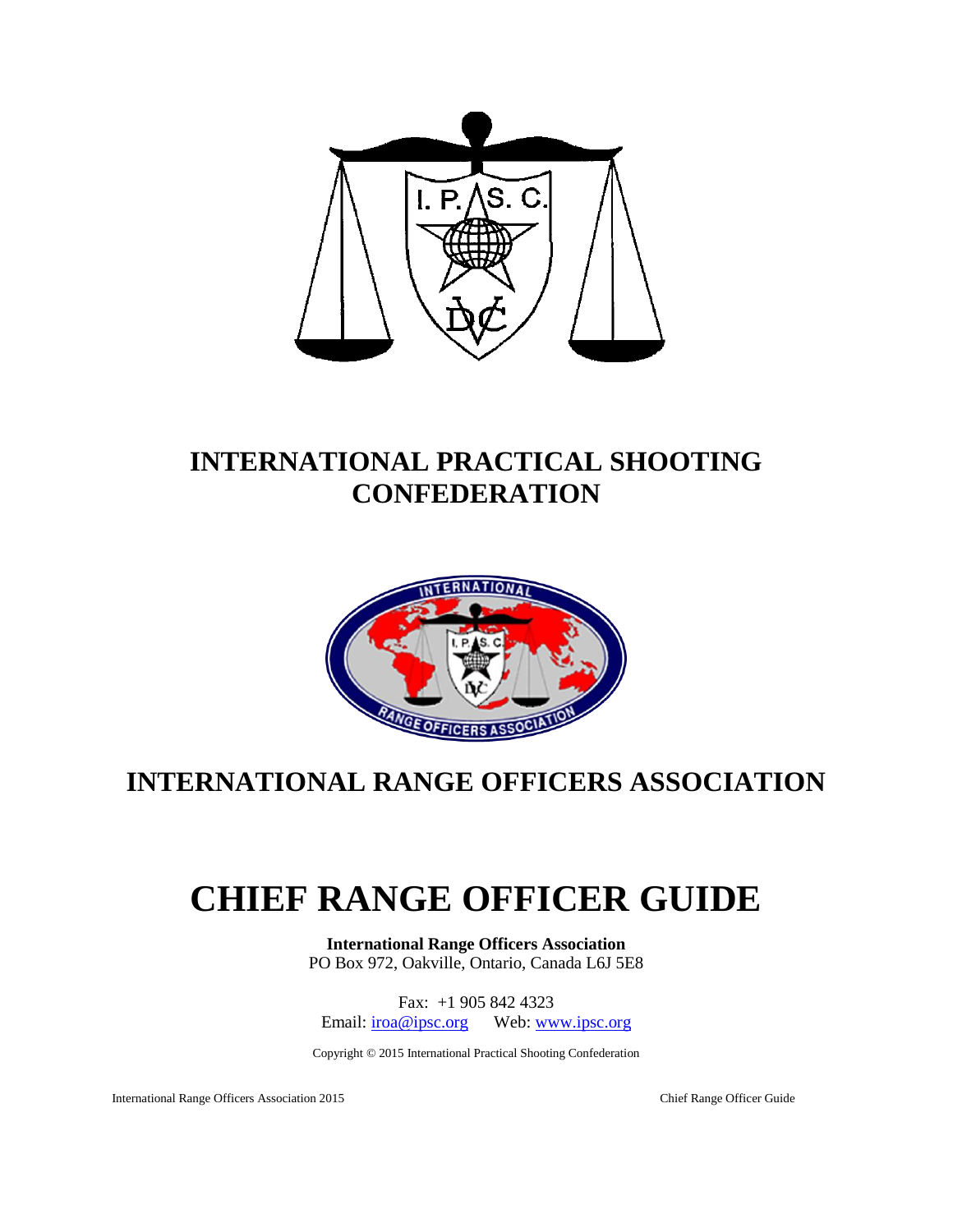## **TABLE OF CONTENTS**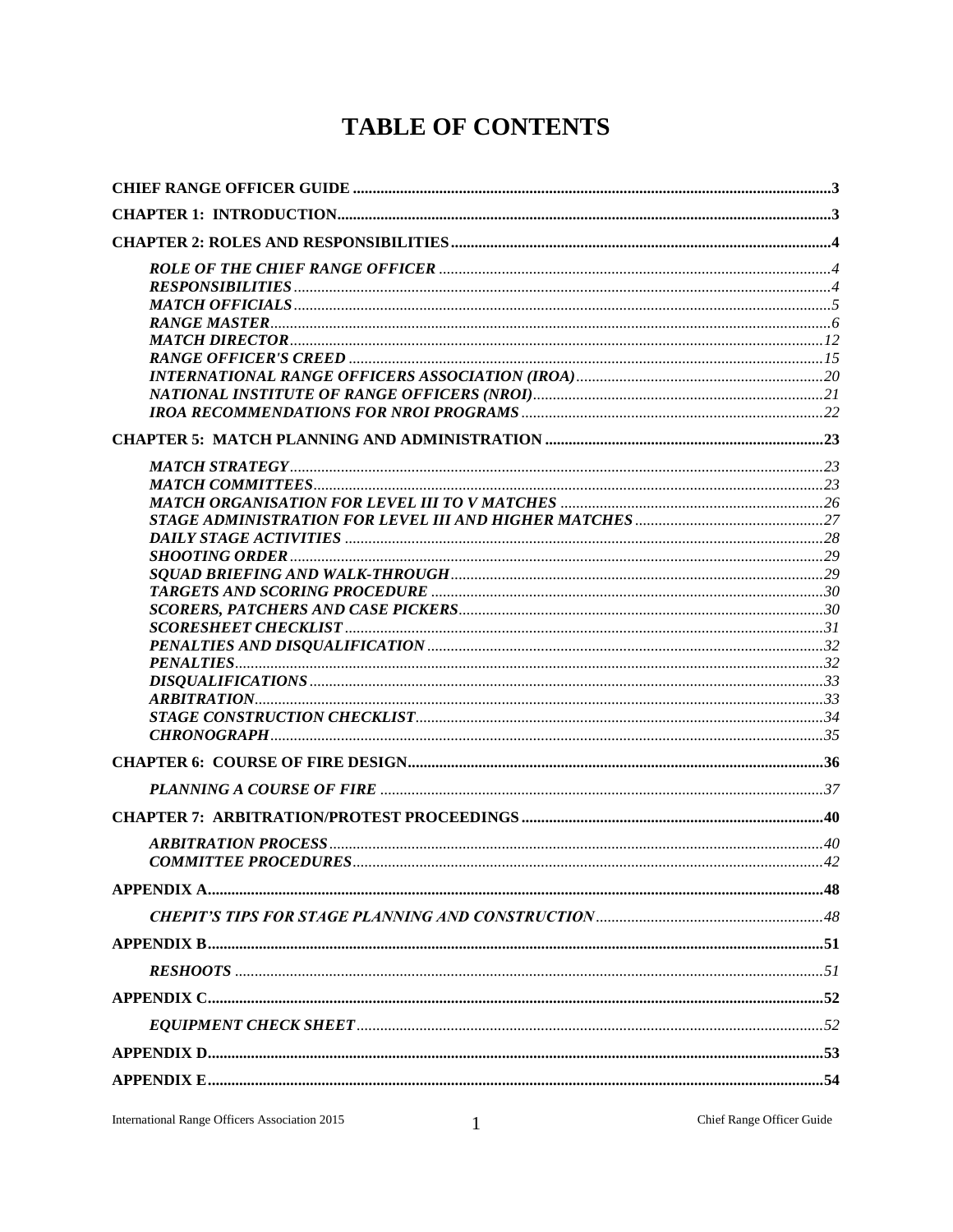|--|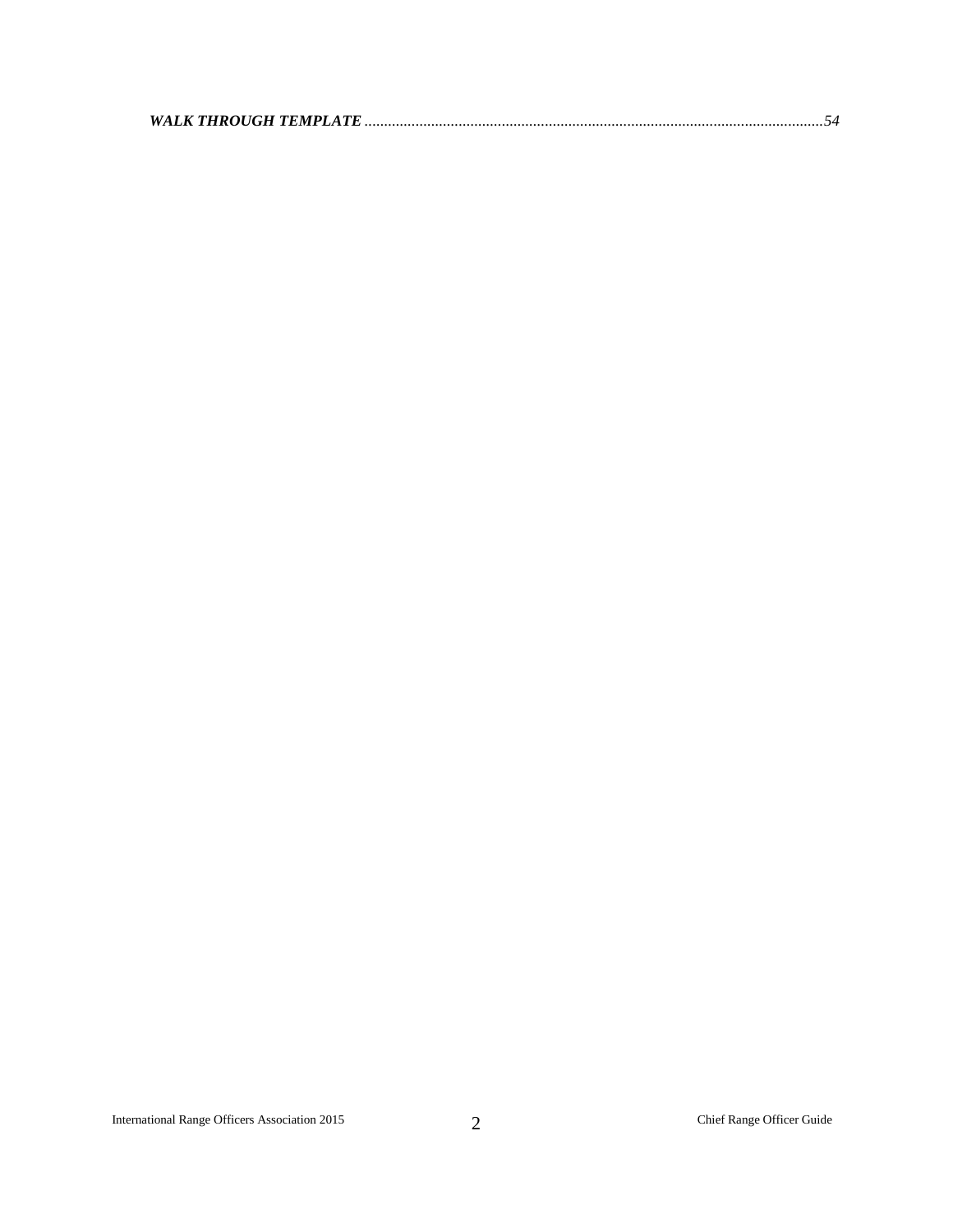## <span id="page-3-0"></span>**CHIEF RANGE OFFICER GUIDE**

Appendix A: Chepit's Tips

- B: Reshoots
- C: Equipment sheet
- D: Chrono Sheet
- E: Walk Through Template

## <span id="page-3-1"></span>**CHAPTER 1: INTRODUCTION**

1. This guide is designed to assist you in taking the next step in the natural progression of IPSC Officials, ie the transition from Range Officer to Chief Range Officer. You will find that your responsibilities expand dramatically, although much of the work remains the same. This guide will ia address the roles and duties of various Match Officials, multi stage match management, the procedures for match planning and the guidelines and regulations for course design.

2. The development and education of Range Officers to be better Range Officers is vital for the continued safety and efficient operation of the IPSC shooting programs. Officials are the backbone of IPSC competition, and **good** officials always bring desire, enthusiasm, and commitment to the sport. There is a direct relationship between the quality of the officiating and the quality of the competition. Fact: the better the officials and the officiating, the better the match.

3. The importance of high quality officials cannot be overstated. In addition to ensuring the safety of our competitors and spectators, they provide credibility and structure. Competent, professional IPSC officials are the backbone of organised matches. Without them the IPSC competition programme would be very difficult to carry out.

4. The *International Range Officer Association* and the many National Range Officer Institutes were established to provide in this requirement for Match Officials. They are intended to provide the structure for the creation, recognition, and administration of Range Officers. These organisations ensure that IPSC Range Officers are the best trained, the best qualified, and the best prepared Match Officials there are, all to a world wide standard.

Final thought: Remember the reasons why competitors shoot large important matches.

Proficiency. To see how they compare to the best. This is why it is important to show all the scores and have daily postings so all levels of competitors can track their performance.

Friendship. To meet other people sharing the same interests. This happens in any case but creative squadding can help, i.e. national teams with other national teams, and not with others from their own region, etc. This is one reason why a general lunch break is recommended.

Education. Learn more about the sport. For this reason it is important to consider what competitors will learn from this match and take back with them.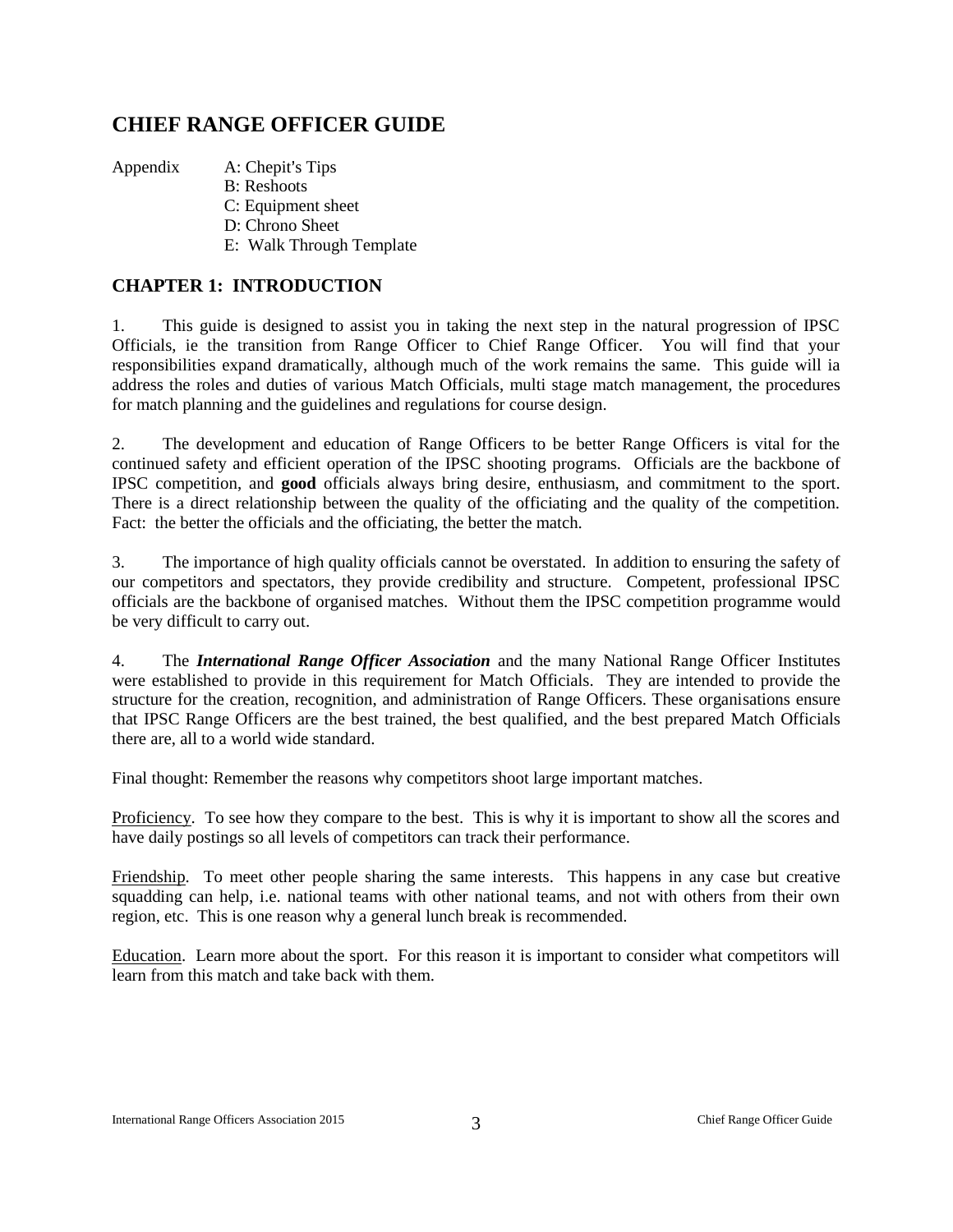## <span id="page-4-0"></span>**CHAPTER 2: ROLES AND RESPONSIBILITIES**

## <span id="page-4-1"></span>**ROLE OF THE CHIEF RANGE OFFICER**

The duties and terms of reference of the Chief Range Officer are defined in the IPSC Competition Rules

"7.1.2 Chief Range Officer ("CRO") – Is the primary authority over all persons and activities in the courses of fire under his control, and oversees the fair, correct and consistent application of these rules (under the direct authority of the Range Master).

1. As experienced Range Officers you will take on new responsibilities on becoming a Chief Range Officer. Certainly, you will still act as the primary official (who does it all) at level I and II matches but you will also be placed in charge of a complete range team in larger matches. You will very likely be required to manage a number of stages and teams at Level III and higher matches and be more involved in management than as a Range Officer only. The planning and preparation of safe high-quality courses of fire as well as the direction of other officials and the smooth "on time" operation of a number of stages will be your job. Other officials will look to you to provide competent decisions on rulings they will have to make as part of your team. You will become an extension of the Range Master. Experienced Chief Range Officers are often appointed as Range Master at level I and II matches, providing them with experience and personal development.

#### <span id="page-4-2"></span>**RESPONSIBILITIES**

2. Read the IPSC Rules Chapter 7 for the responsibilities of the Chief Range Officer and those who work the stage or stages with him. Take the time to think on what is implied in the section specifically aimed at the Chief Range Officer but also the Range Officer, Match Director, Range Master and Stats. The larger the match the more important it is to be sure what the scope of the Chief Range Officer responsibilities are and the close relationship he must maintain with all the other match officials for a successful stage and match. See the table below for more clarity.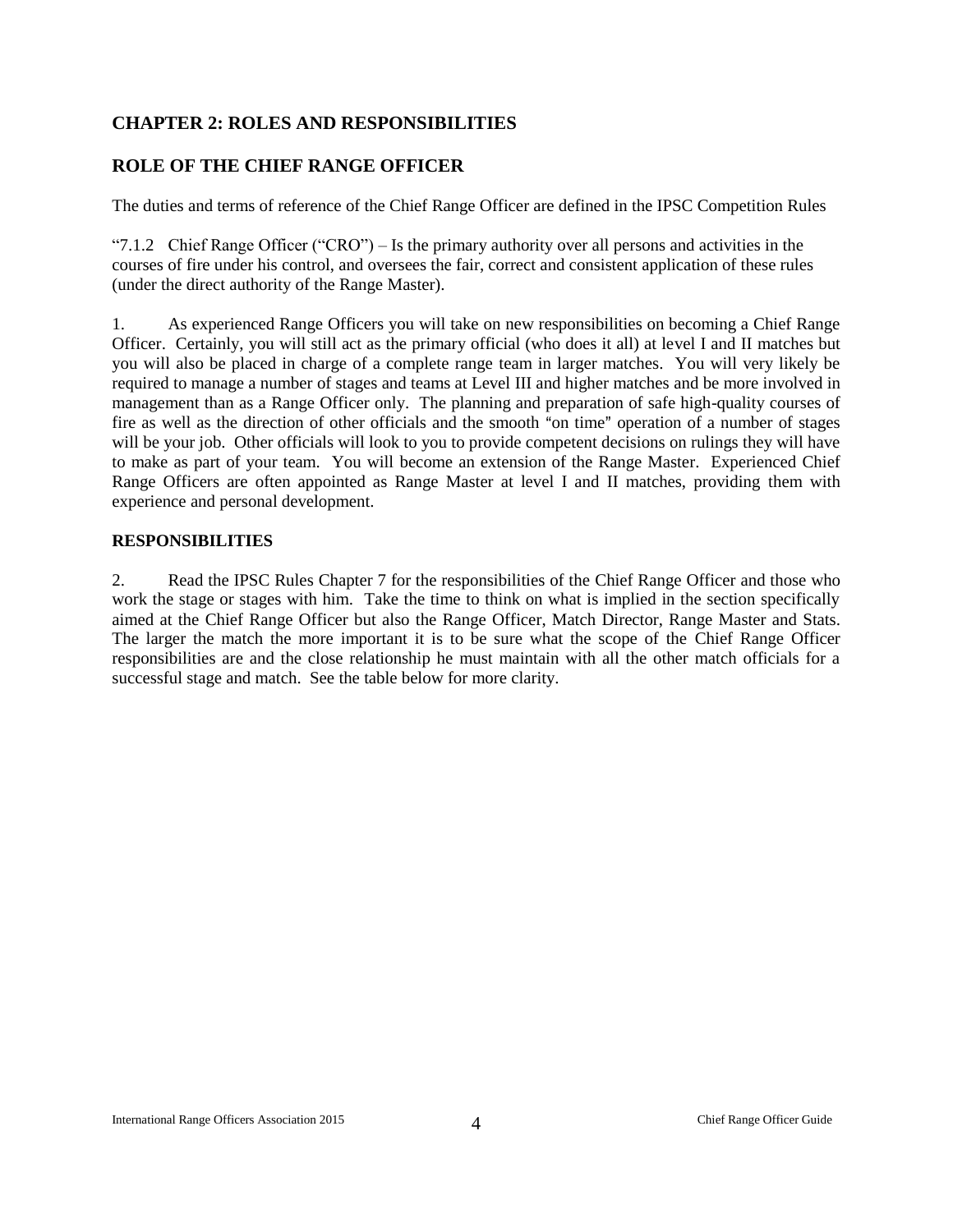## **MATCH OFFICIALS**

<span id="page-5-0"></span>

| <b>Name</b>           | Range Officer (RO)                                                                                                                                                                                                                                                                                                                                                     | <b>Officer</b><br><b>Chief</b><br>Range                                                                                                                                            | <b>Stats Officer (SO)</b>                                                                                                                                                          | <b>Range Master (RM)</b>                                                                                                                                                                                                                                                                                                                                         | <b>Match Director (MD)</b>                                                                                                                                                                     |
|-----------------------|------------------------------------------------------------------------------------------------------------------------------------------------------------------------------------------------------------------------------------------------------------------------------------------------------------------------------------------------------------------------|------------------------------------------------------------------------------------------------------------------------------------------------------------------------------------|------------------------------------------------------------------------------------------------------------------------------------------------------------------------------------|------------------------------------------------------------------------------------------------------------------------------------------------------------------------------------------------------------------------------------------------------------------------------------------------------------------------------------------------------------------|------------------------------------------------------------------------------------------------------------------------------------------------------------------------------------------------|
| <b>Appointed by</b>   | <b>Host Region/Association</b>                                                                                                                                                                                                                                                                                                                                         | (CRO)<br>Range Master                                                                                                                                                              | Host Region/Association                                                                                                                                                            | The Range Master [the person<br>serving as Range Master at a<br><i>match</i> ] is usually appointed by<br>and works with the Match<br>Director, however, in respect<br>of IPSC sanctioned Level IV<br>higher<br>matches,<br>the<br><b>or</b><br>appointment of the Range<br>Master is subject to the prior<br>written approval of the IPSC<br>Executive Council. | Match<br>Director is<br>The<br>appointed by the<br>host<br>organization and works with<br>the Range Master.                                                                                    |
| <b>Responsibility</b> | Issues range commands,<br>competitor<br>oversees<br>with<br>compliance<br>the<br>written stage briefing and<br>closely monitors<br>safe<br>competitor action.<br>He also declares the time,<br>penalties<br>and<br>scores<br>achieved<br>by<br>each<br>competitor and verifies<br>that these are correctly<br>recorded<br>the<br>$\alpha$<br>competitor's score sheet. | Primary authority over all<br>persons and activities in<br>the courses of fire under<br>his control,<br>oversees the fair, correct<br>and consistent application<br>of these rules | Supervises the stats room<br>team,<br>which collects, sorts,<br>verifies, tabulates and<br>retains all score sheets<br>and ultimately produces<br>provisional and final<br>results | Has overall authority over all<br>persons and activities within<br>the entire range, including<br>range safety, the operation of<br>all courses of fire and the<br>application of these rules.<br>All match disqualifications<br>and appeals to arbitration must<br>be brought to his attention.                                                                 | Handles<br>overall<br>match<br>administration<br>including<br>squadding,<br>scheduling,<br>range construction, the co-<br>ordination of all support<br>staff and the provision of<br>services. |
| <b>Authority</b>      | Under the authority of a<br>Chief Range Officer and<br>Range Master.                                                                                                                                                                                                                                                                                                   | Under the authority of the<br>Range Master.                                                                                                                                        | Under direct authority of<br>the Range Master.                                                                                                                                     |                                                                                                                                                                                                                                                                                                                                                                  | His authority and decisions<br>will prevail with regard to<br>all matters except in respect<br>of matters in these rules<br>which are the domain of the<br>Range Master.                       |

Note. Contents taken directly from the IPSC Competition Rules 2015.

International Range Officers Association 2015 5 Chief Range Officer Guide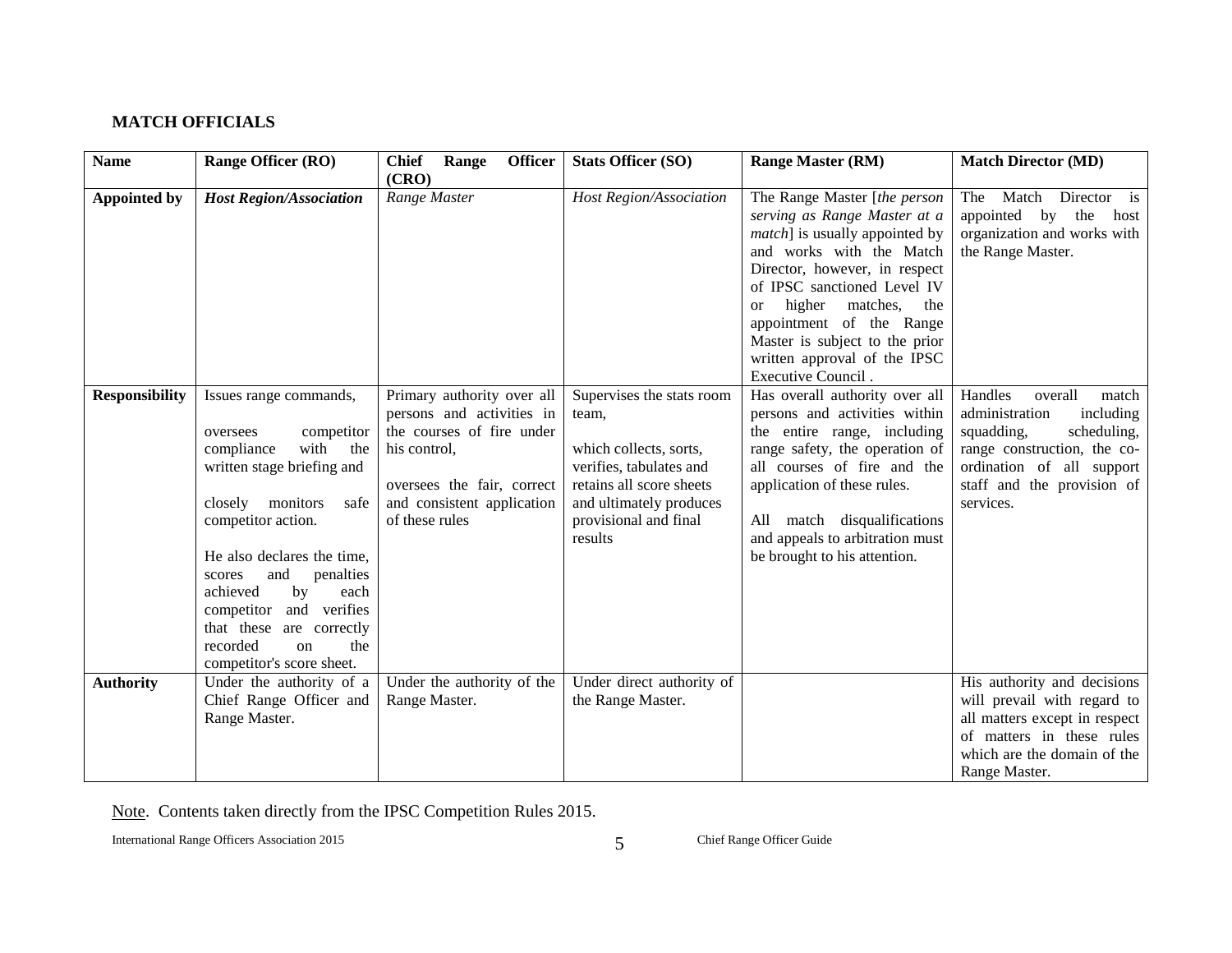3. Squad Briefings. The Chief Range Officer should brief all the squads to ensure consistency for all the squads. Read the briefing/walk-through as approved by the Range Master. If you want to change it make sure that the Range Master first approves the changes. This is applicable only if he is the Chief Range Officer in charge of only one stage. If you are appointed for an area, check with the stage Chief Range Officers that the various stage briefings are correct.

4. Scoring Appeals. The Chief Range Officer is the second step in the appeal for scoring. Make certain that you handle the appeal with due diligence. Do not make it difficult for the competitor to get a decision from you. Be fair and use an overlay as necessary. If the competitor does not agree with your decision, do not argue. Refer the competitor to the Range Master but do it politely and diplomatically, it is his right to appeal. Call the Range Master on the radio or cell phone. Remove the target so as not to delay the shooting and carry on with the next competitor. As soon as the Range Master arrives show him the target in question and let him decide.

5. Apply the Rules. **Apply the Rules** with the necessary insight and due reference to the Rules as applicable.

6. Attitude Towards Match Officials. Treat your Range Officers and scorer with respect, they are going to work with you for the next couple of days and deserve your respect for that alone. Allow them to do their work without interference but do not hesitate to correct them. Do it politely and diplomatically but firmly, especially as to the correct application of the Rules. Be strict and consistent about that, and if they correct you be thankful that you can learn from your colleagues.

7. Development of Range Officers. You are responsible to improve the quality of the Range Officers and scorers working the stage with you. This is part of developing the ability and skills of the Range Officer body as a whole and these people in particular. Do not criticise, you are there to build, develop and improve, not break down. Be polite in this, diplomatic but firm.

8. Cleanliness. Make sure that you have rubbish bin or bag on your range and use it. After every detail check the area, pick up all rubbish, bits of patches, cups and cans, packets, cases, etc and put it in the bin or bag. This creates an immediate good impression as the next squad arrives and they usually leave the range neater too. It sets the example for the other Match Officials on your stage as well as the competitors.

9. Preventative Actions. Make time after every squad is finished to check the targets, activators, props, etc. This allows you to find and correct any problem before it delays the stage.

## <span id="page-6-0"></span>**RANGE MASTER**

10. IPSC Rules and the Range Master. All the IPSC rules relevant to the Range Master are quoted below. This is quite lengthy but will give you an idea of what the duties of a Chief Range Officer will be, being the Range Master at Level I and II matches and the understudy of the Range Master at higher level matches to some extent. Some aspects are highlighted to indicate the specific authority of the Range Master. This will assist the Chief Range Officer to know when to take initiative and when to obtain the Range Master's approval first and understand what the MD does.

11. Reading the Rules. This is the only place you will find all the rules pertaining to the Range Master in one place, except if you extract it from the Rules yourself. It is in many ways an eye opener to see what the Range Master's duties actually are and what authority and responsibility he really has. Do not skip reading this thoroughly because you 'know it all' or find it boring. The IPSC Competition Rules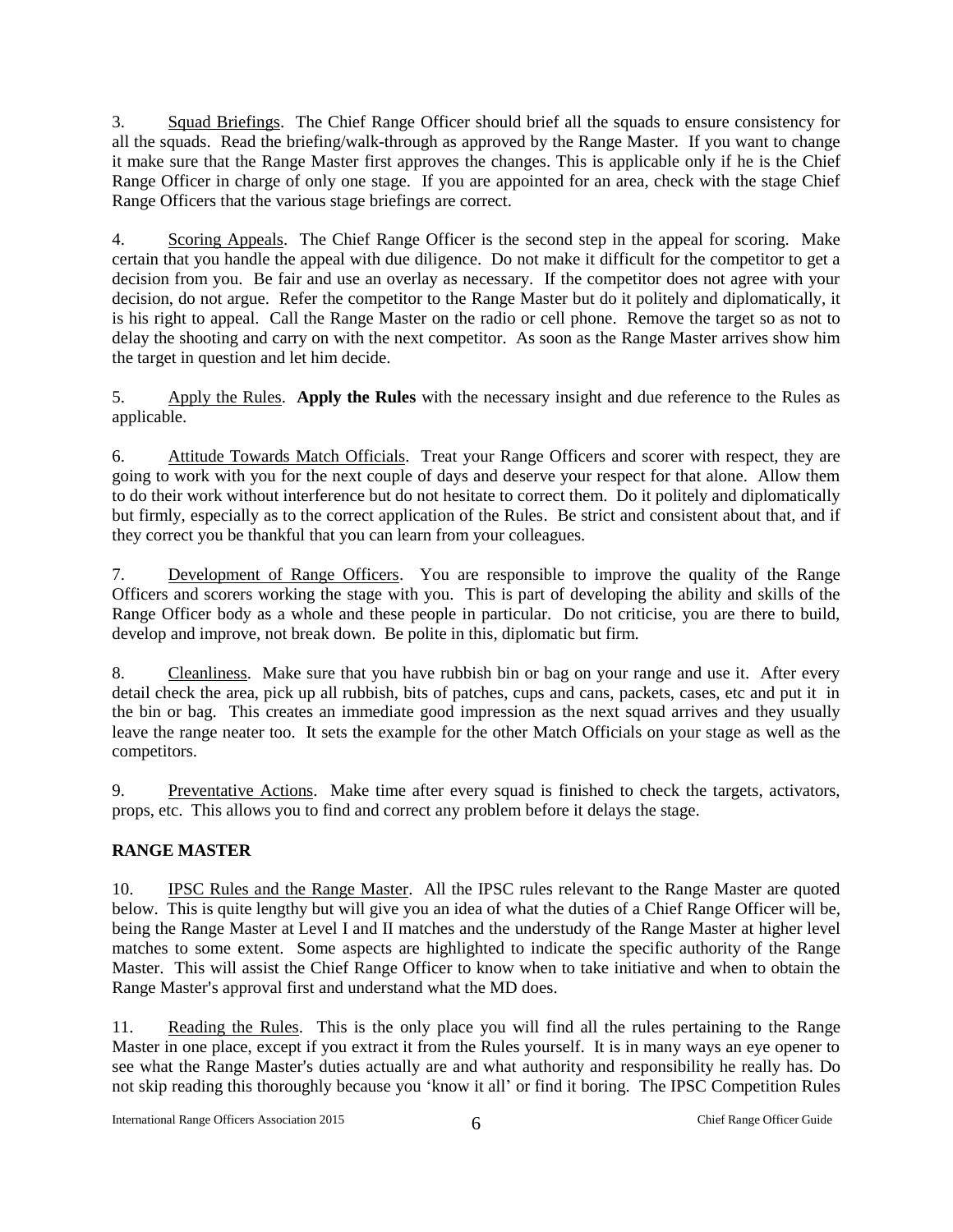has little on the duties and responsibilities of the Chief Range Officer, but there is no doubt that the Chief Range Officer is the understudy for the Range Master for the area to which he is appointed.

12. Order of Rules. The rules are not in number order but start at the beginning of the competition and continue to arbitration and calibration. Only the relevant part of the rule is quoted to keep it as short as possible.

#### Appointment

7.3.1 Match organisers must, prior to commencement of a match, appoint a Match Director and a Range Master to carry out the duties detailed in these rules. The nominated Range Master should preferably be the most competent and experienced certified Range Official present (also see Rule 7.1.5). For Level I and II matches a single person may be appointed to be both the Match Director and the Range Master. [Note: If we always appoint the most competent and experienced official when will the rest get the opportunity to be competent and experienced? There should always be an understudy that is appointed to learn]

7.1.5 Range Master ("RM") – has overall authority over all persons and activities within the entire **range, including range safety, the operation of all courses of fire and the application of these rules.** All match disqualifications and appeals to arbitration must be brought to his attention. The Range Master is usually appointed by and works with the Match Director, however, in respect of IPSC sanctioned Level IV or higher matches, the appointment of the Range Master is subject to the prior written approval of the IPSC Executive Council.

7.2.1 The Range Master has **authority over all match officials** other than the Match Director (except when the Match Director is actually participating as a competitor at the match), and is responsible for decisions in matters concerning conduct and discipline.

#### Match Officials

7.1.1 Range Officer ( $"RO"$ ) – Issues range commands, oversees competitor compliance with the written stage briefing and closely monitors safe competitor action. He also declares the time, scores and penalties achieved by each competitor and verifies that these are correctly recorded on the competitor's score sheet (under the authority of a Chief Range Officer and Range Master).

#### **7.1.2 Chief Range Officer ("CRO") – Is the primary authority over all persons and activities in the courses of fire under his control, and oversees the fair, correct and consistent application of these rules (under the authority of the Range Master).**

7.1.3 Stats Officer ("SO") - Supervises the stats room team, which collects, sorts, verifies, tabulates and retains all score sheets and ultimately produces provisional and final results (under direct authority of the Range Master).

7.1.4 Quartermaster (" $OM$ ") – Distributes, repairs and maintains all range equipment (e.g. targets, patches, paint, props etc.), other range needs (e.g. timers, batteries, staplers, staples, clipboards etc.) and replenishes Range Officer refreshments (under direct authority of the Range Master).

7.1.6 Match Director ("MD") - handles overall match administration including squadding, scheduling, range construction, the coordination of all support staff and the provision of services. His authority and decisions will prevail with regard to all matters except in respect of matters in these rules which are the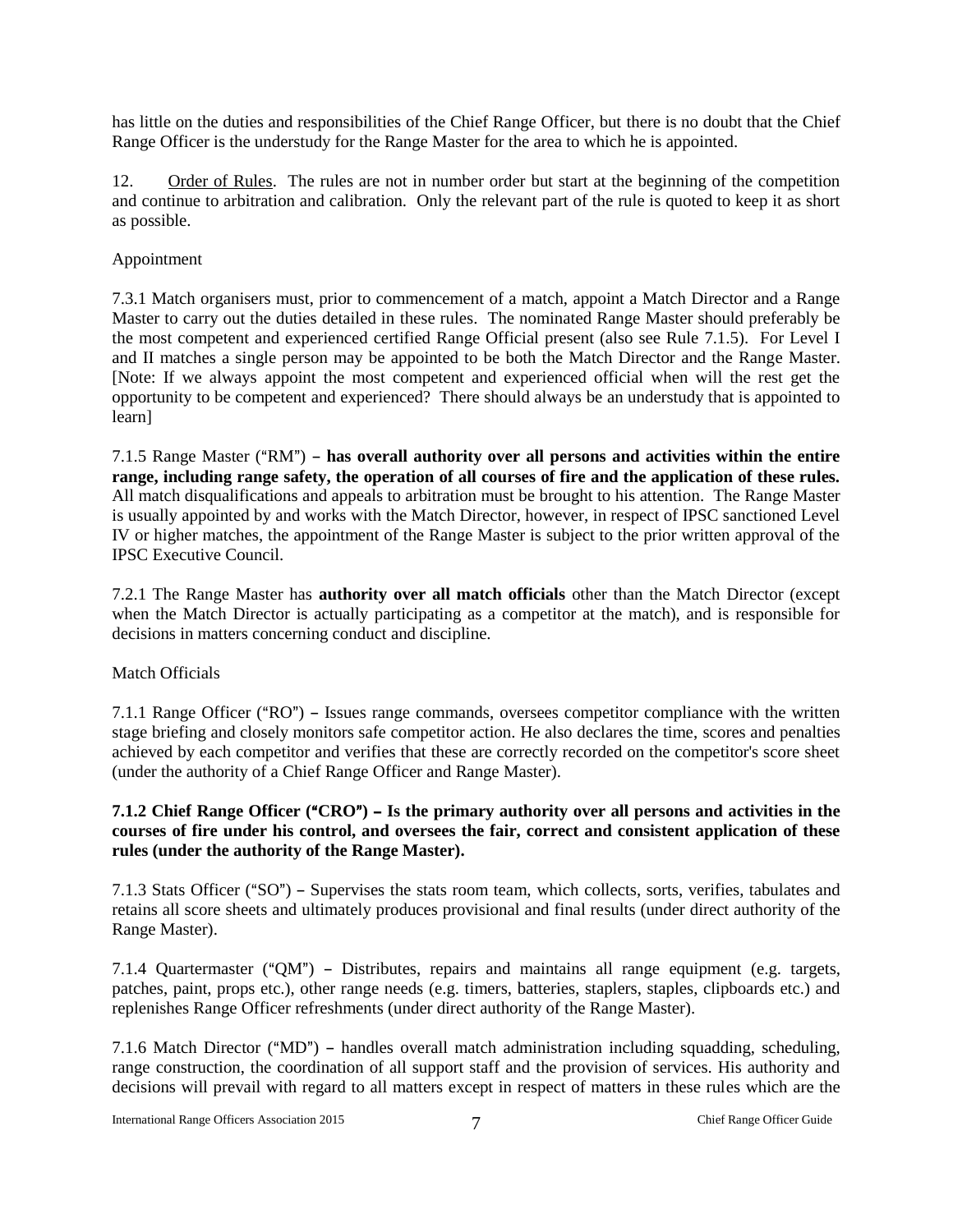domain of the Range Master. The Match Director is appointed by the host organisation and works with the Range Master.

7.2.2 In the event that a Match Official is disciplined, the Range Master must send a report of the incident and details of the disciplinary action to the Match Official's Regional Director, the Regional Director of the Region hosting the match, and to the President of the International Range Officers Association (IROA).

7.2.3 A Match Official who is disqualified from a match for a safety infraction while competing will continue to be eligible to serve as a Match Official for the match. The Range Master will make any decision related to an official's participation.

7.3.2 References in these rules to Match Officials (e.g. "Range Officer", "Range Master" etc.), mean personnel who have been officially appointed by match organisers to actually serve in an official capacity at the match.

#### Stage administration

2.1.1 Physical Construction - Safety considerations in the design, physical construction, and stated requirements for any course of fire are the responsibility of the host organisation subject to the approval of the Range Master**.**

#### **2.3.1 Match Officials may, for any reason, modify the physical construction or stage procedure for a course of fire, provided that such changes are approved in advance by the Range Master.**

2.3.3 If the Range Master approves any such action after the match begins he must either:

2.3.3.1 Allow the course of fire to continue with the modification affecting only those competitors who have not already completed the stage. If a competitor's actions caused the change, that competitor must be required to reshoot the altered course of fire; or

2.3.3.2 If possible, require all competitors to complete the course of fire as revised with all previous attempts removed from the match scores.

2.3.3.3 A competitor who refuses to reshoot a course of fire, under this or any other Section, when so ordered by a Range Official, will receive a zero score for that stage, irrespective of any previous attempt.

2.3.4 If the Range Master (in consultation with the Match Director) determines that the physical or procedural change results in a loss of competitive equity and it is impossible for all competitors to attempt the revised stage, or if the stage has been rendered unsuitable or unworkable for any reason, that stage and all associated competitor scores must be deleted from the match.

2.3.5 During inclement weather, the Range Master may order that paper targets be fitted with transparent protective covers and/or overhead shelters, and this order is not subject to appeal by competitors (see Rule 6.6.1). Such items must be applied and remain fitted to all affected targets for the same period of time, until the order is rescinded by the Range Master.

2.3.6 If the Range Master (in consultation with the Match Director) deems that climatic or other conditions have, or are likely to, seriously affect the safety and/or conduct of a match, he may order that all shooting activities be suspended, until he issues a "resume shooting" directive.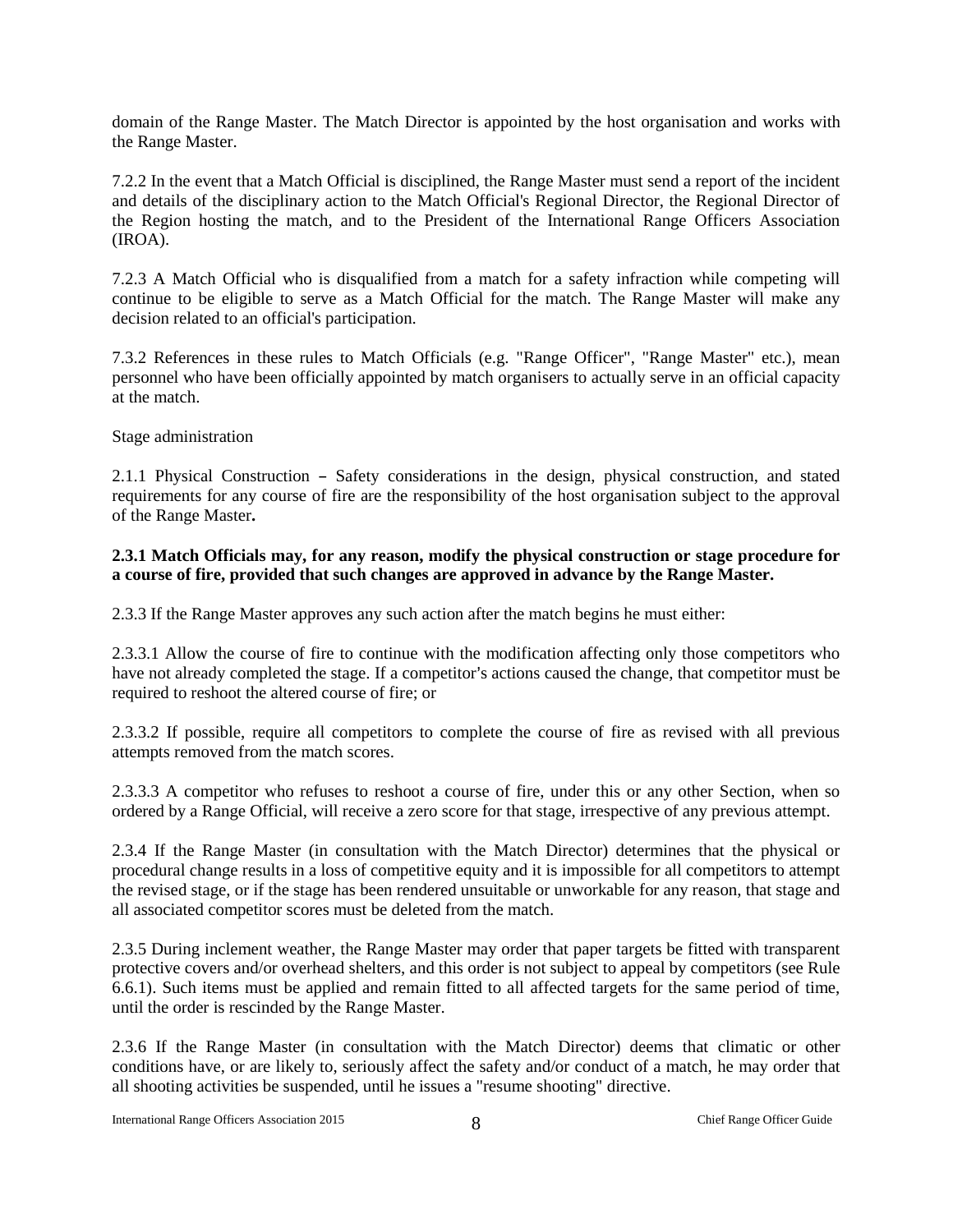8.7.3 No person is permitted to enter or **move through a course of fire** without the prior approval of a Range Officer assigned to that course of fire or the Range Master. ..

Stage briefing

**3.2.1 A written stage briefing approved by the Range Master must be posted at each course of fire prior to commencement of the match.**

#### **3.2.3 The Range Master may modify a written stage briefing at any time for reasons of clarity, consistency or safety (see Section 2.3).**

Range

4.2.2.1 The face of paper no-shoots must include a sufficiently distinguishable non-scoring border. In the absence of perforations or other suitable markings, the Range Master must ensure that all affected noshoots have a replacement non-scoring border drawn or fitted thereon.

4.5.2 The competitor may request that Match Officials take corrective actions to ensure **consistency in respect of the range surface**, the presentation of targets and/or any other matter. The Range Master will have final authority concerning all such requests.

Firearms

5.1.3.3 The Range Master is the final authority in respect of the classification of any sights used in an IPSC match and/or their compliance with these rules, including the Divisions in Appendix D.

5.1.6 Firearms must be serviceable and safe. Range Officers may demand examination of a competitor's firearm or related equipment, at any time, to check they are functioning safely. If any such item is declared **unserviceable or unsafe by a Range Officer**, it must be withdrawn from the match until the item is repaired to the satisfaction of the Range Master.

5.1.7 Competitors must use the same handgun and type of sights for all courses of fire in a match. However, in the event that a competitor's original rifle and/or sights become unserviceable or unsafe during a match, the competitor must, before using a substitute rifle and/or sights, seek permission from the **Range Master who may approve the substitution** provided he is satisfied:

5.1.8 A competitor who substitutes or significantly modifies a firearm during a match without the prior approval of the Range Master will be subject to the provisions of Section 10.6.1.

5.4.6 If a Range Officer deems that a competitor about to make an attempt at a course of fire is **wearing inadequate eye or ear protection**, the Range Officer may order the competitor to rectify the situation before allowing the competitor to continue. The Range Master is the final authority on this matter.

5.7.1.1 A competitor who experiences a firearm malfunction while responding to the "Load And Make Ready" or "Make Ready" command, but prior to issuance of the "Start Signal", is entitled to retire, under the authority and supervision of the Range Officer, to repair his firearm, without penalty, subject to the provisions of Rule 5.7.4, Rule 8.3.1.1 and all other safety rules. Once the repairs have been completed (and the provisions of Rule 5.1.7 have been satisfied, if applicable), the competitor may return to attempt the course of fire, subject to **scheduling** as determined by the Range Officer or Range Master.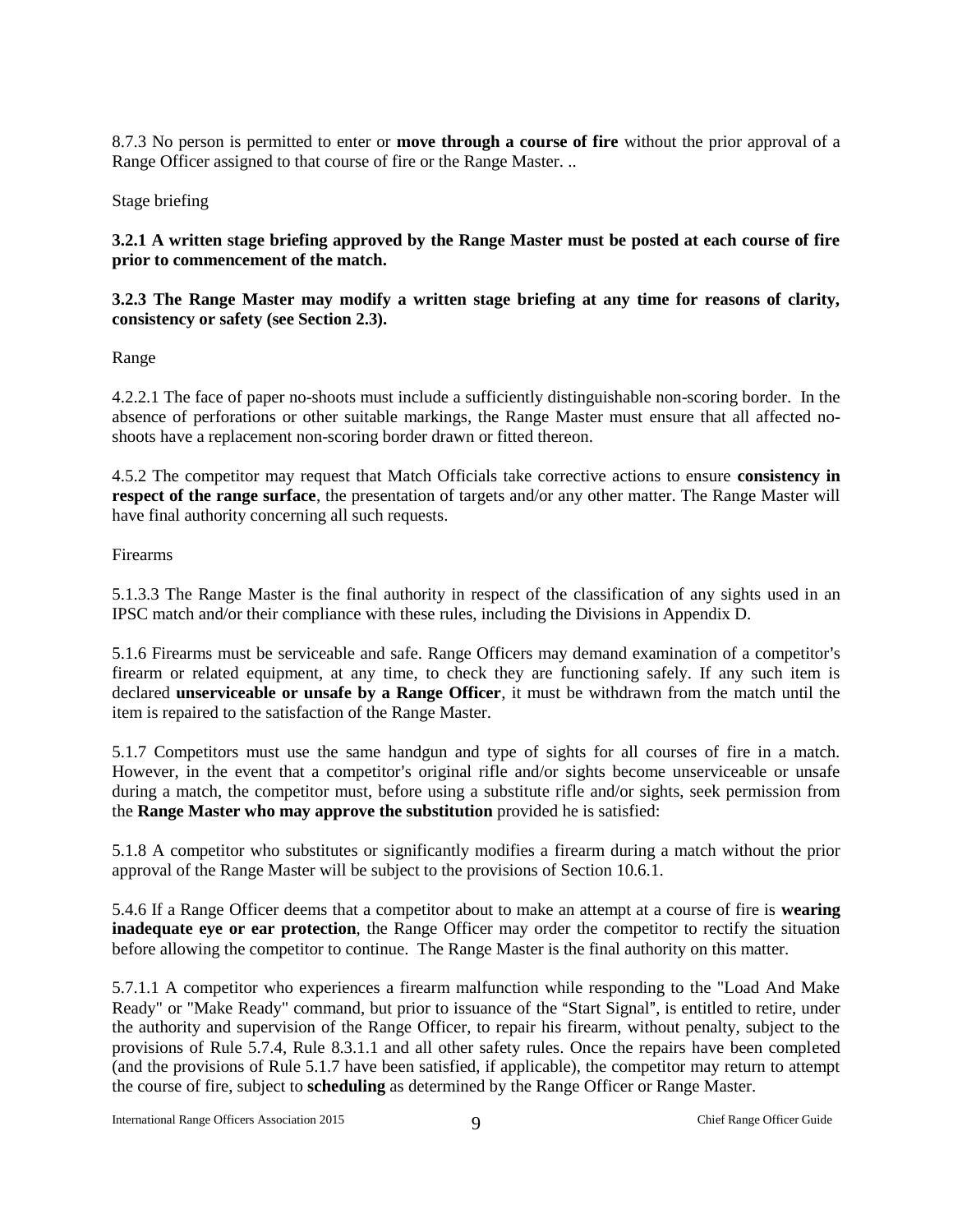#### Chronograph

5.6.2.4 Should a **daily variance** exceed the allowable tolerance stated above, the Range Master will take whatever steps he deems necessary to rectify the situation.

5.6.3.11 If the Range Master deems that a **chronograph** has become inoperative, and further testing of competitor's ammunition is not possible, the power factors of competitors which have been successfully tested will stand, and the "Major" or "Minor" power factors declared by all other competitors who have not been tested will be accepted without challenge, subject to any applicable Division requirements (see Appendices).

#### Division

6.2.5 Where a Division is unavailable or deleted, or where a competitor fails to declare a specific Division prior to the commencement of a match, the competitor will be placed in the Division which, in the opinion of the Range Master, most closely identifies with the competitor's equipment. If, in the opinion of the Range Master, no suitable Division is available, the competitor will shoot the match for no score.

6.2.5.2 A competitor who is classified or reclassified as above must be notified as soon as possible. The Range Master's decision on these matters is final.

#### Scoring

9.6.5 In the event that the Range Officer upholds the original score or penalty and the competitor is dissatisfied, he may **appeal** to the Chief Range Officer and then to the Range Master for a ruling.

9.6.6 The **Range Master's ruling will be final**. No further appeals are permitted with respect to the scoring decision.

9.6.8 Scoring overlays approved by the Range Master must be used exclusively, as and when required, to verify and/or determine the applicable scoring zone of hits on paper targets.

9.7.3 Should a competitor refuse to **sign or initial a score sheet**, for any reason, the matter must be referred to the Range Master. If the Range Master is satisfied that the course of fire has been conducted and scored correctly the unsigned score sheet will be submitted as normal for inclusion in the match scores.

9.7.6.5 If the identity of the competitor is missing from a score sheet, it must be referred to the Range Master, who must take whatever action he deems necessary to rectify the situation.

9.7.7 In the event that an original **score sheet is lost** or otherwise unavailable, the competitor's duplicate copy, or any other written or electronic record acceptable to the Range Master, will be used. If the competitor's copy, or any other written or electronic record, is unavailable, or is deemed by the Range Master to be insufficiently legible the competitor will be required to reshoot the course of fire. If the Range Master deems that a reshoot is not possible for any reason, the competitor will incur a zero time and score for the stage.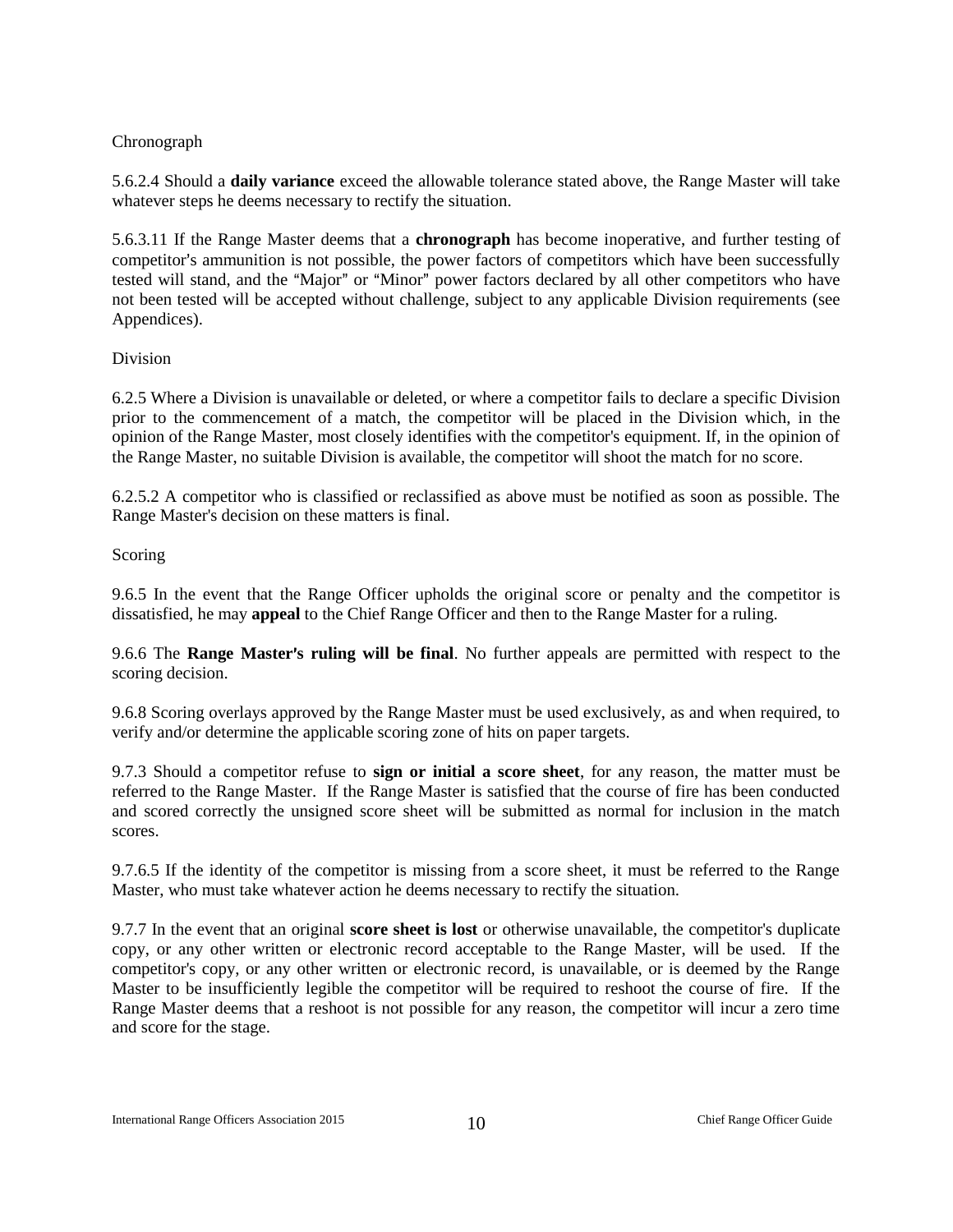10.1.3 A competitor **disputing the application or number of procedural penalties** may appeal to the Chief Range Officer and/or Range Master. A competitor who continues to be aggrieved may then lodge an appeal for arbitration.

Special dispensation and penalty

8.6.1.1 Competitors confined to wheelchairs or similar devices may be given **special dispensation** by the Range Master in respect of mobility assistance, however, the provisions of Rule 10.2.10 may still apply, at the Range Master's discretion.

10.2.10 **Special penalty**: A competitor unable to fully execute any part of a course of fire due to incapacity or injury may, prior to making his attempt at the course of fire, request that the Range Master apply a penalty in lieu of the stated course requirement.

10.2.10.1 If the request is approved by the Range Master, he must state, in advance of the competitor attempting the course of fire, the extent of the special penalty, ranging from 1% to 20% of the competitor's points "as shot", to be deducted.

10.2.10.2 Alternatively, the Range Master may waive application of any penalties in respect of a competitor who, due to having a significant physical disability, is unable to comply with the stated course requirement.

10.2.10.3 If the request is denied by the Range Master, normal procedural penalties will apply.

Disqualification

10.3.2 When a **disqualification** is issued, the Range Officer must record the reasons for the disqualification, and the time and date of the incident, on the competitor's score sheet, and the Range Master must be notified as soon as possible.

10.3.3 Scores for a competitor who has received a match disqualification must not be deleted from match results, and match results must not be declared final by the Match Director, until the time limit prescribed in Rule 11.3.1 has passed, provided no appeal to arbitration on any matter has been submitted to the Range Master (or his delegate).

10.4.8 Exception: When it can be established that the cause of the discharge is due to a broken or defective part of the firearm, the competitor has not committed any safety infraction in this Section, and a disqualification will not be invoked, but the competitor's scores for that stage will be zero.

10.6.1 Competitors will be disqualified for conduct which a Range Officer deems to be unsportsmanlike. Examples include, but are not limited to, cheating, dishonesty, failing to comply with the reasonable directions of a Match Official, or any behaviour likely to bring the sport into disrepute. The Range Master must be notified as soon as possible.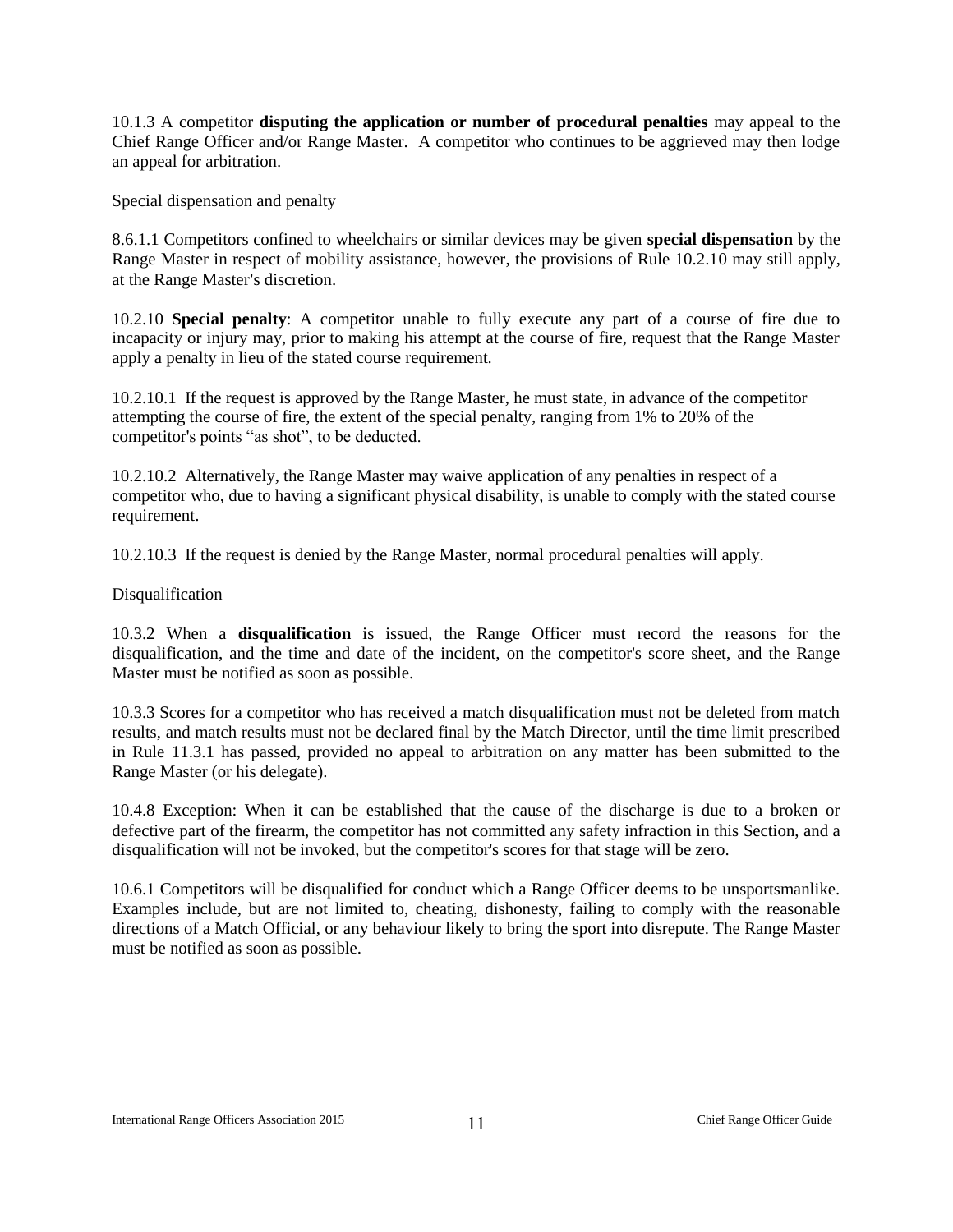#### Drugs

10.7.3 Except when used for medicinal purposes, competitors and officials at matches must not be affected by drugs (including alcohol) of any sort during matches. Any person, who in the opinion of the Range Master is visibly under the influence of any of the items described herein, will be disqualified from the match and may be required to leave the range.

Appeals and arbitration

See IPSC Competition Rules Chapter 7.

Calibration/Testing of Poppers

1. The Range Master must **designate a specific supply of ammunition** and one or more firearms to be used as official calibration tools by officials authorised by him to serve as calibration officers.

3. Once the supply of ammunition and the designated handguns have been tested and approved by the Range Master, they are not subject to challenge by competitors.

4. The Range Master must arrange for **each popper to be calibrated** prior to commencement of a match, and whenever required during a match.

#### <span id="page-12-0"></span>**MATCH DIRECTOR**

13. Match Director Rules. All the IPSC rules relevant to the match director are quoted below. This is quite lengthy but will give you an idea of what the duties of a Chief Range Officer will be relevant to the Match Director. Some aspects are highlighted to indicate the specific authority of the Match Director. This will assist the Chief Range Officer to know when to take initiative and when to obtain the Match Director's approval first.

14. Reading the Match Director Rules. This is the only place you will find all the rules pertaining to the Match Director in one place, except if you extract it from the Rules yourself. It is in many ways an eye opener to see what the Match Director's duties actually are and what authority and responsibility he really has.

15. Order of the Rules. The rules are not in number order but start at the beginning of the competition and continue through it to arbitration and calibration. Only the relevant part of the rule is quoted to keep it as short as possible.

16. Duplication in Rules. There is intentional duplication with the Range Master section above. You will be looking at some of the same rules but from a different perspective. This will allow you to find new information about the same rule and to apply it correctly.

#### Appointment

7.3.1 Match organisers must, prior to commencement of a match, appoint a Match Director and a Range Master to carry out the duties detailed in these rules. The nominated Range Master should preferably be the most competent and experienced certified Match Official present (also see Rule 7.1.5). For Level I and II matches a single person may be appointed to be both the Match Director and the Range Master.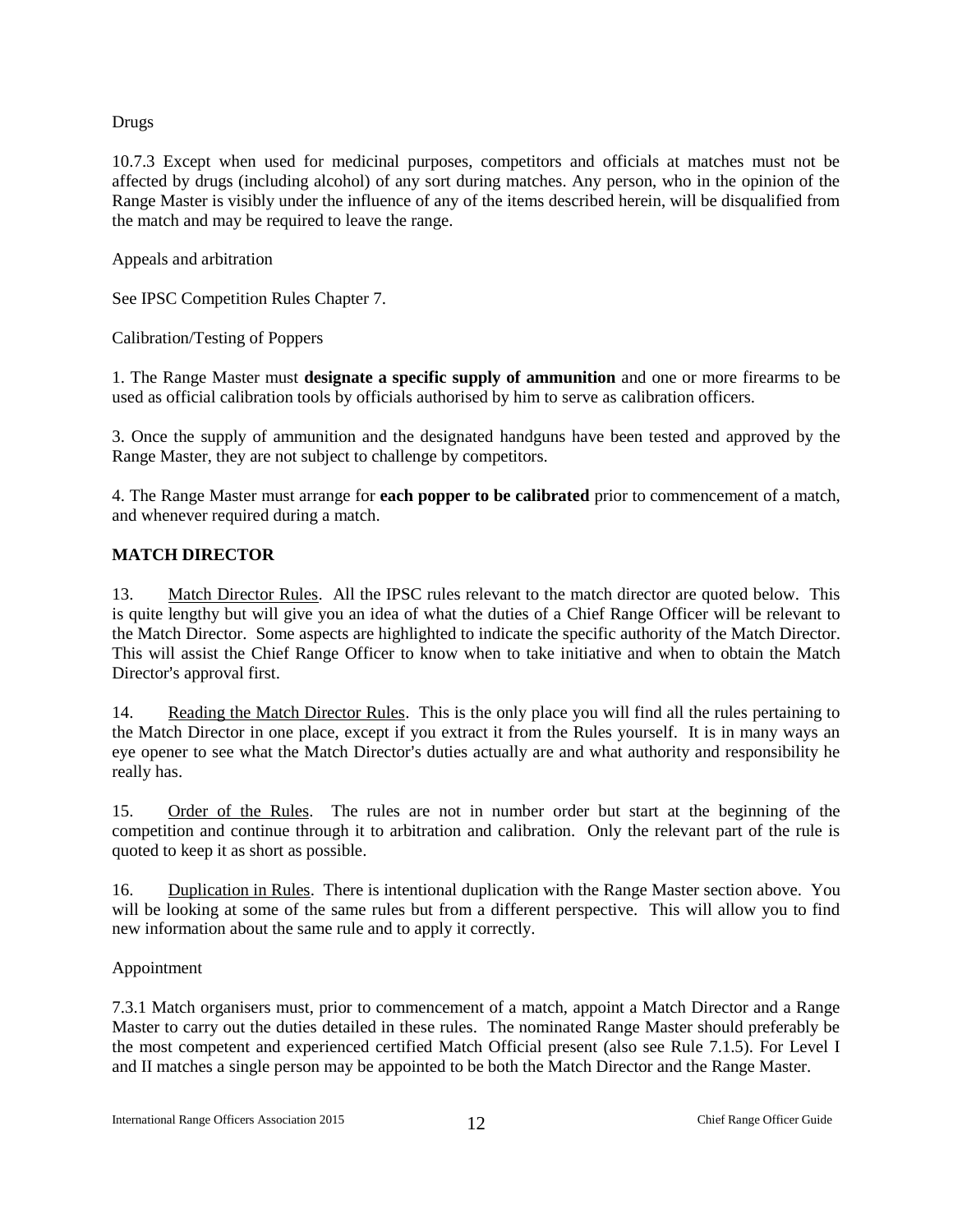7.1.6 Match Director ("MD") - Handles overall match administration including squadding, **scheduling, range construction, the co-ordination of all support staff and the provision of services. His authority and decisions will prevail with regard to all matters except in respect of matters in these rules which are the domain of the Range Master**. The Match Director is appointed by the host organisation and works with the Range Master.

7.1.5 Range Master ( $"RM"$ ) – has overall authority over all persons and activities within the entire range, including range safety, the operation of all courses of fire and the application of these rules. All match disqualifications and appeals to arbitration must be brought to his attention. The Range Master is usually appointed by and works with the Match Director, however, in respect of IPSC sanctioned Level IV or higher matches, the appointment of the Range Master is subject to the prior written approval of the IPSC Executive Council.

7.2.1 The Range Master has authority over all match officials other than the Match Director (except when the Match Director is actually participating as a competitor at the match), and is responsible for decisions in matters concerning conduct and discipline.

#### Stage administration

2.3.4 If the Range Master (**in consultation** with the Match Director) determines that the physical or procedural change results in a loss of competitive equity and it is impossible for all competitors to attempt the revised stage, or if the stage has been rendered unsuitable or unworkable for any reason, that stage and all associated competitor scores must be deleted from the match.

2.3.6 If the Range Master **(in consultation** with the Match Director) deems that climatic or other conditions have, or are likely to, seriously affect the safety and/or conduct of a match, he may order that all shooting activities be suspended, until he issues a "resume shooting" directive.

#### Vendor area

2.6.2 The Range Master (**in consultation** with the Match Director) must clearly delineate the vendor area, and he may issue "Acceptable Practice Guidelines" to all vendors, who are responsible for their implementation in respect of their own merchandise.

#### Clothing

5.3.1 The use of camouflage or other similar types of military or police garments other than by competitors who are law enforcement or military personnel is discouraged. The Match Director will be the **final authority in respect of what garments** competitors are allowed to wear.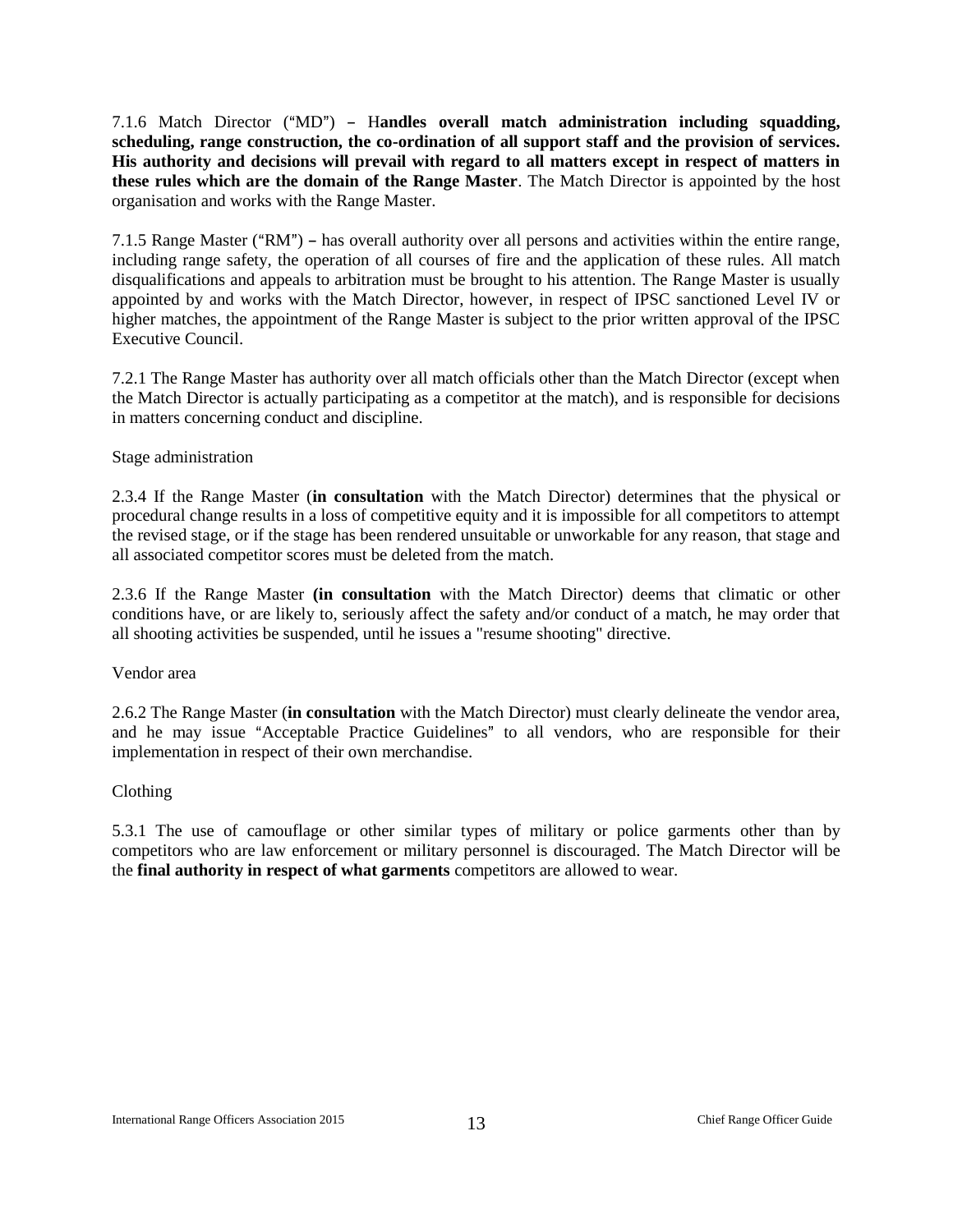#### Match ammunition

5.8.1 When match organisers make **official match ammunition** available for purchase by competitors at a match, the Match Director must, both in advance in official match literature (and/or on the official match website), and by way of a sign certified by him and posted at a conspicuous place at the point of sale, clearly identify which manufacturer/brand, specific cartridges and load descriptions are deemed to be rated, by Division, as either Minor or Major power factor, as the case may be. ...

#### Divisions

6.2.2 In IPSC sanctioned matches, the **minimum number of competitors** stipulated in Appendix A2 must compete in each Division for it to be recognised. If there are insufficient competitors in a Division, the Match Director may allow that Division to stand without official IPSC recognition.

6.2.4 Subject to the prior approval of the Match Director, a competitor may enter a match in more than one Division.

6.4.5 A team member who is unable to commence a match, may be replaced prior to commencement by another competitor, subject to the approval of the Match Director.

#### Match dates and schedule

6.6.1 Competitors must compete for score according to the published **match and squadding schedule**. A competitor who is not present at the scheduled time and date for any stage may not attempt that stage without the prior approval of the Match Director, failing which the competitor's score for that stage will be zero.

6.6.2 Match Officials, match sponsors, IPSC Officers (as defined in Section 6.1 of the IPSC Constitution) and other persons may compete for score in a "**pre-match**", subject to the prior approval of the Match Director. Competitors in the main match must not be restricted from viewing the pre-match. All members of official Regional Teams must compete in the main match. Scores attained in the "pre-match" may, at the discretion of the Match Director, be included in the overall match results provided the dates of the "pre-match" are published in the official match schedule. (also see Section 2.3).

6.6.3 A match, tournament or league will be deemed to have started on the first day that competitors (including those specified above) shoot for score and will be deemed to have ended when the results have been declared final by the Match Director.

#### Scores

5.7.5 Where the firearm has failed as above, the competitor must not be permitted to reshoot the course of fire. This includes the instance where a firearm is declared unserviceable or unsafe during a course of fire.

9.3.1 If, in the opinion of the Match Director, a **tie in match results** must be broken, the affected competitors must shoot one or more courses of fire, nominated or created by the Match Director, until the tie is broken.

9.8.4 Competitors who **are scheduled** (or otherwise authorised by the Match Director) to complete all courses of fire in a match in a period of time less than the full duration of the match (e.g. 1 day format in a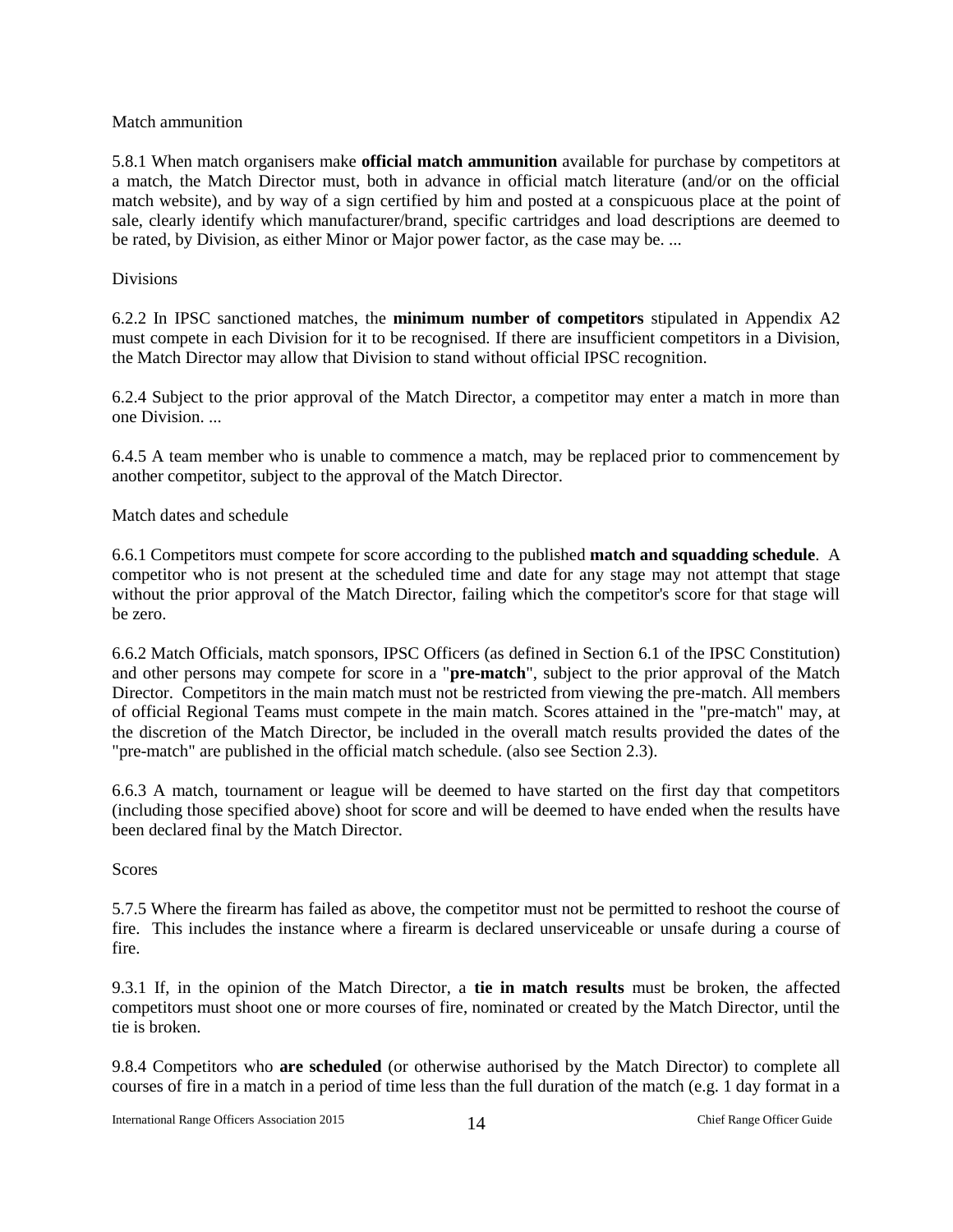3 day match etc.), are required to check their provisional match results in accordance with the special procedures and time limits specified by the Match Director (e.g. via a website), failing which scoring appeals will not be accepted. ...

10.3.3 Scores for a competitor who has received a disqualification must not be deleted from match results, and match results must not be declared final by the Match Director, until the time limit prescribed in Rule 11.3.1 has passed, provided no appeal to arbitration on any matter has been submitted to the Range Master (or his delegate).

Appeals and Arbitration

See Chapter 7 of the IPSC Competition Rules.

#### <span id="page-15-0"></span>**RANGE OFFICER'S CREED**

17. The range officer's creed is the epitome of brevity but at the same time clarity in how to act under all competition conditions. Read this before every match you officiate at irrespective of how many times you have been a match official.

A*As an IPSC Range Officer, I shall conduct all competitions with the safety of the competitors, spectators and fellow Match Officials first and foremost in my thoughts and actions. I shall always be courteous while maintaining firm control over my range and areas of responsibility. I will always strive to be totally fair and impartial in my judgments.*

*1. Safety shall always be my primary goal, with efficiency and speed of the competition as secondary factors.*

*2. It is a privilege and an honour to serve as a Range Officer and I shall act accordingly.*

*3. It is my duty to assist all competitors in their attempts to accomplish their goals and not to hinder them by undue harassment and authoritarian behaviour.*

*4. I shall put aside personal prejudices and act as an impartial judge at all times.*

*5. I shall keep my opinions to myself and shall not be critical of any individual beyond the field of contest.*

*6. I will thoroughly familiarise myself with all current regulations, match rules and attendant subjects.*

*7. I will be firm and fair in all judgmental calls made during the course of a stage, and be prepared to state in a clear and concise manner my reasons for such calls to the particular competitor or any Range Official.*

*8. During the course of a stage, my attention shall be clearly focussed on the particular competitor I am assigned to observe, and I shall not permit my attention to be misdirected or lax.*

*9. Prior to and during a stage, I shall never consume any alcoholic beverage or narcotic. I understand that if I violate this rule, I may be suspended or barred from serving as a Range Official in the future.*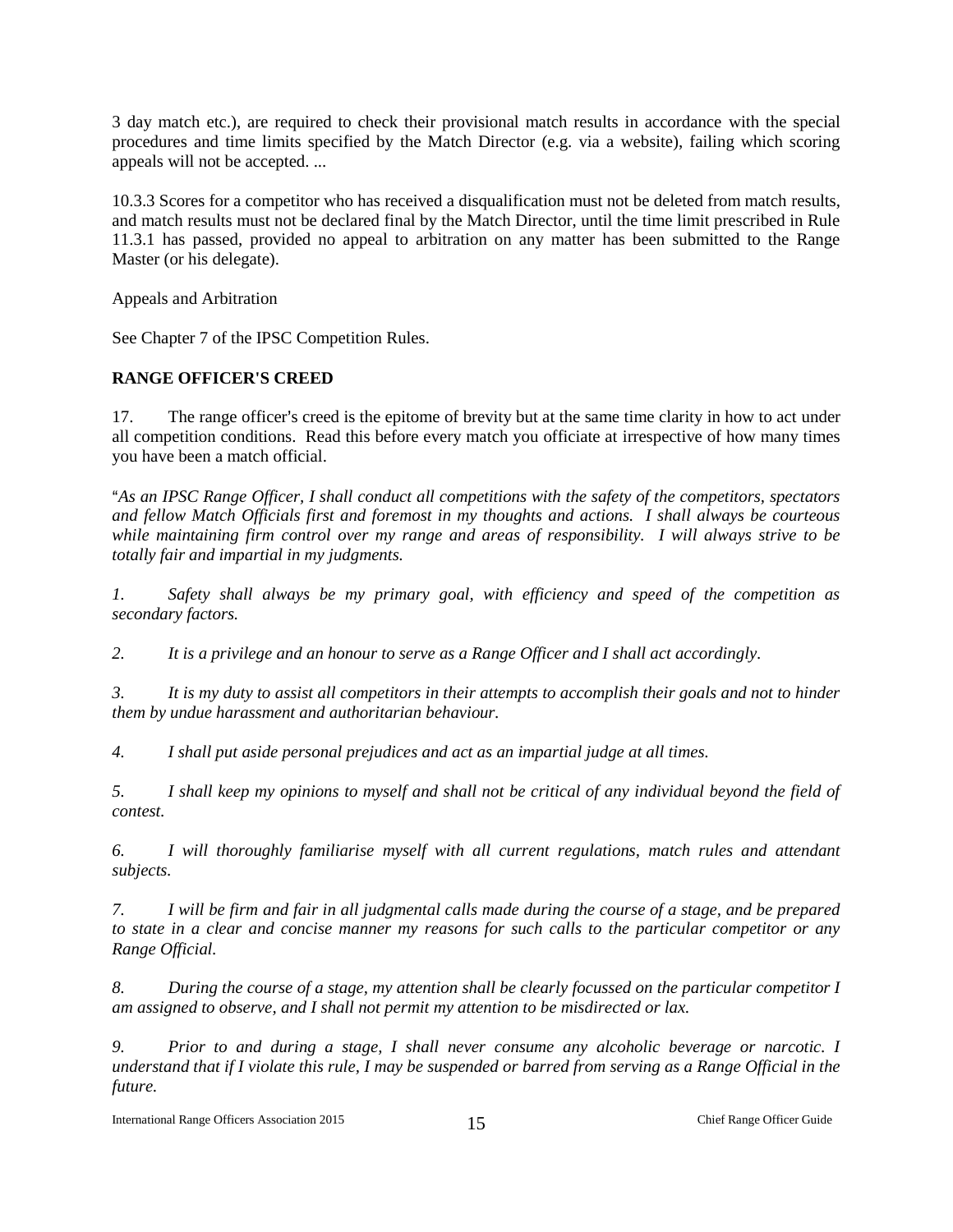*10. I shall confer only with my fellow Range Officers and Match Officials concerning the behaviour of any competitor and any decisions to be rendered.*

*11. I shall exercise due consideration for the personal emotions of any competitor, and shall act in a manner so as not to embarrass or disturb the competitor any more than is absolutely necessary.*

12. *I shall strive to never give even the appearance of wrongdoing*."

The IROA web page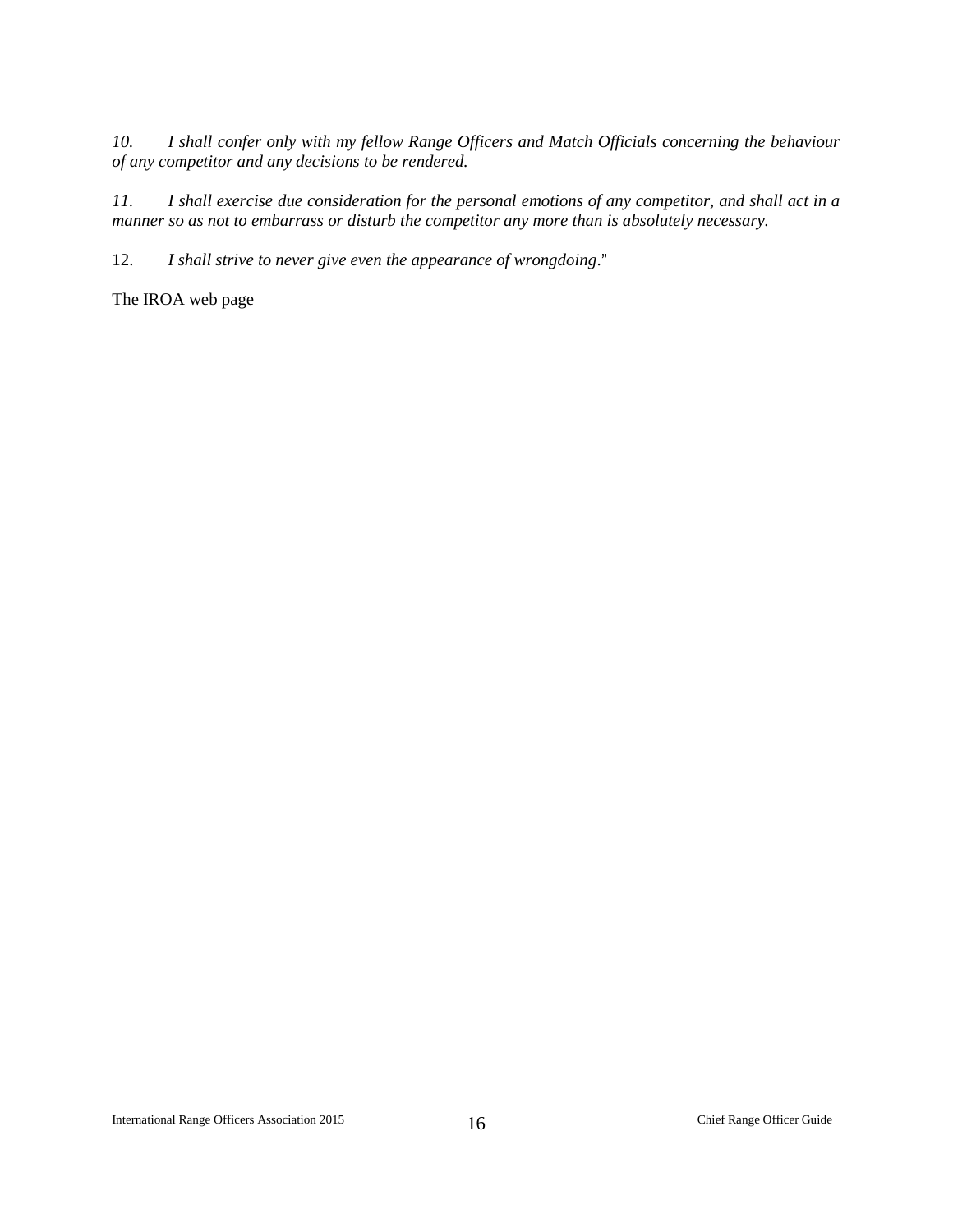#### **CHAPTER 3: IPSC PRINCIPLES AND COMPETITION RULES**

1. Introduction. It is essential for the Chief Range Officer to know what the principles of his sport are. This allows him apply the rules correctly and advise competitors appropriately. The Principles are contained in the IPSC Constitution and embodied in the IPSC Competition Rules and are quoted below. All participation in practical shooting under the auspices of IPSC take place against the background of these Principles and the accompanying Competition Rules. Everything that we as match officials do can be relayed back to these Principles and Rules.

#### **IPSC PRINCIPLES**

2. The IPSC Constitution determines the nature of our sport internationally, as does the constitution for any other international sport. Our principles or the objectives we strive to achieve are clearly set out in the IPSC Constitution and is clearly visible in the IPSC Competition Rules. They should be clearly visible in all our competitions and especially in the course design and construction. The Principles are quoted below as they appear in the IPSC Constitution.

#### A*3. Principles/Objects*

*The IPSC is established to promote, maintain, improve and advance practical shooting, to safeguard its principles and to regulate its conduct world wide in order to cultivate the safe and efficient use of firearms by persons of good character and in particular, but without prejudice to the generality of the foregoing, to achieve such objects by adhering to the following principles, which are established to define the nature of practical marksmanship and are embodied in the following words:- Diligentia-Vis-Celeritas, namely, Accuracy, Power and Speed. They are accepted by all members of the International Practical Shooting Confederation as conditions of membership.*

- *1. Practical competition is open to all reputable persons without regard to occupation, it may specifically not be limited to public servants.*
- *2. Accuracy, power and speed are the equivalent elements of practical shooting and practical competition must be conducted in such a way as to evaluate these elements equally.*
- *3. Firearm types are not separated, all compete together without handicap. This does not apply to the power of the firearms as power is an element to be recognised and rewarded.*
- *4. Practical shooting competition is a test of expertise in the use of practical firearms and equipment. Any item of equipment, or modification to equipment, which sacrifices practical functionality for a competitive advantage contravenes the principles of the sport.*
- *5. Practical competition is conducted using practical targets, which reflect the general size and shape of such objects as the firearm used may reasonably be called upon to hit in their primary intended use.*
- *6. The challenge presented in practical competition must be realistic. Courses of Fire must follow a practical rationale, and simulate sensible hypothetical situations in which firearms might reasonably be used.*
- *7. Practical competition is diverse. Within the limits of realism, problems are constantly changed, never permitting unrealistic specialisation of either technique or equipment. Courses of Fire may*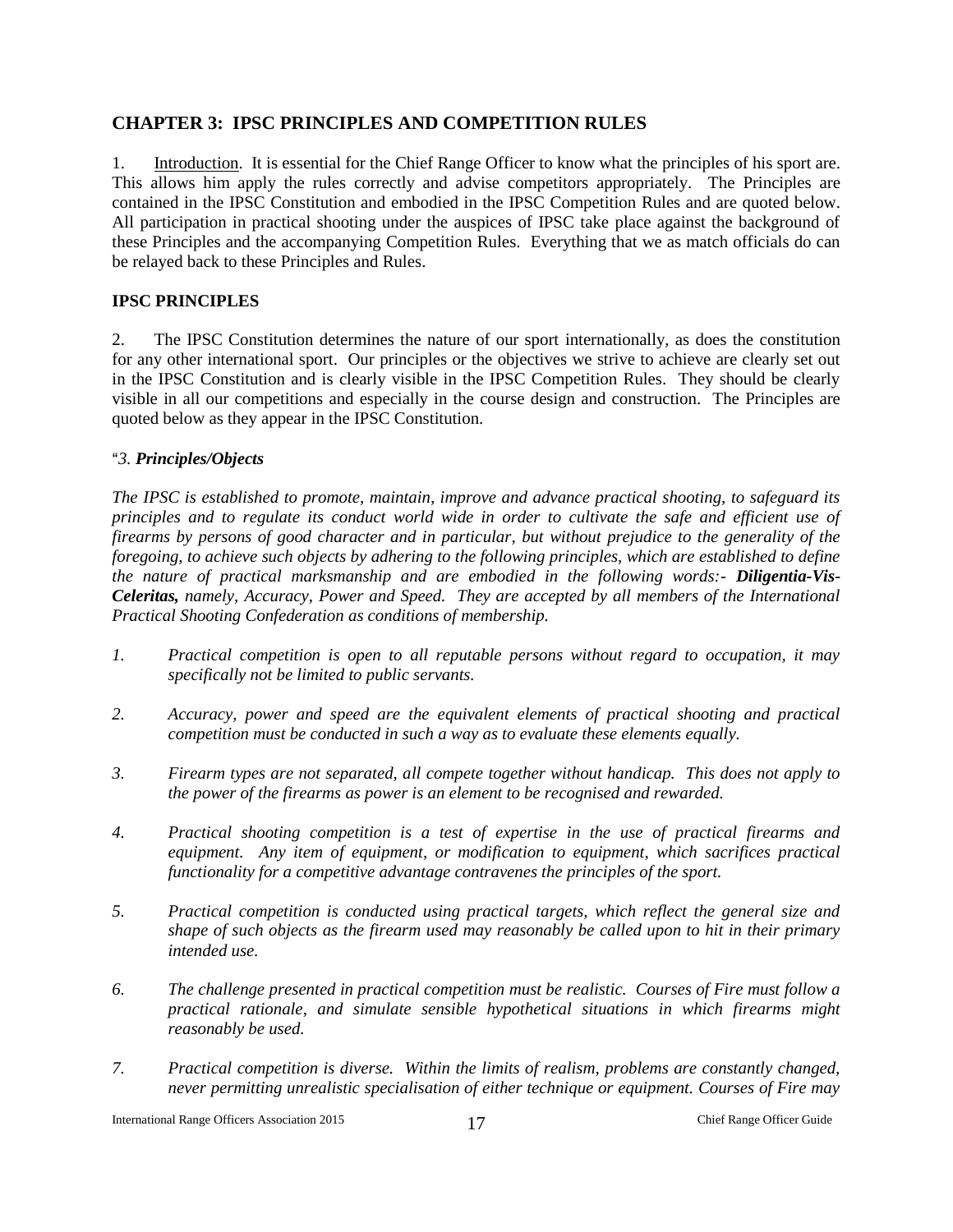*be repeated, but no course may be repeated enough to allow its use as a definitive measure of practical shooting skill.*

*8. Practical competition is free-style. In essence, the competitive problem is posed in general and the participant is permitted the freedom to solve it in the manner he considers best within the limitations of the competitive situation as provided.*@

#### **IPSC COMPETITION RULES AND GENERAL PRINCIPLES**

3. IPSC Competition Rules form the basis of our sport, as does the rules for any other sport, and is consistent with the IPSC Constitution. The IPSC Competition Rules set standards for competition around the world to ensure consistent competitor participation and enjoyment. We as officials organise and manage these competitions so competitors may participate in an IPSC match anywhere in the world in a safe organised manner under any conditions.

A*The following general principles of course design list the criteria, responsibilities and restrictions governing course designers as the architects of the sport of IPSC shooting.*

#### *1.1 General Principles*

*1.1.1 Safety – IPSC matches must be designed, constructed and conducted with due consideration to safety.*

*1.1.2 Quality – The value of an IPSC match is determined by the quality of the challenge presented in the course design. Courses of fire must be designed primarily to test a competitor's IPSC shooting skills, not their physical abilities.*

*1.1.3 Balance - Accuracy, Power and Speed are equivalent elements of IPSC shooting, and are expressed in the Latin words "Diligentia, Vis, Celeritas" ("DVC"). A properly balanced course of fire will depend largely upon the nature of the challenges presented therein, however, courses must be designed, and IPSC matches must be conducted in such a way, as to evaluate these elements equally.*

*1.1.4 Diversity - IPSC shooting challenges are diverse. While it is not necessary to construct new courses for each match, no single course of fire must be repeated to allow its use to be considered a definitive measure of IPSC shooting skills.*

*1. 1.5 Freestyle – IPSC matches are freestyle. Competitors must be permitted to solve the challenge presented in a freestyle manner and, for handgun and shotgun matches, to shoot targets on an "as and when visible" basis. After the start signal, courses of fire must not require mandatory reloads nor dictate a shooting position, location or stance, except as specified below. However, conditions may be created, and barriers or other physical limitations may be constructed, to compel a competitor into shooting positions, locations or stances.*

*1.1.5.1 Level I and Level II matches are not required to comply strictly with the freestyle requirements or round count limitations (see Section 1.2).*

*1.1.5.2 Short Courses and Classifiers may include mandatory reloads and may dictate a shooting position, location and/or stance.*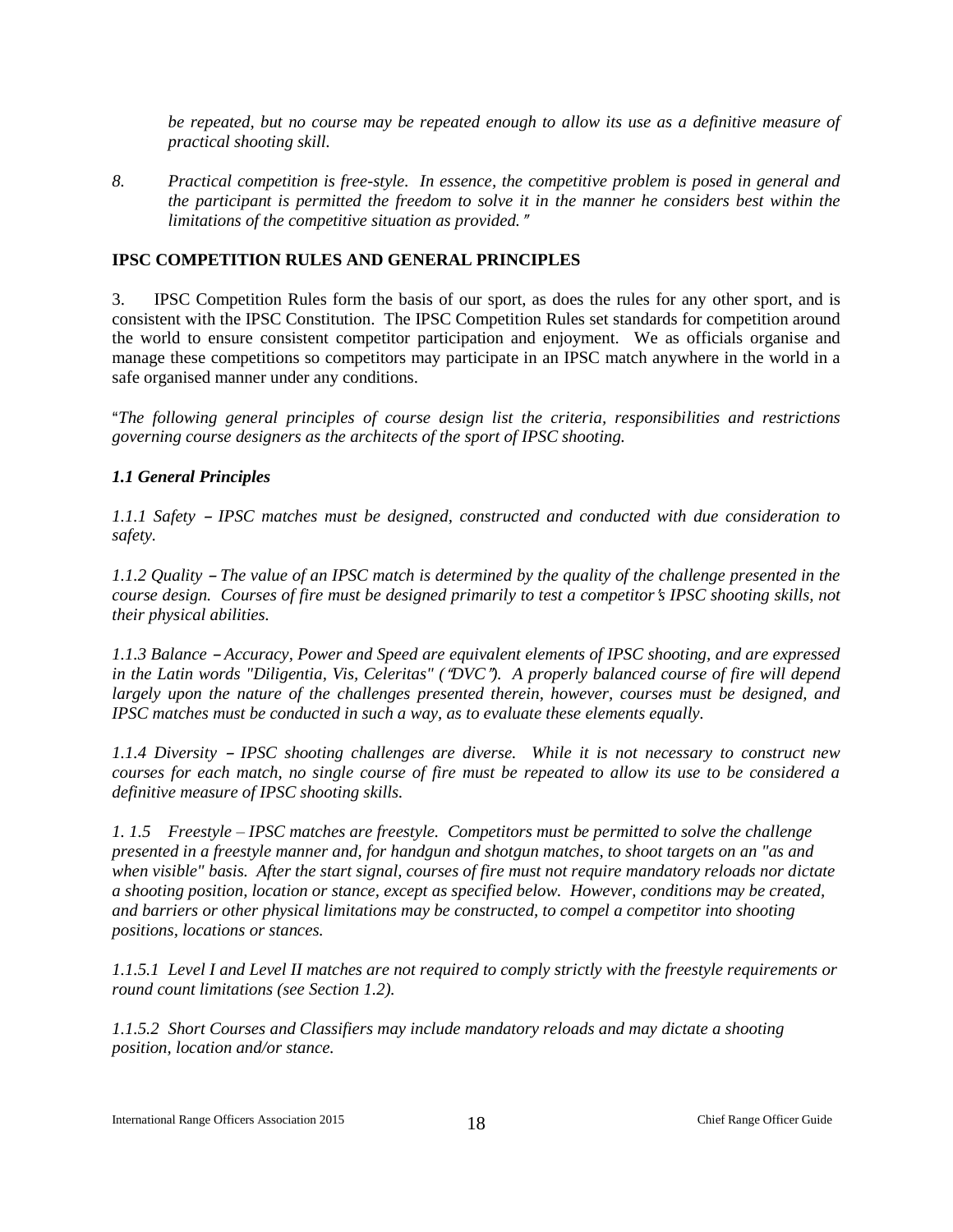*1.1.5.3 General Courses and Classifiers may specify shooting strong hand or weak hand only without the need to enforce compliance using physical means (e.g. hook-and-loop fasteners etc.). The specified hand must be used exclusively from the point stipulated for the remainder of the stage.*

*1.1.5.4 If a written stage briefing specifies strong or weak hand only, Rule 10.2.8 will apply. If a competitor is merely required to carry, retain or grasp an object during his attempt at a course of fire, Rule 10.2.2 will apply.*

*1.1.5.5 Course designers may give competitors freedom to await the Start Signal anywhere within the boundaries of a well demarcated firing zone.*

*1.1.6 Difficulty – IPSC matches present varied degrees of difficulty. No shooting challenge may be appealed as being prohibitive. This does not apply to non-shooting challenges, which should reasonably allow for differences in competitor's height and physical build.*

*1.1.7 Challenge – IPSC matches recognise the challenges presented when using full power firearms in dynamic shooting, and must always employ a minimum power factor to be attained by all competitors to reflect this challenge.*"

4. Knowledge of the IPSC Principles and Competition Rules enables the Chief Range Officer to **apply the Rules correctly** in all situations on the range during competitions. It provides him with that little bit of superior insight to enable him to take good, realistic and credible decisions under difficult situations.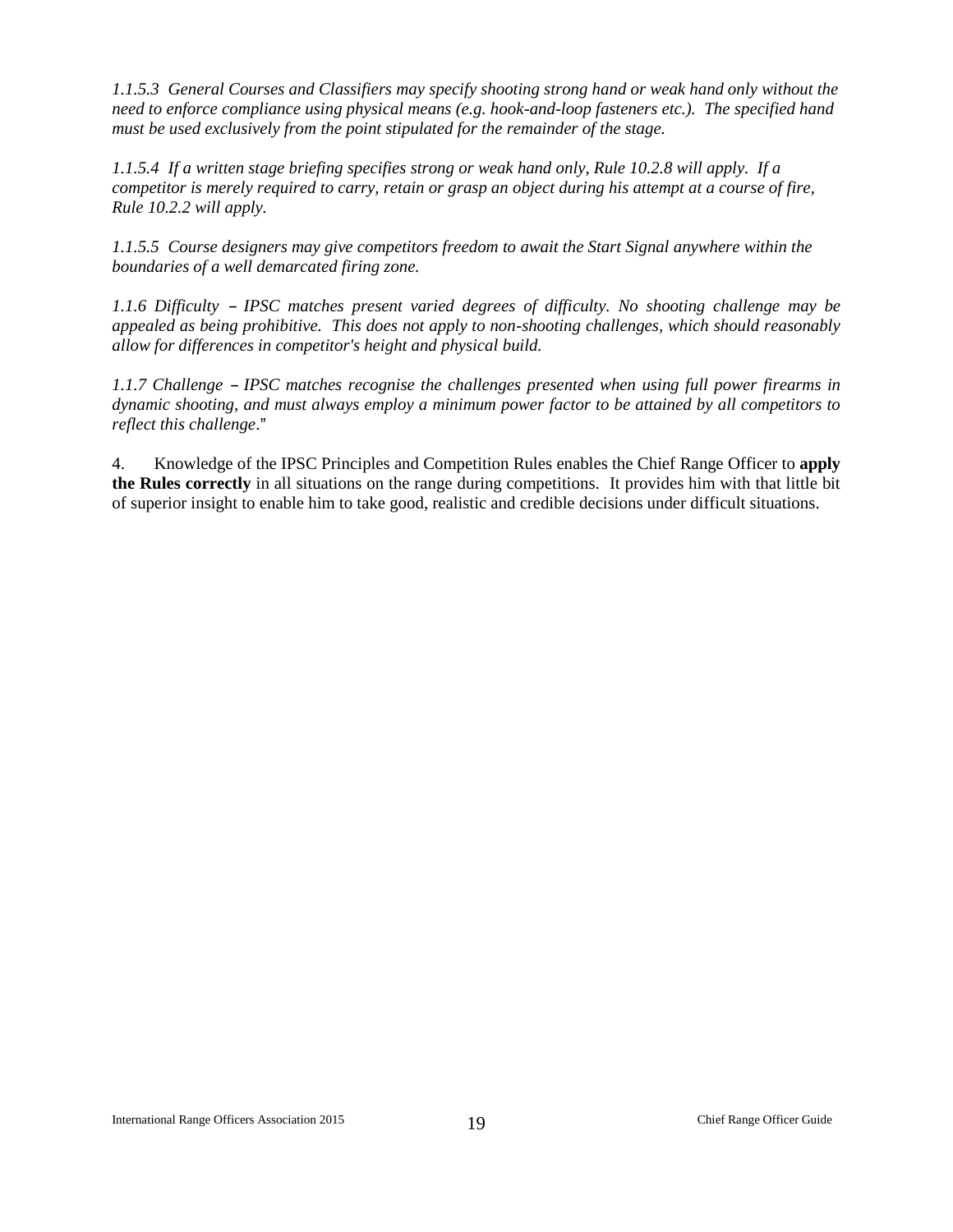## **CHAPTER 4: RANGE OFFICER ASSOCIATIONS**

### <span id="page-20-0"></span>**INTERNATIONAL RANGE OFFICERS ASSOCIATION (IROA)**

1. IROA Responsibilities. IROA was established as part of IPSC, as is any NROI a part of the Region to which it belongs. The responsibilities of IROA are contained in the IROA Member Handbook and are as follows:

1. Education

The preparation, development, maintenance and distribution of match official training materials which reflect the current and future requirements of IPSC match.

The training, certification, maintenance and evaluation of IROA instructors.

The identification and training of national match officials who exhibit a high level of competence, an exemplary attitude, and a personal commitment to the safety and quality of IPSC matches to join the ranks of IROA.

The promotion of programs and policies to assist the Regions of IPSC in the installation and development of National Range Officer Institutes using the IROA model and standards.

#### 2. Membership

Criteria for membership.

Annual maintenance of membership.

The introduction of benchmark systems to facilitate the development, deployment and promotion of IROA Officials in an equitable and orderly fashion subject to match requirements and individual experience and expertise. Such systems to recognise the importance of constructive but critical feedback to enhance individual development and improvement.

d) To devise and employ a fair and just system to discipline IROA officials with the understanding that IROA officials must set a very high standard as an example to NROI officials and IPSC competitors at all times.

#### 3. Administration

The creation and maintenance of current records of IROA Officials including their ranks and historical performance

To set and administer codes of conduct as well as minimum standards for attitude and appearance to maintain the IROA image throughout IPSC.

Install and maintain a system to provide IROA officials with appropriate identification, apparel, equipment, and compensation (where applicable).

#### 4. Operations

To provide IPSC Regions/NROI with technical and practical support to assist them in delivering high quality international matches.

To provide IPSC matches with high quality crews of IROA officials to help ensure matches are conducted as safely as possible and to provide logistical support to ensure orderly operation, including the actual construction of the stages if necessary.

To inspect and maintain targets, props, range conditions and any other aspects of matches as may be deemed necessary.

To direct and control the consistent application of the IPSC rules to constantly strive for the highest level of equity in competition and the enjoyment of the competitors.

#### 5. Consultation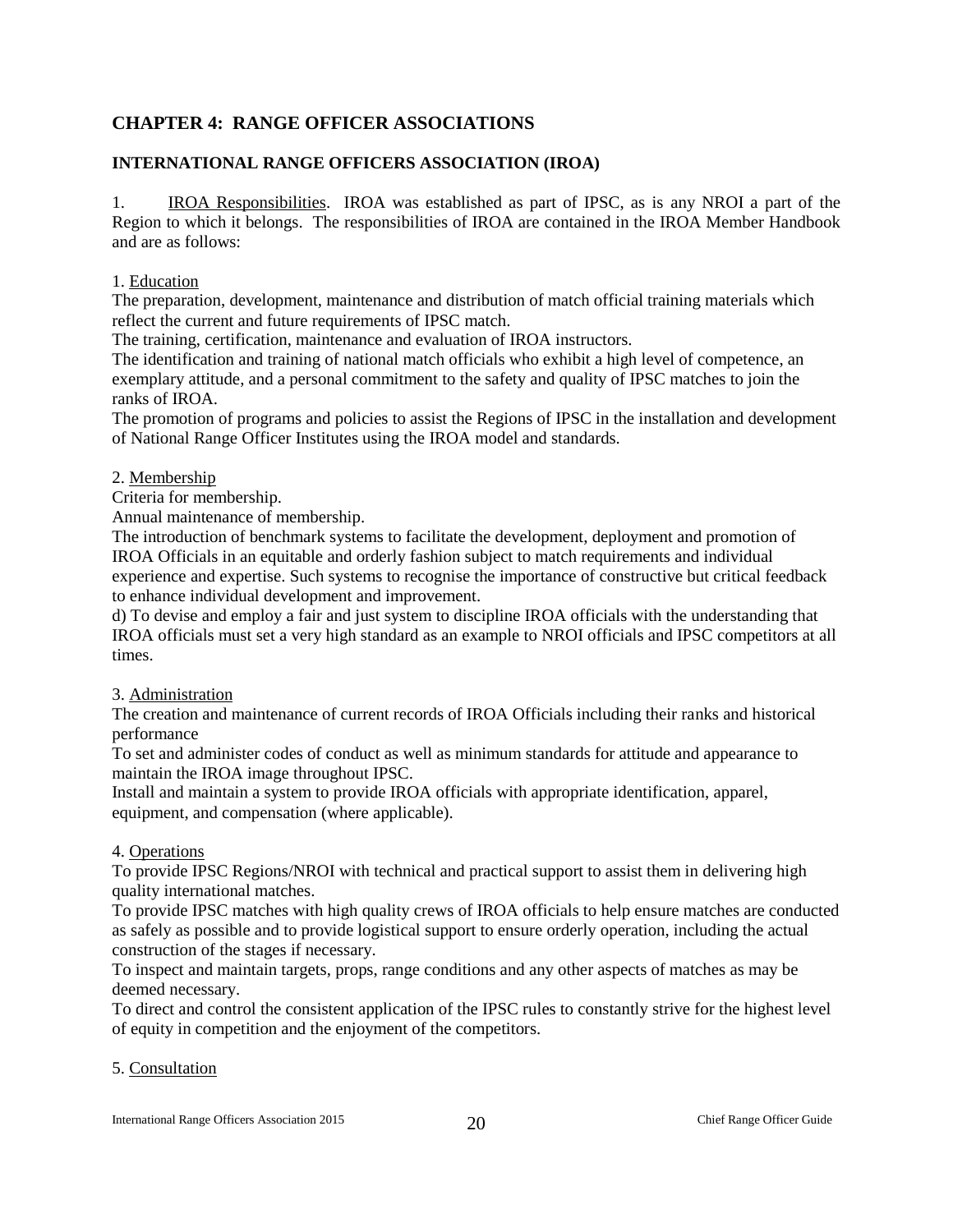To advise IPSC on all matters relating to rule changes and match operations including safety, firearm and equipment development and competitor actions.

To provide the Regions with current and effective expertise to assist them with the development and maintenance of their NROI organisations.

To provide IPSC with appropriate research, opinions and evidence as may be required.

Note: Some of the above responsibilities may be effected through other IPSC committees.

#### **Core Values**

People, Knowledge, Integrity, Experience, Excellence, Teamwork, Ingenuity and Service.

2. IROA Chief Range Officer Requirements for International Certification. The requirements for appointment to IROA Chief Range Officer rank are detailed in the IROA Member Handbook. They are paraphrased below. The candidate must be:

- A current member of his Region.
- A current working member of his Region's NROI and hold a rank of Chief Range Officer or above.
- A current International Range Officer.
- Have accumulated a minimum of 35 match points at IPSC Level III or higher matches, including at least one Level IV or V match.
- Have worked as a Chief Range Officer or Range Master at 3 or more IPSC Level III or higher matches.
- Sufficiently fluent in English to be able to fulfil the duties of a Chief Range Officer in an internationally sanctioned match.
- Have successfully passed an IROA Level II Range Officer Seminar, conducted by either an IROA Instructor or a certified NROI Instructor of the Region in which the Seminar is held.

3. Match Points. IROA developed an uncomplicated rating to structure IPSC competitions. A point value is awarded to all IPSC Matches and these points became a measure of participation and maintenance for Match Officials. There are five different levels:

| Level | Size of competition                                                                                                                     | <b>Points</b> |
|-------|-----------------------------------------------------------------------------------------------------------------------------------------|---------------|
|       | A club or similar match.                                                                                                                |               |
| П     | An inter-club or larger match.                                                                                                          |               |
| Ш     | Large area competition such as a national championship.                                                                                 |               |
| IV    | Continental championships such as the European Shotgun Championship, the Australasia<br>Handgun Championship. Occurs every three years. | 4             |
| V     | The World Championship. Occurs every three years. Presently still only Handgun.                                                         |               |

The IROA Member Handbook will provide more detail on IROA.

#### <span id="page-21-0"></span>**NATIONAL INSTITUTE OF RANGE OFFICERS (NROI)**

4. National Institute of Range Offers. All Regions should have a National Range Officer Institute [NROI]. The NROI carries out the following activities:

a. Conducts range officer training in accordance with international standards.

International Range Officers Association 2015 21 Chief Range Officer Guide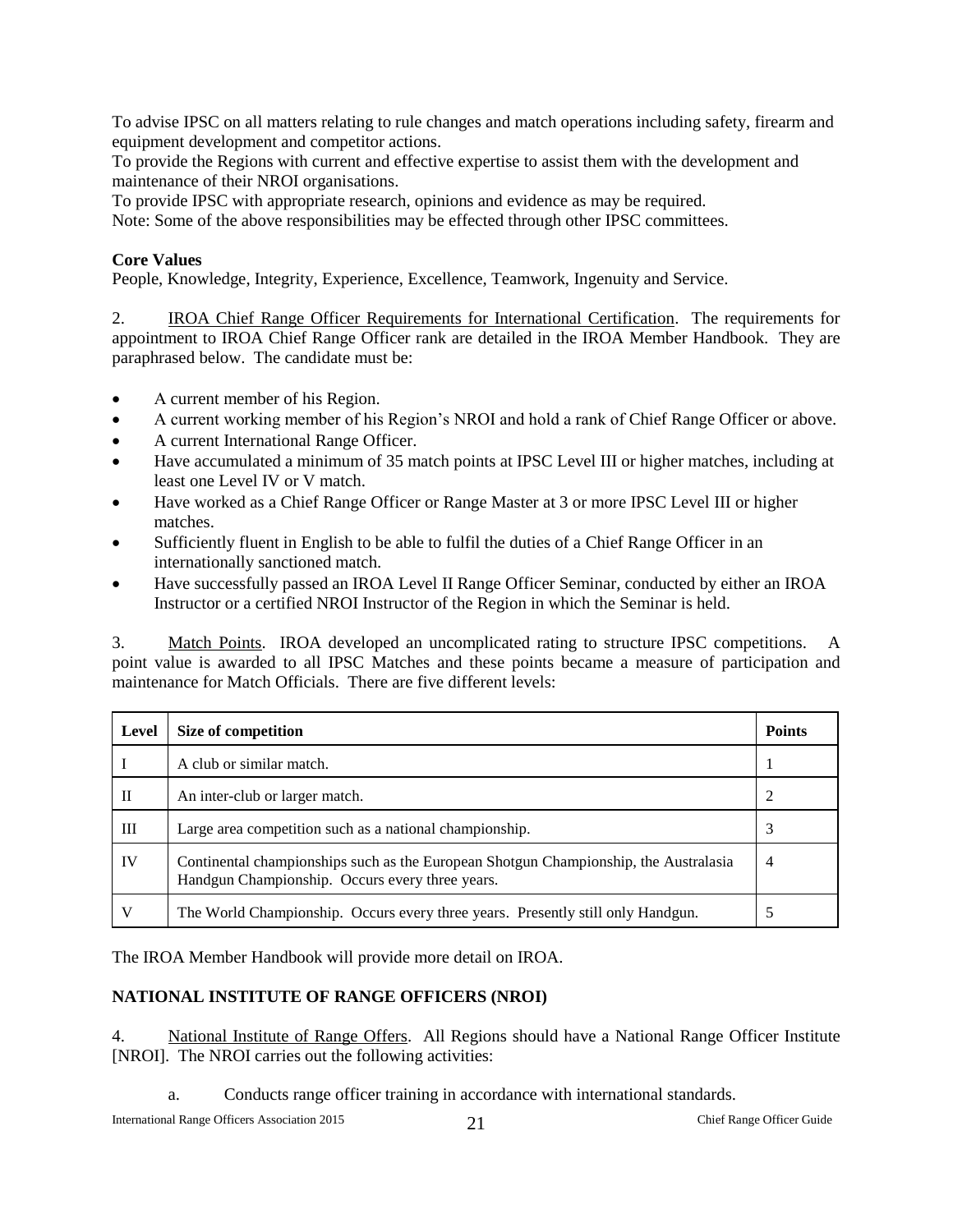- b. Certifies national range officers.
- c. Advises the Regional Director on aspects relating to the safe conduct of IPSC competitions.
- d. Advises the Regional Director on rules of competition.
- e. Maintains a register of all national Match Officials.
- f. Manages the national range official maintenance programme.

5. Start-up. Should the Region not have such a body the Region may approach IPSC for assistance. IROA will, in conjunction with the Regional executive, assist such a Region.

#### <span id="page-22-0"></span>**IROA RECOMMENDATIONS FOR NROI PROGRAMS**

6. New Region and/or NROI. A new Region has to have its own NROI to be able to host IPSC matches at all levels. The recommended procedure is set out below.

- a. The organisation is customarily named the National Range Officers Institute (examples: NROI Canada, GROI for Germany, SAIRO for South Africa, etc.).
- b. The Regional Director usually appoints the President or Chairman of the NROI.
- c. The organisation creates it own identifying logo and colours. The IROA shield and scales may be used but the actual IROA logo or grey striped shirts may not be used.
- d. The funding for the operation of the NROI usually comes through the Regional Director.

7. NROI Range Officer Training. The NROI is responsible for the training of National Range Officers in accordance with international training standards. IROA has developed Range Officer Training Seminars that are designed for the training of National Range Officers and this material is available from IROA free of charge to all Regions.

8. Promotion to Chief Range Officer. IPSC and IROA do not prescribe to Regions and NROI the requirements for promotion to Chief Range Officer. Each region should have its own process suited to the Region. The minimum requirements should, however, include being a current Range Officer and IPSC member, recommendations and approval at the various levels in the Region and the NROI, experience at level II and preferably level III competitions and attended a Level I and Level II Seminar.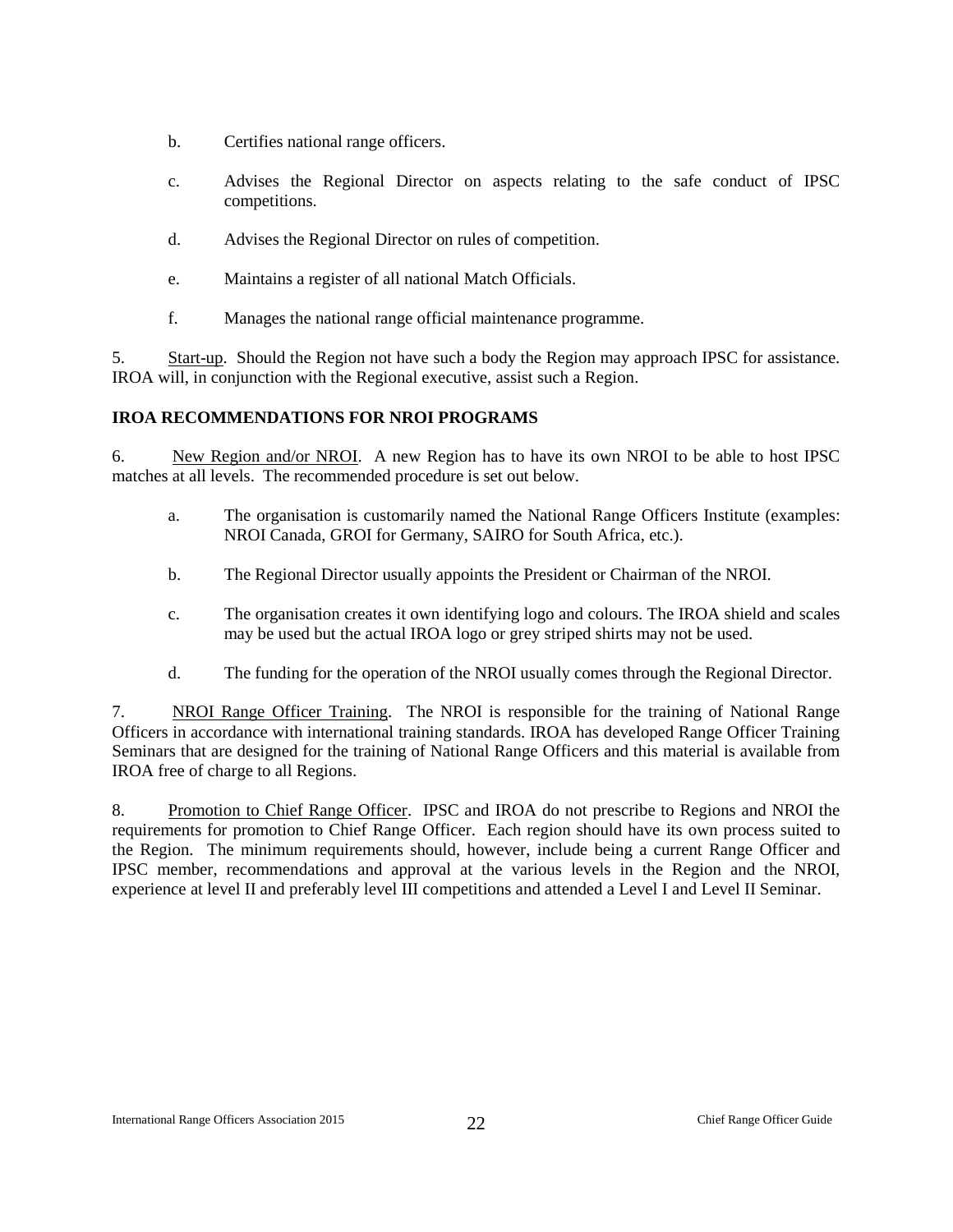## <span id="page-23-0"></span>**CHAPTER 5: MATCH PLANNING AND ADMINISTRATION**

#### <span id="page-23-1"></span>**MATCH STRATEGY**

1. Planning. The most important factor in organising a large match is PLANNING. The value of proper planning cannot be over emphasised. We are an amateur sport with the competition organisers being unpaid volunteers. Doing proper planning ensures that all of us that are part of the competition organisation accept co-responsibility for the success of the competition.

2. Time required for Planning. The recommended period for planning is two weeks per stage. This time excludes the co-ordinating time, meeting time and stage construction time.

3. Elements of a Match. The elements of a match are always:

| <b>COURSE OF FIRE</b> | Discussed further in this guide. |
|-----------------------|----------------------------------|
| <b>ORGANISATION</b>   | Discussed further in this guide. |
| <b>RECOGNITION</b>    | See the Match Director Guide.    |

4. Meetings and Committees. A lot of communication and co-ordinating is essential to the success of planning the competition. This requires many committees if the competition is of any size. The priorities of the first match meeting are to:

SET COMMITTEES - what needs to be done? SET PERSONNEL - who is responsible for it getting done? SET TIME TABLE - within what time frame?

Any subsequent meetings will consist of ANY PROBLEMS AND REVIEW TIME TABLE. The various committees are described in the table below.

| <b>Committees</b>       | <b>Responsibility</b>                                                                                                            | <b>Activity</b>                                                                     |
|-------------------------|----------------------------------------------------------------------------------------------------------------------------------|-------------------------------------------------------------------------------------|
| <b>Match Director</b>   | Co-ordinates functions and the timetables of<br>the committees.<br>Co-ordinates administration and the services of<br>the match. |                                                                                     |
| Awards Ceremony,<br>etc | <b>Budget</b>                                                                                                                    |                                                                                     |
|                         | Opening ceremonies                                                                                                               | Flags<br><b>Officials</b><br>Speakers<br>Teams<br>Where and when                    |
|                         | Banquet & closing ceremonies                                                                                                     | <b>Budget</b><br>Guest speakers<br>Menu<br>Prize giving programme<br>Where and when |
|                         | Headquarters hotel                                                                                                               | Rates<br>Location                                                                   |

#### <span id="page-23-2"></span>**MATCH COMMITTEES**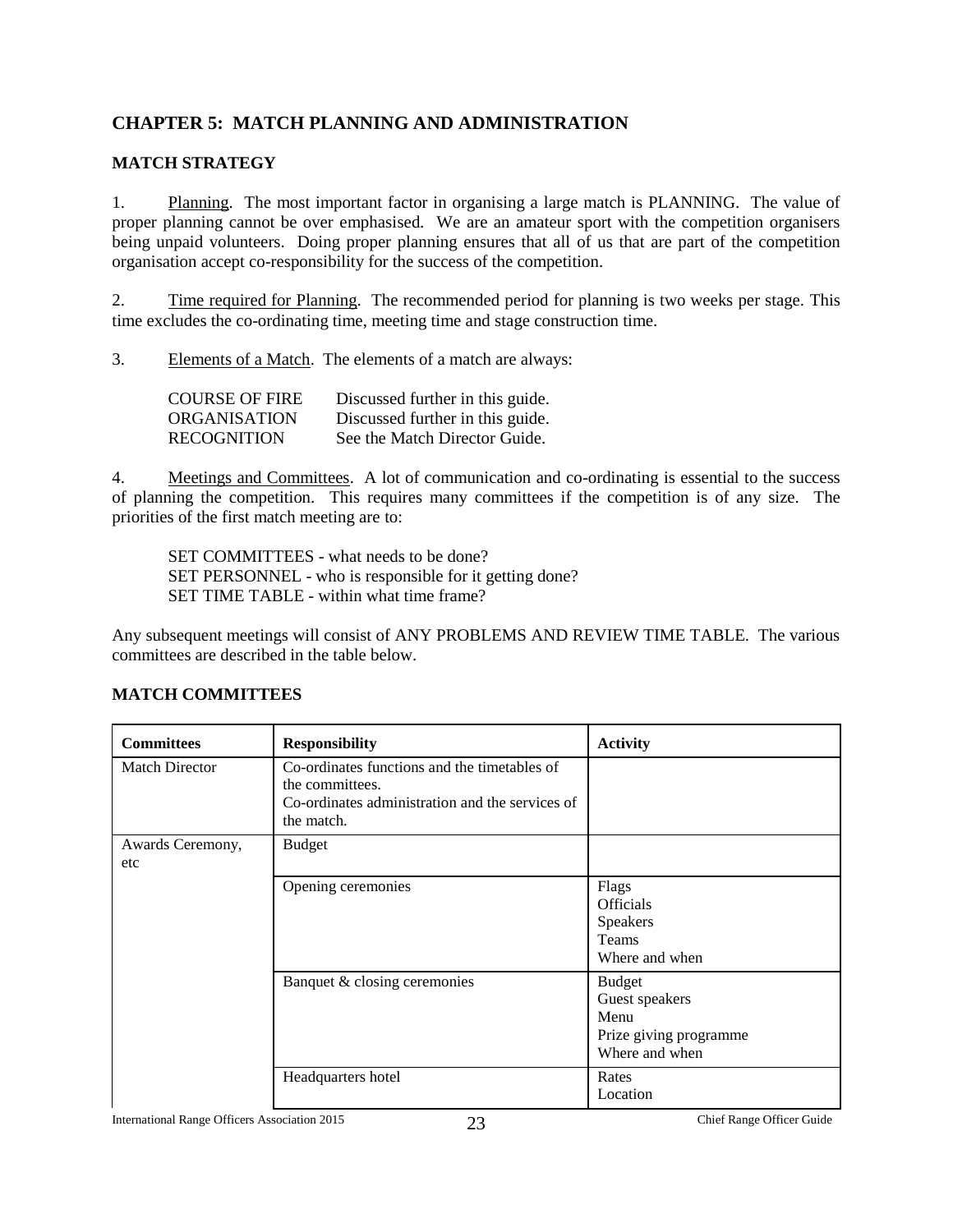|                              | Transportation                                                                                                                                                                                             | Airport - hotel - range                                                                                                                     |
|------------------------------|------------------------------------------------------------------------------------------------------------------------------------------------------------------------------------------------------------|---------------------------------------------------------------------------------------------------------------------------------------------|
|                              | Range concessions                                                                                                                                                                                          | Range food and drinks                                                                                                                       |
|                              | General Assembly                                                                                                                                                                                           | <b>Budget</b><br>Recording Secretary<br>Where and when                                                                                      |
| <b>Awards and Prizes</b>     | Awards and Trophies                                                                                                                                                                                        | Match winner, 2nd Overall, 3rd<br>Overall<br>Stage winners, 1st, 2nd, 3rd Medals<br>Top Lady, Top Junior, Top Senior,<br>Top Teams, others? |
|                              | Information to sponsors                                                                                                                                                                                    |                                                                                                                                             |
| <b>Budget and Finance</b>    | Bank account<br><b>Budget</b><br>Spending approvals<br>Treasurer                                                                                                                                           |                                                                                                                                             |
| Course of Fire               | Man vs Man events<br>Stage design                                                                                                                                                                          |                                                                                                                                             |
| Printing and Art Work        | Competitor programme                                                                                                                                                                                       | Area maps<br>Calendar of events<br>Course of fire<br>Match copy<br>Score sheets<br>Welcome letters                                          |
|                              | Advertisements and information mailings<br>Match logo<br>Match certificates - often overlooked but it<br>make a nice touch<br>Match posters<br>Name badges<br><b>Registration forms</b><br>Squadding lists |                                                                                                                                             |
| Props and range<br>equipment | Prop and equipment design and type<br>Prop and equipment building teams<br>Props and equipment list<br>Painting and decorating team                                                                        |                                                                                                                                             |
| <b>Public Relations</b>      | Firearm permits<br>Press releases and brochures                                                                                                                                                            |                                                                                                                                             |
|                              | Souvenirs                                                                                                                                                                                                  | Competitors' name badge<br>Match programme                                                                                                  |
|                              | For sale                                                                                                                                                                                                   | <b>Belt buckles</b><br>Golf shirts<br>Match pins<br>Pennants<br>T shirts<br>Video tapes                                                     |
| Range Master                 | Allocate CRO/ROs to stages.<br>Assign CROs and ROs to stages.<br>Don't forget the chronograph, squadded and<br>officials same as a stage                                                                   |                                                                                                                                             |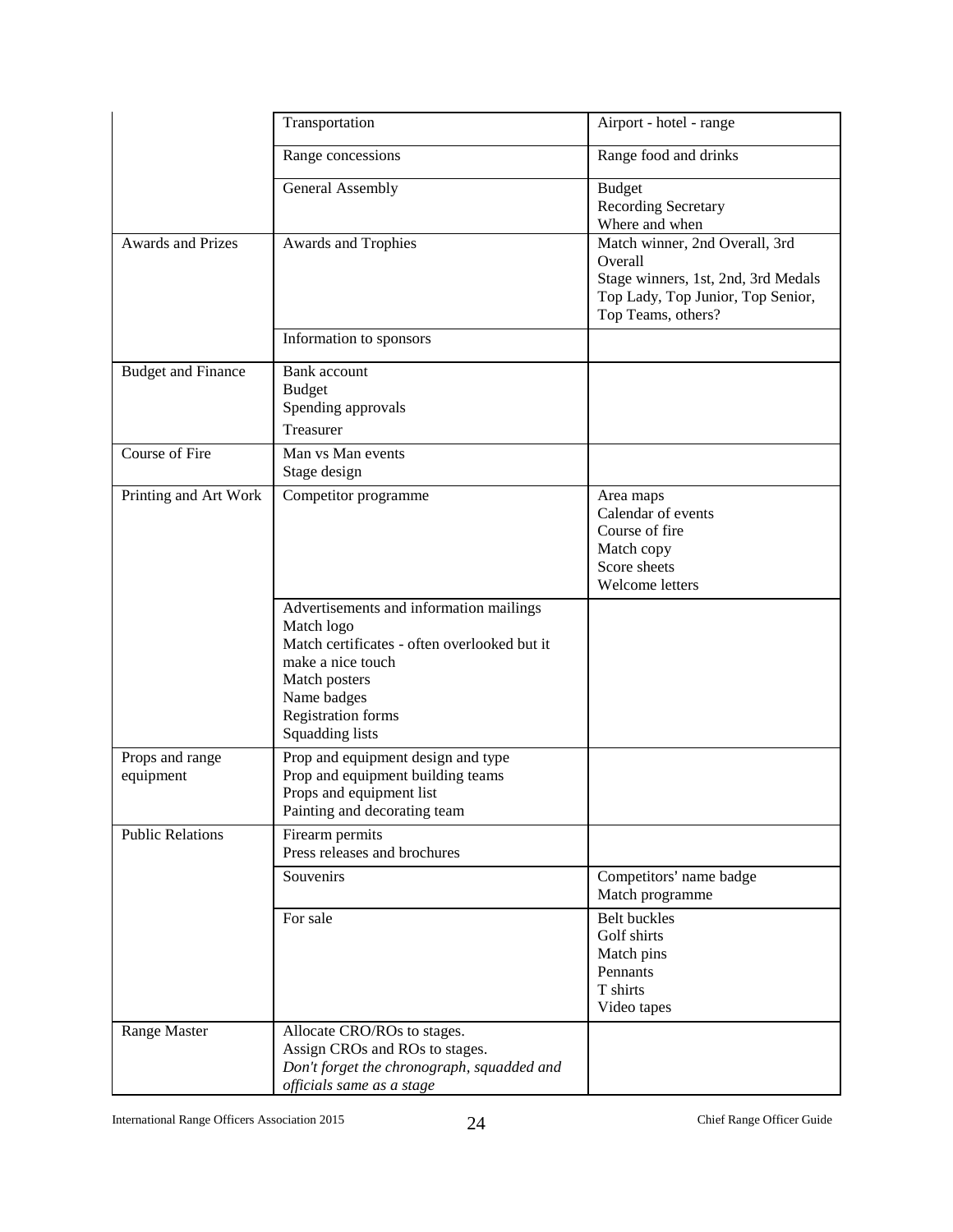|                          | Arbitration committee<br>Appropriate private room set aside for<br>arbitrations<br><b>Budget</b><br>Number of CROs needed<br>Number of ROs<br>Range safety<br>Safety glasses should be worn at all times<br>Stage walkthroughs<br>Type of recognition for officials                                                                                                                                                                                                                                                                                                                                                                                                                                                                   |                                                                    |
|--------------------------|---------------------------------------------------------------------------------------------------------------------------------------------------------------------------------------------------------------------------------------------------------------------------------------------------------------------------------------------------------------------------------------------------------------------------------------------------------------------------------------------------------------------------------------------------------------------------------------------------------------------------------------------------------------------------------------------------------------------------------------|--------------------------------------------------------------------|
| Range Warden             | Ammo packets/envelopes/bags for chrono<br>Bulletin board for posting results<br><b>Bunting</b><br>Clipboards with plastic rain covers<br>Communications<br>Clear plastic bags for targets in the event of<br>wet weather<br>First aid<br>Flags<br><b>IPSC</b> flag<br>Marquees (tents)<br>Pens and pencils for wet weather<br>Paint for all purposes<br>Rule books<br>Safety areas with tables (in all areas)<br>Also very important and often overlooked<br>Scoring overlays<br>Stage briefings<br>Staplers and staples<br>Tables and chairs<br>Washrooms (in all areas)<br>These items are the most overlooked and, at<br>times, can be the most important<br>Water, chairs, table, and umbrellas for Match<br>Officials (rain/sun) |                                                                    |
| <b>Stats and Scoring</b> | Computers                                                                                                                                                                                                                                                                                                                                                                                                                                                                                                                                                                                                                                                                                                                             | Include printers, cables, UPS, CDs<br>for backup                   |
|                          | Squadding                                                                                                                                                                                                                                                                                                                                                                                                                                                                                                                                                                                                                                                                                                                             | Competitors<br>Officials<br>A global lunch break is<br>recommended |
|                          | Match registration<br>Registration acknowledgements are often<br>overlooked.                                                                                                                                                                                                                                                                                                                                                                                                                                                                                                                                                                                                                                                          |                                                                    |
|                          | Competitor registration packets<br>Final results distribution<br>Score sheet design WinMSS                                                                                                                                                                                                                                                                                                                                                                                                                                                                                                                                                                                                                                            |                                                                    |
| Match Schedules          | Officials and sponsor shoot<br>Set up ranges                                                                                                                                                                                                                                                                                                                                                                                                                                                                                                                                                                                                                                                                                          |                                                                    |
|                          | Competitor registration                                                                                                                                                                                                                                                                                                                                                                                                                                                                                                                                                                                                                                                                                                               | Where and when                                                     |
|                          | Awards ceremony<br>Opening ceremony                                                                                                                                                                                                                                                                                                                                                                                                                                                                                                                                                                                                                                                                                                   |                                                                    |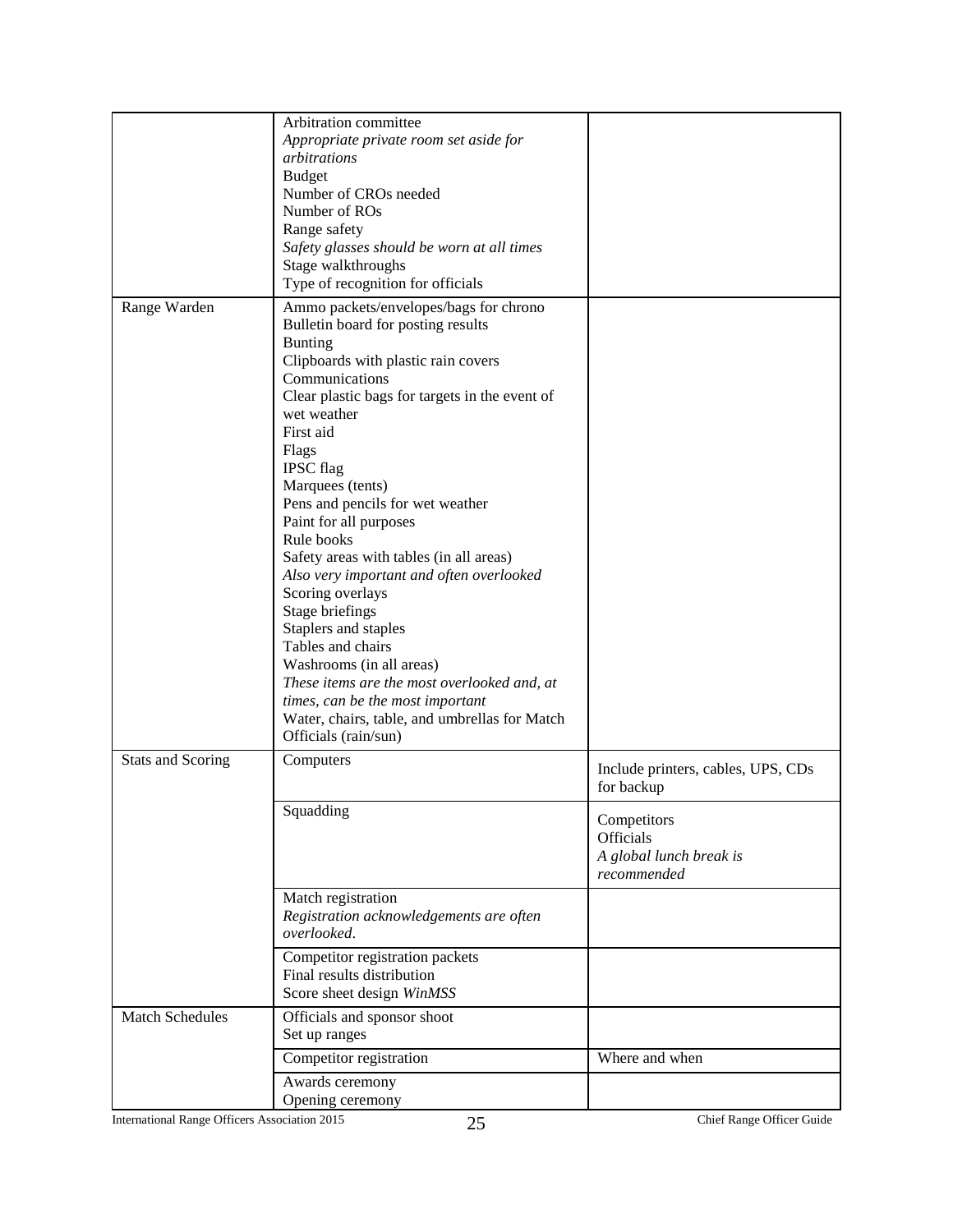|                                          | General Assembly                                                                                                                                                                                                             |                                                                                                 |
|------------------------------------------|------------------------------------------------------------------------------------------------------------------------------------------------------------------------------------------------------------------------------|-------------------------------------------------------------------------------------------------|
| <b>First Meeting</b>                     | Select Committee chairpersons                                                                                                                                                                                                | Commitment is important<br>Involvement and time                                                 |
|                                          | Set dates for all the next meetings                                                                                                                                                                                          |                                                                                                 |
| <b>Match Parameters</b>                  | Number of competitors                                                                                                                                                                                                        |                                                                                                 |
|                                          | Total shooting hours in a day (minus lunch)                                                                                                                                                                                  | Average 10 competitors per hour                                                                 |
|                                          | Allocation of slots<br>Match fee<br>Number of ranges<br>Number of stages                                                                                                                                                     |                                                                                                 |
| Timetables                               | Set timetables for all committee projects                                                                                                                                                                                    |                                                                                                 |
| Projections                              | Financial                                                                                                                                                                                                                    | Manpower<br>Meetings<br>Spending approvals                                                      |
|                                          | Committee reports<br>Financial projections                                                                                                                                                                                   |                                                                                                 |
|                                          | Squadding                                                                                                                                                                                                                    | Use the IROA Shooting Order as<br>seen in the Range Officer Manual<br>and IROA Member Handbook. |
|                                          | <b>Artwork</b><br>Assign CRO<br>Complete prop and stage equipment list.<br>Review COF for international sanctioning.<br>Review prop and equipment list.<br>Order souvenir inventory, i.e. pins, shirts, etc.<br>Work squads. |                                                                                                 |
| Final Prop and<br><b>Equipment Check</b> |                                                                                                                                                                                                                              |                                                                                                 |

Remember: "People Do What You Inspect... Not What You Expect"

## <span id="page-26-0"></span>**MATCH ORGANISATION FOR LEVEL III TO V MATCHES**

5. The officials should be organised and placed to provide consistency, back-up expertise and overlapping responsibilities. This requires a system that will provide rotating coverage on the ranges where the Range Officer may be required to cover a larger area (long courses and some medium courses). Consistency is provided through the permanent placement of officials on each range. This ensures that the competitors will face the same range conditions on day 5 as on day 1 and is of absolute importance. There is no other way that provides this consistency and reliability.

6. There is a certain degree of physical stress in larger matches. It is, therefore, normal for an Area Chief Range Officer to be appointed for oversight in an area of the match to assist the stage Range Officers in solving any problems earlier and ease the load of the Range Master.

7. A Level IV is 24 stages arranged in 4 areas while a Level Vis 30 stages arranged in 5 areas. . One area or group of stages is shot each day by a number of squads. The chronograph is not included in the stage total but is a squadded stage.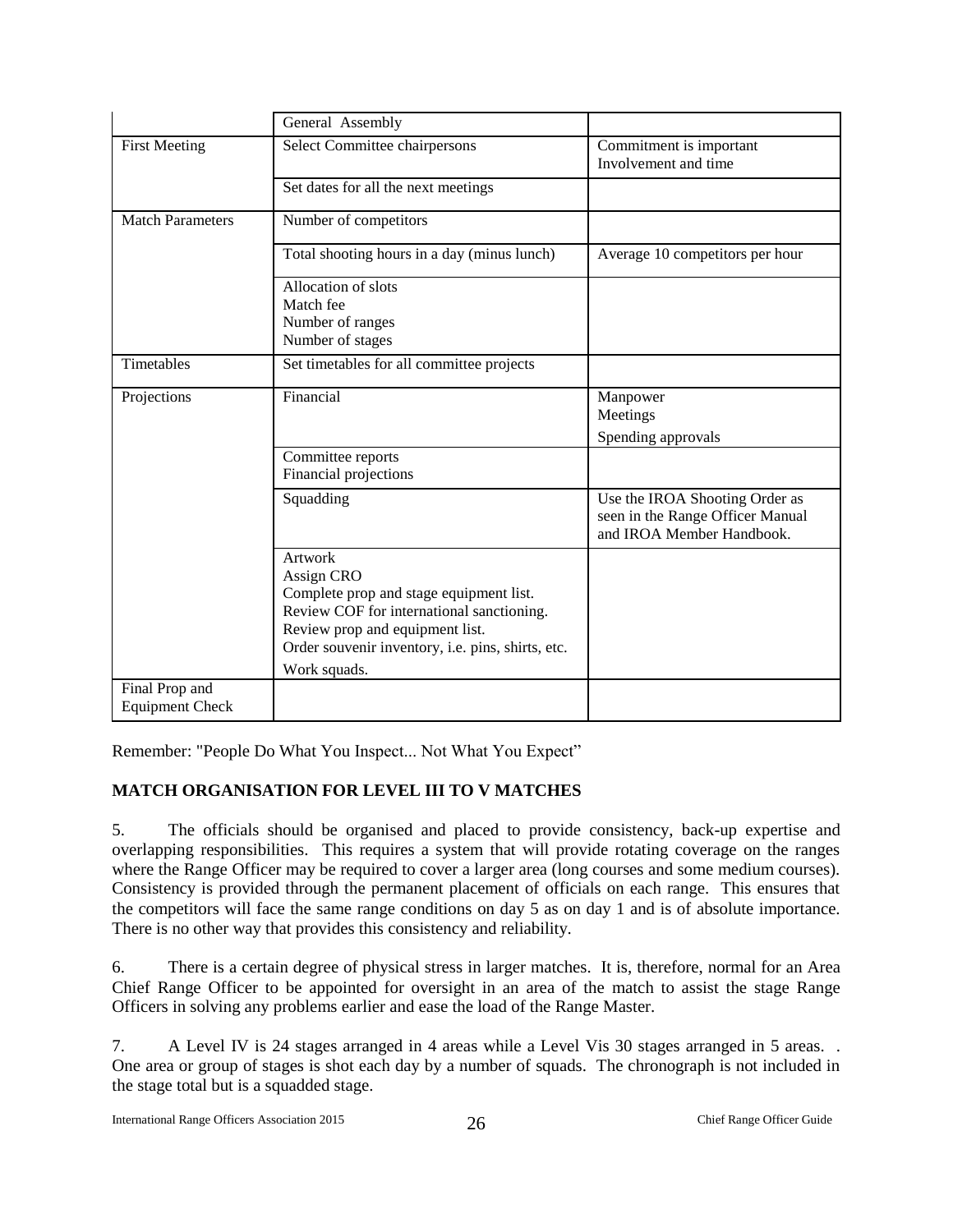### 8. Match Officials required for a Level IV or V match

| <b>Range Master</b>        | າ                                                                     |
|----------------------------|-----------------------------------------------------------------------|
| Area Chief Range Officer   | per area                                                              |
| <b>Chief Range Officer</b> | per stage                                                             |
| Range Officer              | 1 or 2 per stage                                                      |
| Score keeper and patchers  | 1 score keeper per stage and 1 patcher/helper for every 6 shots fired |
| <b>Stats</b>               | crew of 6-8 (including an IROA SO)                                    |
| Quartermaster              | 1 or 2                                                                |
| Range crew                 | 2 to 5.                                                               |

9. The officials list above provides considerable depth and versatility. Typically, the Range Officers and Score Keepers are designated by NROI. The rest of the officials for level III and higher are IROA. Smaller matches utilise similar systems by simply downsizing both the numbers and positions shown above. The structure, however, remains the same.

## <span id="page-27-0"></span>**STAGE ADMINISTRATION FOR LEVEL III AND HIGHER MATCHES**

10. Match Officials. At least three Match Officials are required to run an efficient stage, depending on the size and complexity of the stage. A short discussion of what each one does is below.

11. Range Officer, watches the firearm and general safety. He issues range commands, oversees competitor compliance with the written stage briefing and closely monitors safe competitor action. He also declares the time, scores and penalties achieved by each competitor and verifies that these are correctly recorded on the competitor's score sheet (under the authority of a Chief Range Officer and Range Master). The primary Range Officer will carry the timer.

12. Chief Range Officer, has primary authority over all persons and activities in the courses of fire under his control, and oversees the fair, correct and consistent application of these rules (under the authority of the Range Master). The Area Chief Range Officer should carry the following with him during the match:

A copy of the appropriate IPSC Competition Rules and scoring overlays. Several rolls of patches, spare batteries, staples, etc in case one of the stages runs out. A radio so that all can contact you. Complete copy of the amended and updated Course of Fire and walk throughs for all his stages. A notebook to record actions taken, by whom and the time, for possible arbitration purposes.

13. Scorer, watches for faults, range equipment failure and perimeter safety, organises and controls the paperwork, sets and maintains the shooting order. Records the score on the score sheet and ensures that the score sheet is completed correctly and fully.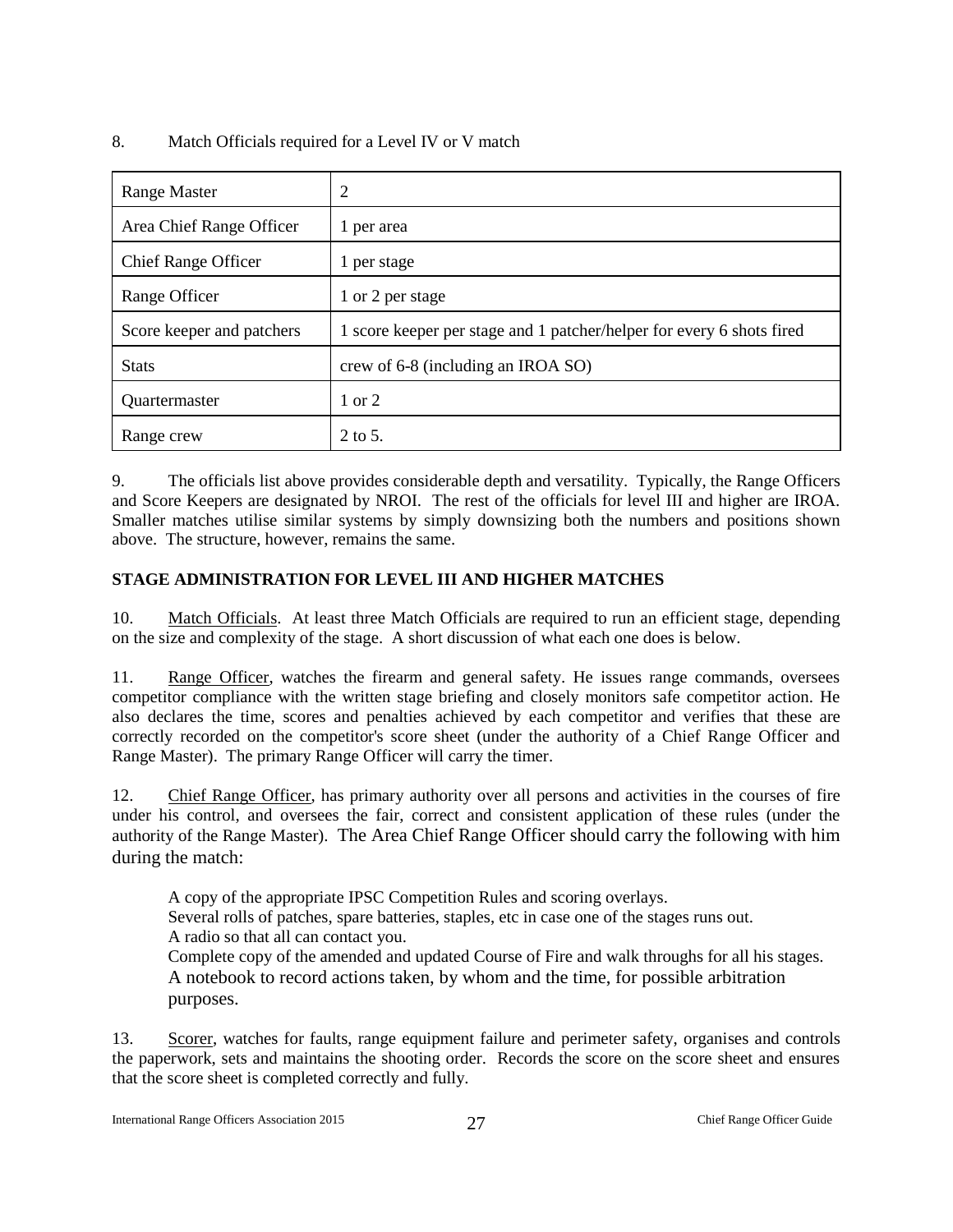14. Helpers/patchers. Plan on having one helper/patcher for every six shots fired.

#### 15. "On Air" and "Off Air" Time

"On Air" time belongs to the competitor from "Load and Make Ready" (LAMR) to "Range is Clear" (normally 1 - 2 minutes). Do not hassle the competitor in this time, there is little to gain in trying to get them to shoot quicker.

"Off Air" time belongs to the Range Officer. This time is used for all other activities such as scoring, patching, painting, repairing, etc. (3-4 minutes). The shorter you can get this time the smoother the stage should run. A guideline is 16 competitors per hour, including briefing and walk through. It will take longer per shooter for a long stage and less for a short stage. As our matches get larger the squads are getting bigger, placing more pressure on the match officials to run a smooth and efficient stage and cutting the 'off air' time shorter.

Management tips. Announce the shooting order and get the next competitor on the line and briefed before the Range Officer returns from scoring.

Time each stage from LAMR to LAMR. This will give you the actual time it will take for each squad to finish the stage, allow you to identify the obvious and not-so-obvious problem stages and to plan to handle any problems on these stages.

16. Vetting the Stage. Meet with your Range Officers for the stage. Discuss and walk through the stage with them, get their ideas and input so you all have the same approach to ROing the stage. Critique the Course of Fire (shoot through, safety, etc), call the Range Master and discuss any possible stage changes. Then, after all is set up and works, call the Range Master again and get his approval. This is usually not necessary at Level III and higher matches as the stages will already have been approved and cannot be changed any more. However, do your due diligence and check with the Range Master if there is any aspect that you are concerned about.

17. Placing of Range Officers. Discuss with your Range Officers where to stand to be able to monitor competitor action. This is to ensure proper adherence to the Rules and CoF (finger on trigger, 90 degrees, foot faults, procedurals, etc). Then determine who stands where during each competitor's attempt at the course or fire. Make sure each Range Officer takes position before starting the competitor. There should always be at least one Range Officer placed to monitor competitor action, other than the primary Range Officer, especially where there are many vision barriers or the movement of the competitor prevents the Range Officer from seeing the angle of shooting and trigger finger.

18. Rotating Positions. It is prudent to rotate the Range Officers so as to prevent boredom, ensure that all learn from the match, develop Range Officer skills further, and learn from one another. Everyone thus gets a turn at holding the timer and standing at a different position to monitor competitor action. This depends on the CoF and the Range Officers you have. Use your discretion but remember this does not release you from your responsibilities as the Chief Range Officer

#### <span id="page-28-0"></span>**DAILY STAGE ACTIVITIES**

19. Stage Inspection. The first thing the Chief Range Officer does when he gets to the stage/s is to inspect it to see that it is set up according to the published CoF. If not, he either sets up the stage according to the shoot booklet and briefing or ensures that it is set up properly [Area Chief Range Officer]. If you think that something on the stage or the CoF needs changing, clear it with the Range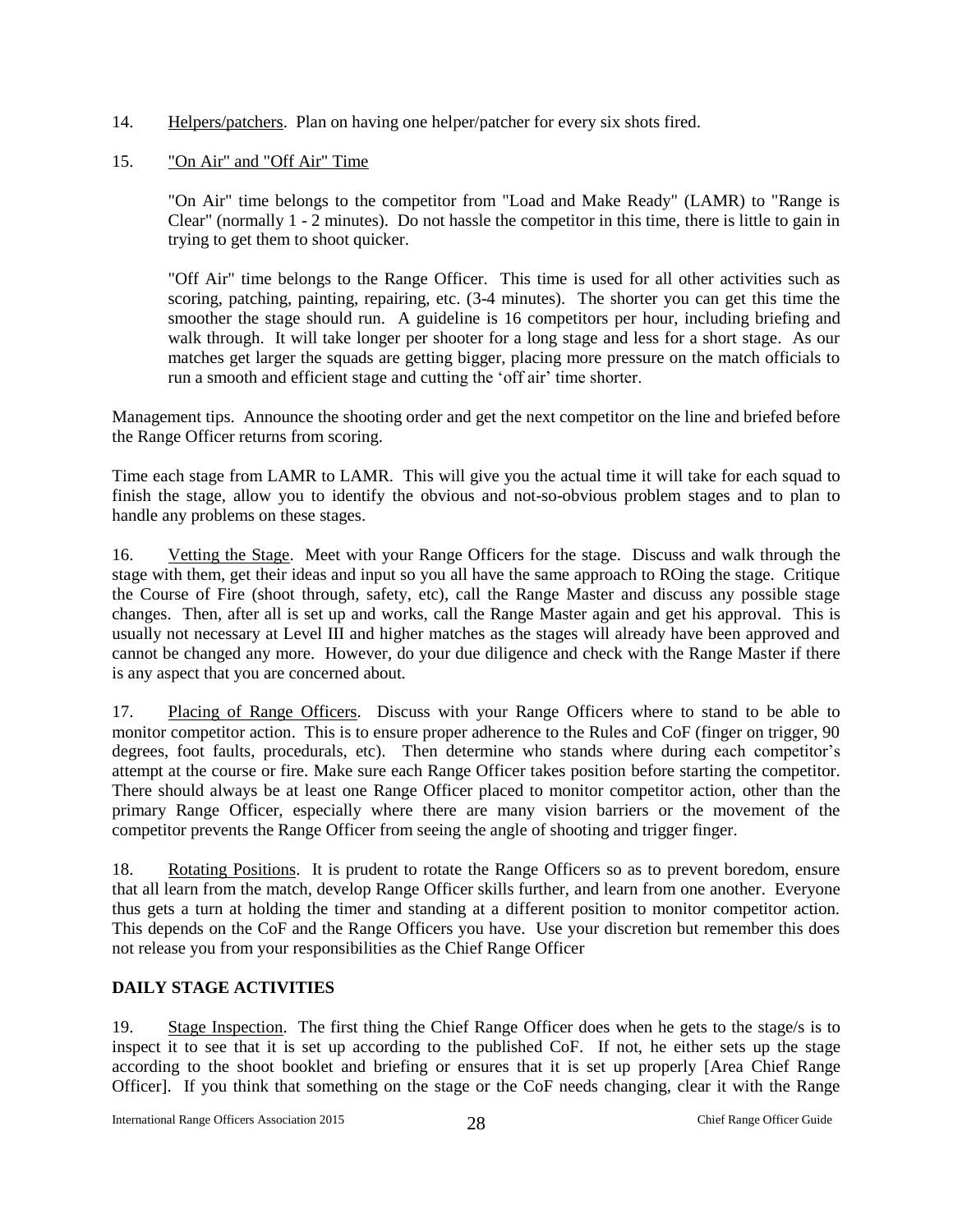Master first; you may inadvertently change the layout and cause endless trouble with arbitration and reshoots.

20. Range Officer Pack. Check that your Range Officers' packs are complete and that you have/there are enough spare targets, sticks, patches, etc for the day for each stage. Be a low maintenance Chief Range Officer.

21. Cleanliness. Clean up the area and make sure that a rubbish bin or bag is available per stage. Clear up after every squad and make certain that your stage/s are neat and tidy. Check your stages after every squad and assist your stage Chief Range Officer's to keep their areas clean.

22. Between Squads. Check the stage/s for the target appearance, replace them if necessary, repaint the plates, and take the score sheets to stats if nobody has collected them yet. Make certain that you and your Chief Range Officers/Range Officers drink enough water in winter and summer. Check that each stage does this every time.

23. After the Last Squad is Finished. Get your Range Officers to check that all the equipment is still in order and ready for the next day, clean up the area so that it is clean when you get there the next day, check that all score sheets have been handed in. Do a short debrief with your Range Officers about what was important for the day, lessons learnt, what to do better tomorrow and what should be reported to the Range Master. Report back to your Area Chief Range Officer. If you are the Area Chief Range Officer, do the same for all your stages. Report back to the Range Master for the match about the day and what you have in mind for tomorrow.

#### <span id="page-29-0"></span>**SHOOTING ORDER**

24. The shooting order must be the same for all squads in a match to ensure consistency and fairness. IROA has a shooting order that works well, is easy to understand and is fair to all. See the shooting order in the IROA Member Handbook or RO Manual. It is recommended that it be used at all levels of competition. The Range Master must decide on this shooting order before the match starts to ensure consistency. Check with the Range Master before the first squad on your stage or area starts.

#### <span id="page-29-1"></span>**SQUAD BRIEFING AND WALK-THROUGH**

25. Briefing. The IPSC Rules are specific (Rule 3.2) on what should be included in the briefing for each stage and that a copy be displayed for the competitors to read on the stage. However, it is essential that the Chief Range Officer for the stage read the briefing verbatim to each squad. The same person reads the same information in the same way for every squad, ensuring consistency and fairness in the briefing. Answer any reasonable questions from the competitors. If the answer might have an impact on the rest of the squad, assemble the squad and then answer the question. In such a case make a note on your briefing to brief the rest of the squads in the same way. Confirm this with the Range Master at the earliest opportunity.

26. Walk-through. After reading the briefing, take the squad on a walk through the stage, demonstrating the moving and reacting targets and starting position. Show the moving and reacting targets only once per squad. Allow five minutes for them to view the stage and try the activating and other equipment, depending on the size of the squad. After this only allow the competitors on the stage for patching and picking up. Only the next competitor to shoot must be allowed on the starting position and to 'practice' but allow that competitor sufficient time to view the stage again without wasting time. Make this clear to the competitors during the walk through. Rule 8.7.3. Check that all your stages do the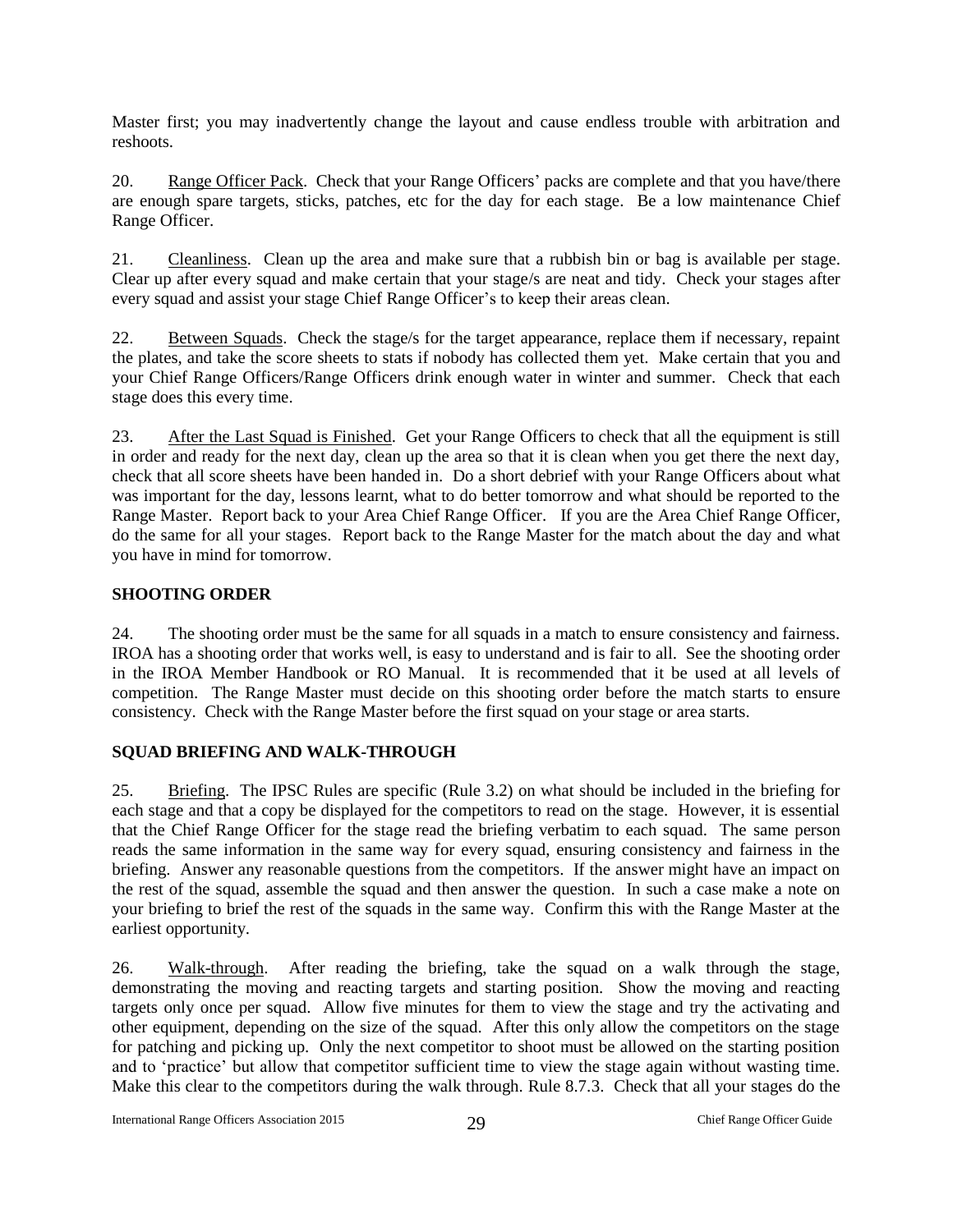same. See Appendix E for an example of the walk through template.

27. Equipment Check. Part of the due diligence that every Range Officer should do as a matter of course is to check competitor equipment on the stage. Appoint a Range Officer on your stage specifically to do this. This equipment check is to ensure conformance to the Division requirements and does not replace the equipment check on registering for the competition. The equipment check can be a cursory scan of the competitors before the briefing starts or a formal check per stage as part of match arrangements. In the case of a formal equipment check per stage, an equipment check sheet may be used. See Appendix A for an example. Be ready to rule on equipment at any one of your stages.

#### <span id="page-30-0"></span>**TARGETS AND SCORING PROCEDURE**

28. Targets. The description of the targets can be found in the Appendices in the Rules. Only the official IPSC targets may be used in any competition conducted under IPSC rules. Check the targets to see that they indeed conform to the IPSC requirements. If not, report it to the Range Master for his further action.

29. Scoring Procedure. Walk your stage to see what the logical flow of scoring and patching will be – where the scorers, patchers and case pickers will move. Where should the scorer stand to hear the shouted scores the best? What order should the targets be scored to make the stage run the quickest – left to right, right to left, front to back, back to front and if you are going to start scoring before the competitor has finished shooting. Whatever you decide on, keep the procedure the same for all competitors for the whole match and inform the squad as part of the briefing how the scoring is going to be done. Allow a designated representative to accompany the scorer. Check your stages if you are the Area Chief Range Officer to see that the scoring and flow of competitors are smooth and fast. Take corrective actions if necessary, but politely and diplomatically.

30. Scoring from the Start Position. With patching and scoring on a long course the scorers and patchers often start working from the start position while the competitor is still shooting, particularly where the event is run to a tight time-schedule. There is no objection to this **PROVIDED** that it is safe to do so, the squad is briefed accordingly and it is ensured that they do not move forward too quickly, and that a nominee of the shooter accompanies the scorer to verify that the score is recorded correctly.

#### <span id="page-30-1"></span>**SCORERS, PATCHERS AND CASE PICKERS**

- 31. Range Officer Responsibility. Scorers and patchers assist the Range Officer, which means
	- a. that the Range Officer remains responsible for their actions and, therefore, for their mistakes, and
	- b. has an obligation towards them.

that you as the Chief Range Officer of the stage or area have an obligation to ensure that the scorers and patchers are looked after properly as to their work and wellbeing.

32. Scoring and Patching. Scoring and patching are both tedious and thankless jobs and the Chief Range Officer should ensure that

a. patchers are given appropriate breaks,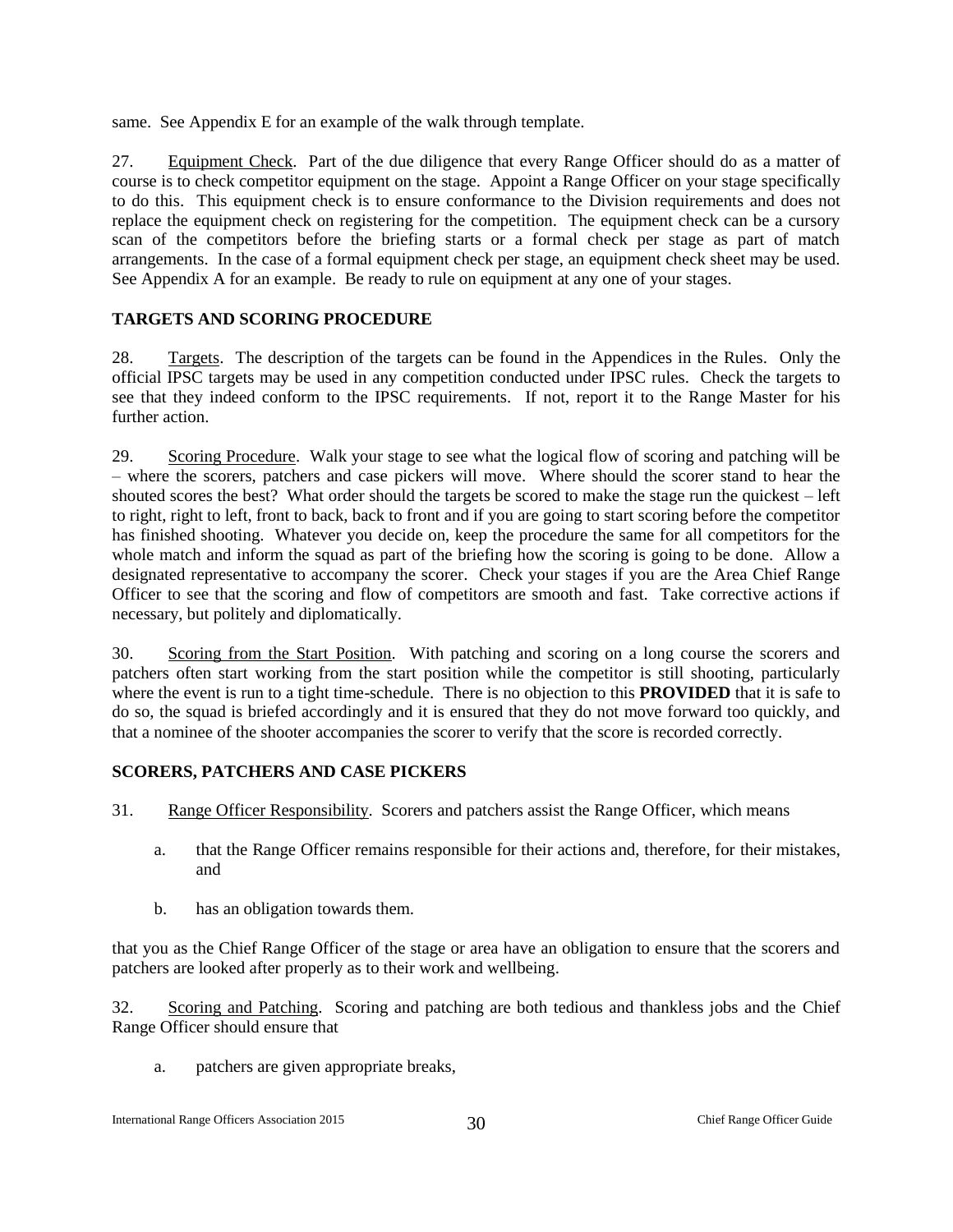- b. there are sufficient people who understand and have experience of scoring so that this duty may be rotated, and
- c. the scorer gets recognition for the work and that he or she is not simply taken for granted.

It is a small courtesy that takes no effort specifically to introduce a scorer by name at the start of the stage briefing.

33. Scorers. If more than one scorer is going to be used in any event (and this is desirable) the Range Officer should talk to the scorers before the event and make sure

- a. that they understand how the score sheets are to be completed,
- b. that the same method of scoring will be used by all, and
- c. that they understand the signals the Range Officer will give for penalties, procedurals, etc.

34. Case Pickers. "Case pickers" are something of a problem, firstly as far as safety is concerned and secondly administrative.

Safety wise on a long course case pickers should be controlled to ensure that they do not get over zealous and ahead of the Range Officer, which principally happens where the terrain is such that cases may easily be lost. This requires the Range Officer staying with the competitor and not strolling along at his leisure.

Administratively because the time taken to hunt the missing few cases can make a stage run behind schedule quite quickly. Picking up cases can always be done later and must not delay the running of the stage.

#### <span id="page-31-0"></span>**SCORESHEET CHECKLIST**

35. The Chief Range Officer should check all the scores sheets of the squad before they go to Stats. This double check catches most of the possible mistakes before they reach stats and require a reshoot. This all seems so simple, but we make far too many errors on scoresheets. The shooter showed up to shoot, paid his entry fee, shot his match and deserves an accurate accounting of his score. Taking a little more time to double check makes the stats job easier and ensures the shooter gets an accurate score every time.

- 36. Check the following:
	- a. Totals. Total all the columns.
	- b. Cross Total. Cross total the total hits, misses, non-shoots and procedurals to make sure they correctly add up to the stage round count. After you cross total the hits, CIRCLE the shot count number to show you checked this.
	- c. Procedurals. Ensure the reason for the procedural penalty with the rule number is recorded.
	- d. Warnings. If you issue a warning to a competitor, write down the reason for it and the rule number to avoid any doubt. Remember the Stats Officer will inform the Range Master, who will follow it up in case of repetition of the same fault.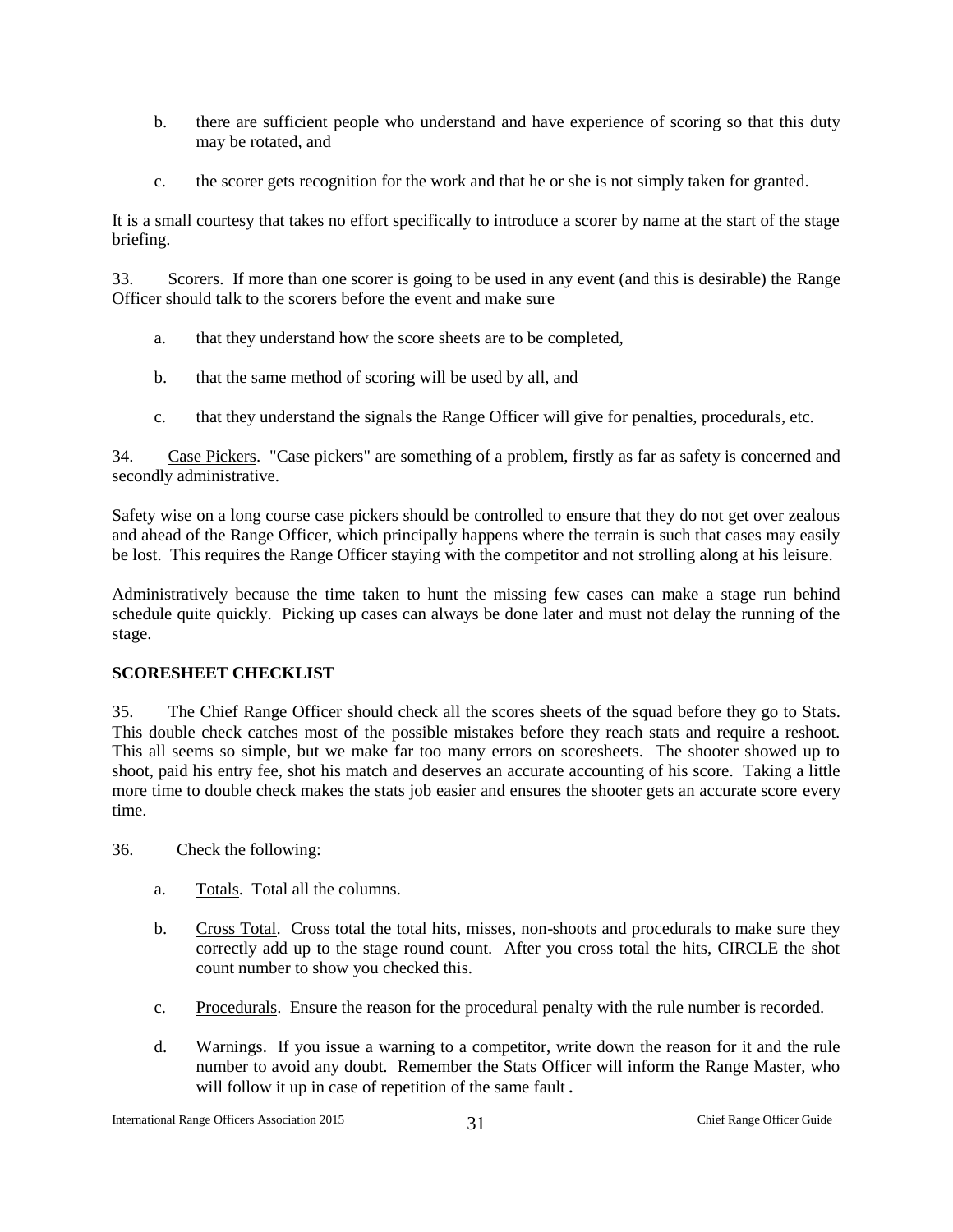- e. Alterations. Initial any alterations on the scoresheet and ensure the shooter also initials the alterations.
- f. Signature. After the shooter has reviewed the scoresheet, have them sign it. Make sure that YOU sign the scoresheet after you have checked the time and score and don't forget to record the time of day.

#### <span id="page-32-0"></span>**PENALTIES AND DISQUALIFICATION**

- 37. There is a clear distinction between penalties and disqualification.
	- a. Penalties. Penalties are simply that. The shooter is penalised for making a procedural error, dropping shots etc., resulting in points being deducted from his score.
	- b. Disqualification. Completely different from the penalty, the disqualification is a disciplinary measure for a major transgression, usually an infringement of safety rules. This usually entails losing the score for the entire match, literally "being sent off the field".

38. The only time when a shooter is not disqualified but is stopped from shooting is when he may be injured during a stage, and the Range Officer considers it detrimental to his health to allow him to continue, or the Range Officer suspects that a bullet may be stuck in the barrel, or the shooter has lost his glasses or ear muffs, etc. This has to do with competitor safety.

#### <span id="page-32-1"></span>**PENALTIES**

39. Procedural penalties specific to the stage are usually clearly stated in the stage briefing. The seriousness of the procedural error will determine the number of penalties. It is important for the Chief Range Officer to note the penalties and be prepared to explain the reason. Adding the Rule number to the score sheet is essential to possible later appeal.

40. Do not add penalties just because you can. Make certain that the competitor really deserves them but do not overlook procedural errors either. The examples in the IPSC Competition Rules are clear. Use them as a guide for your decisions – apply them, don't interpret them. Explain to the competitor what the penalties are for. If he disagrees, do not get into an argument, call the Area Chief Range Officer or Range Master and carry on with the squad.

41. If you have more than one penalty on your stage or any one of your stages for the same action, investigate and determine what the cause is. Get the Range Master and discuss this with him to find a solution. Do not do this on your own as this may change the conditions of the shoot for all subsequent competitors and cause a reshoot for those that have completed the stage already. This is a decision that only the Range Master may take.

#### Rules *10.1 Procedural Penalties – General Regulations*

*10.1.1 Procedural penalties are imposed when a competitor fails to comply with procedures specified in a written stage briefing and/or is found to be in violation of other general rules. The Range Officer imposing the procedural penalties must clearly record the number of penalties, and the reason why they were imposed, on the competitor's score sheet.*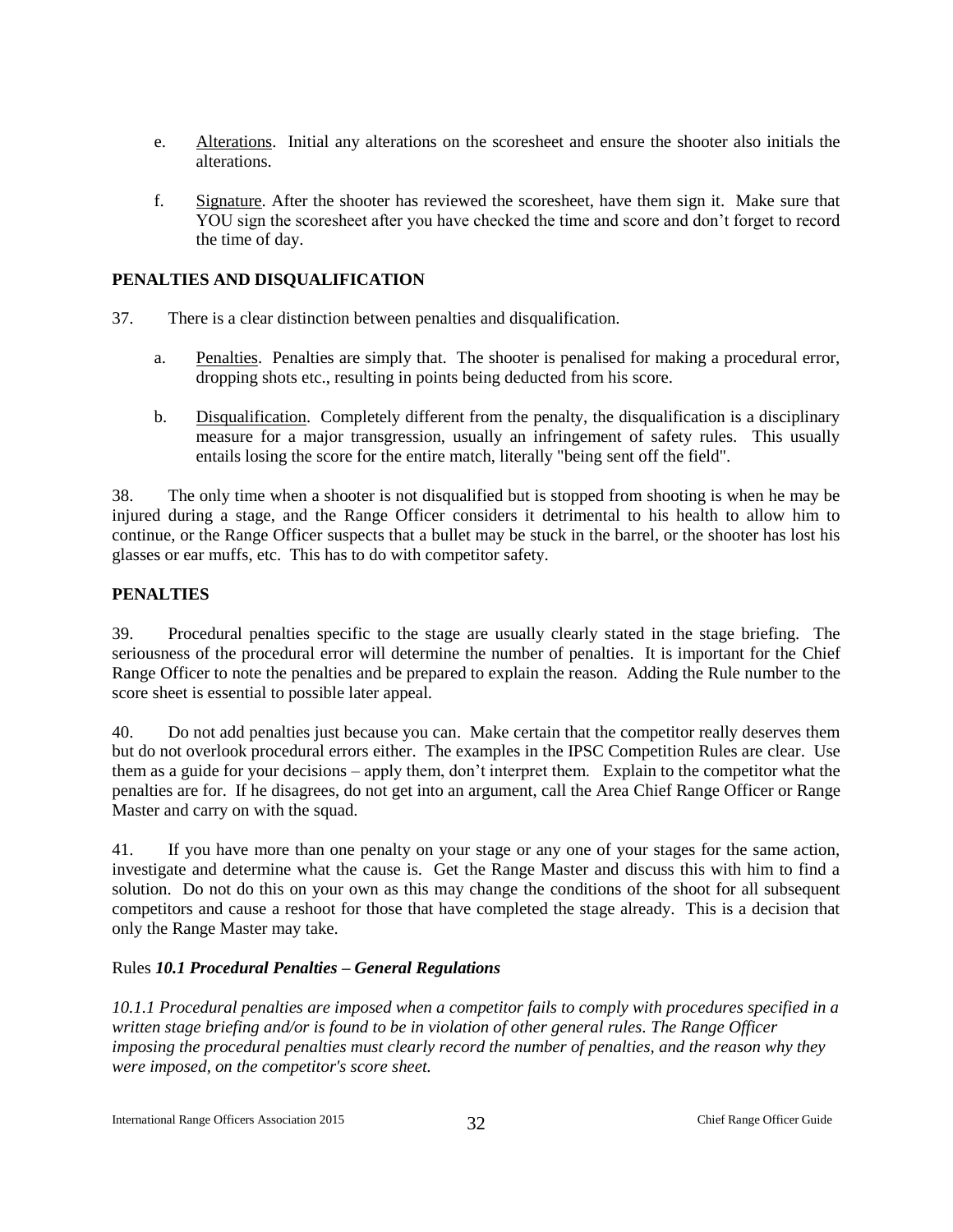*10.1.3 A competitor disputing the application or number of procedural penalties may appeal to the Chief Range Officer and/or Range Master. A competitor who continues to be aggrieved may then lodge an appeal for arbitration.*

*10.1.4 Procedural penalties cannot be nullified by further competitor action. For example, a competitor who fires a shot at a target while faulting a line will still incur the applicable penalties even though he subsequently shoots at the same target while not faulting the line.*

#### <span id="page-33-0"></span>**DISQUALIFICATIONS**

42. A disqualification [DQ] is the severest sanction that can be applied during a competition and is applied at all levels of competition. Such sanction is not lightly applied but it occurs in many competitions. The reasons for a DQ are all linked to safety infringements or possible safety infringements and are intended to ensure rigid compliance to safety. The IPSC Rules are clear on this and will not be discussed here.

#### Rules *10.3 Match Disqualification – General Regulations*

*10.3.1 A competitor who commits a safety infraction or any other prohibited activity during an IPSC match will be disqualified, and will be prohibited from attempting any remaining courses of fire regardless of the schedule or physical layout of the match*.

43. DQs are not something that a range officer actively seeks out, it usually finds you. It is always as a result of competitor action, owing to a safety infringement by the competitor that may be his own error or caused by poor course design [DQ trap]. This is why good course design is so important. It is not something that we want to do but do not hesitate if it happens. Condoning a breach of safety will have repercussions as the competitor may possibly repeat it later and other competitors will judge you on this and it will make enforcing any of your decisions later difficult.

44. Chief Range Officer Action. In all cases of a DQ, you as the Chief Range Officer for that stage or Area and the Range Master should be called. Check the DQ form, make specific mention of the IPSC Rule, the circumstances of the DQ, and that the time of day is entered on the score sheet and DQ form. You as the Area or Stage Chief Range Officer are the first recourse that the Range Officer or Stage Chief Range Officer has, and the next one in line for the competitor. You must make sure of the facts of the competitor action and that it was indeed an action that has a match DQ as sanction. In this process you as the Chief Range Officer may possibly overturn the DQ. Do not do this lightly because any harm cannot be easily undone. If there is any doubt wait for the Range Master to rule. In any case the competitor must wait there until the Range Master or Chief Range Officer arrives.

45. Arguments. A DQ is unpleasant at the best of times; therefore handle the competitor with the necessary patience and tact. Do not become involved in an argument with the competitor, ask him to wait for the Area Chief Range Officer or Range Master and carry on with the next competitor.

46. If you have more than one DQ on your stage or any one of your stages for the same action investigate and determine what the cause is. Get the Range Master and discuss this with him to find a solution. Do not do this on your own as this may change the conditions of the shoot for all subsequent competitors and cause a reshoot for those that have completed the stage already. This is a decision that only the Range Master may take.

#### <span id="page-33-1"></span>**ARBITRATION**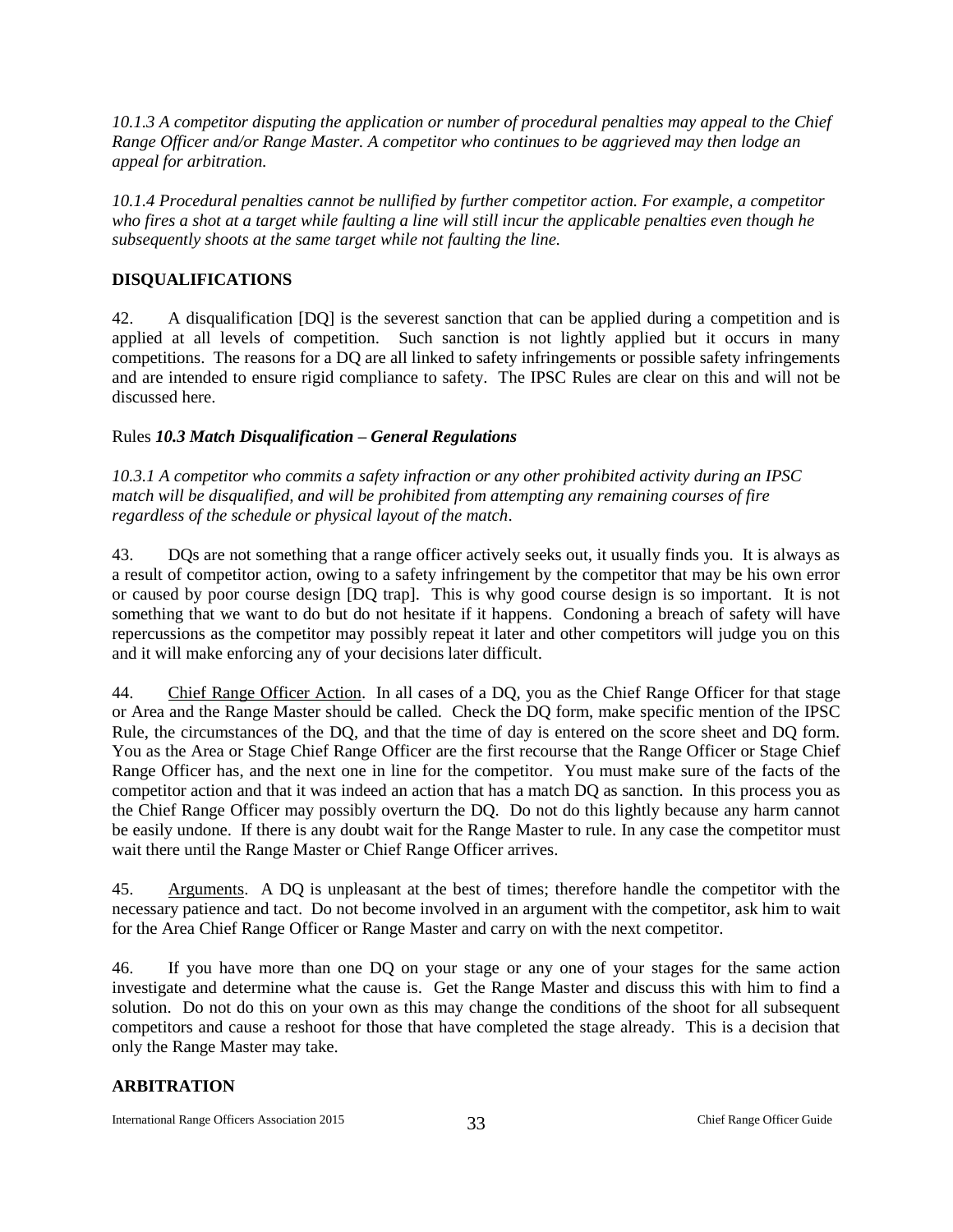47. See the Chapter on arbitration for the detail.

#### <span id="page-34-0"></span>**STAGE CONSTRUCTION CHECKLIST**

48. Stage Design and Construction Checklist. This checklist covers the basics of what to look for when designing a stage and, perhaps more important, how to approach the physical construction of that stage design on the shooting range. See the "IPSC Course Design and Construction Guide" for more detail.

1. Briefing. Rule 3.2 Targets (Type and Number). Number of Rounds to be scored and type of ammunition [shotgun]. The firearm ready condition. Start position. Time starts on … , time stops on … Procedure. Moving targets: remain visible or not, drop shot penalties.

2. Type of Course. Rule 1.2.1. The number of shots differ for rifle, shotgun and handgun. The principles, however, remain the same.

3. Safe angles of fire. Safe angles of fire should be taken into account, including possible ricochets. DQ traps (90 degrees)? Can all the competitors shoot the course safely?

4.Minimum distances for Metal Targets. This differs between rifle, shotgun and handgun. Check to see that it is adhered to for the specific discipline.

#### 5. Target placement

Prevention of shoot-through.

Target type and placement marked on stands, stands fixed or marked.

Paper targets at not more than 90 degrees from the vertical.

Hardboard, wood or plywood backing for close shotgun slug/buckshot targets.

Remember tall and short competitors.

#### 6. Charge and Fault lines

Charge and fault lines should be at least 2 cm above the ground level.

Charge and fault lines should be fixed firmly in place.

Fault lines should be a minimum of 1 metre in length.

It's better to use a rear starting line (i.e. heels against rear) rather than a starting box, to minimise the chance of competitors tripping.

Use strongly braced barricades rather than charge or fault lines to further minimise the chance of tripping

- 7. Are alternatives possible for the shooter?
- 8. See only the targets to be shot at from each shooting position?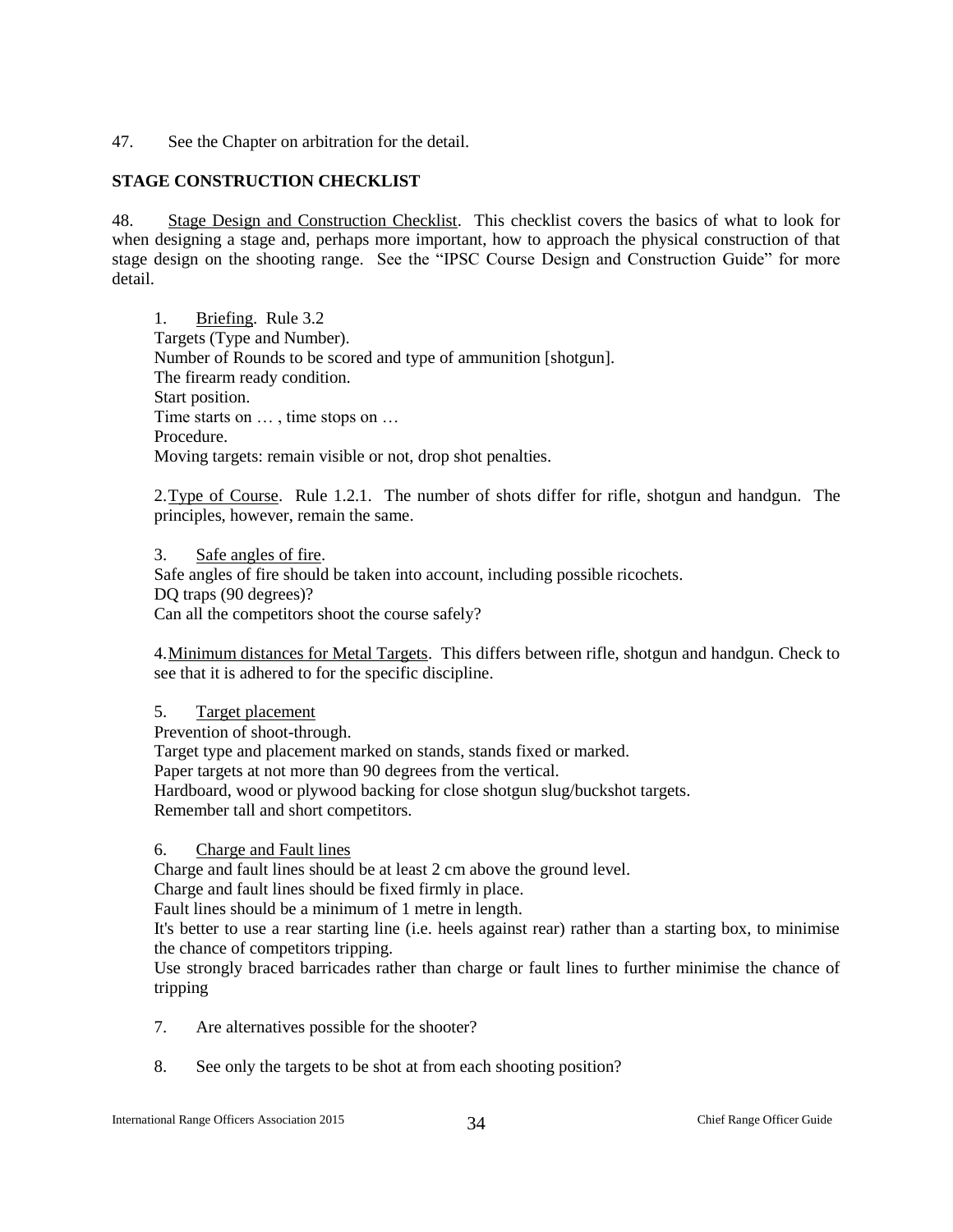- 9. Is there a way to short circuit the intention?
- 10. Are the shooter's movements controlled with props, stage equipment and fault lines?
- 11. Are procedural penalties easy to administer?
- 12. Check that all props a competitor might use for support (including doors and ports) are strong and durable enough for the intended purpose and for the duration of the match.
- 13. Ensure there is sufficient room for the Range Officer to monitor safe competitor action without interfering with the competitor.
- 14. Check consistency

Secure each target stand and popper to the range surface.

Mark paper target stands/sticks with the precise angle, location and layout of targets. Make a written note of the sequence and presentation of all scoring and non-shoot targets, especially overlapping and adjacent ones. Take digital photos if possible [your cell phone]. Record the height of "non-standard length" sticks used to hold paper targets, in case they get shot and need to be replaced, and have spares ready.

#### <span id="page-35-0"></span>**CHRONOGRAPH**

49. Manage the Chrono. The following points may seem trivial to the experienced chronographer, but for the novice or one who does not often use a chronograph, it may make the difference between a working and reliable chronograph for the entire match or scrapping it.

Read the instructions for the specific make of chronograph twice. Make sure the Range Officers in charge of the chrono also read it twice.

Place the chrono and the sky screens as per maker's instructions. Ensure that the chrono staff knows this.

Only then set it up and test the working of the chrono.

Only the chrono staff shoot the firearms.

Ensure that the shooter holds every gun the same way every time, on sand bag, etc.

Ensure that the gun is level and an aiming point provides consistent reference for shot to shot consistency.

Have the scale available and weigh the bullets.

The IPSC Competition Rules are very clear on how to chrono ammunition. Follow the instructions closely and you will have a very successful chrono stage. If there are any complaints or arguments, be polite but firm and refer the complainant to the Range Master for a decision.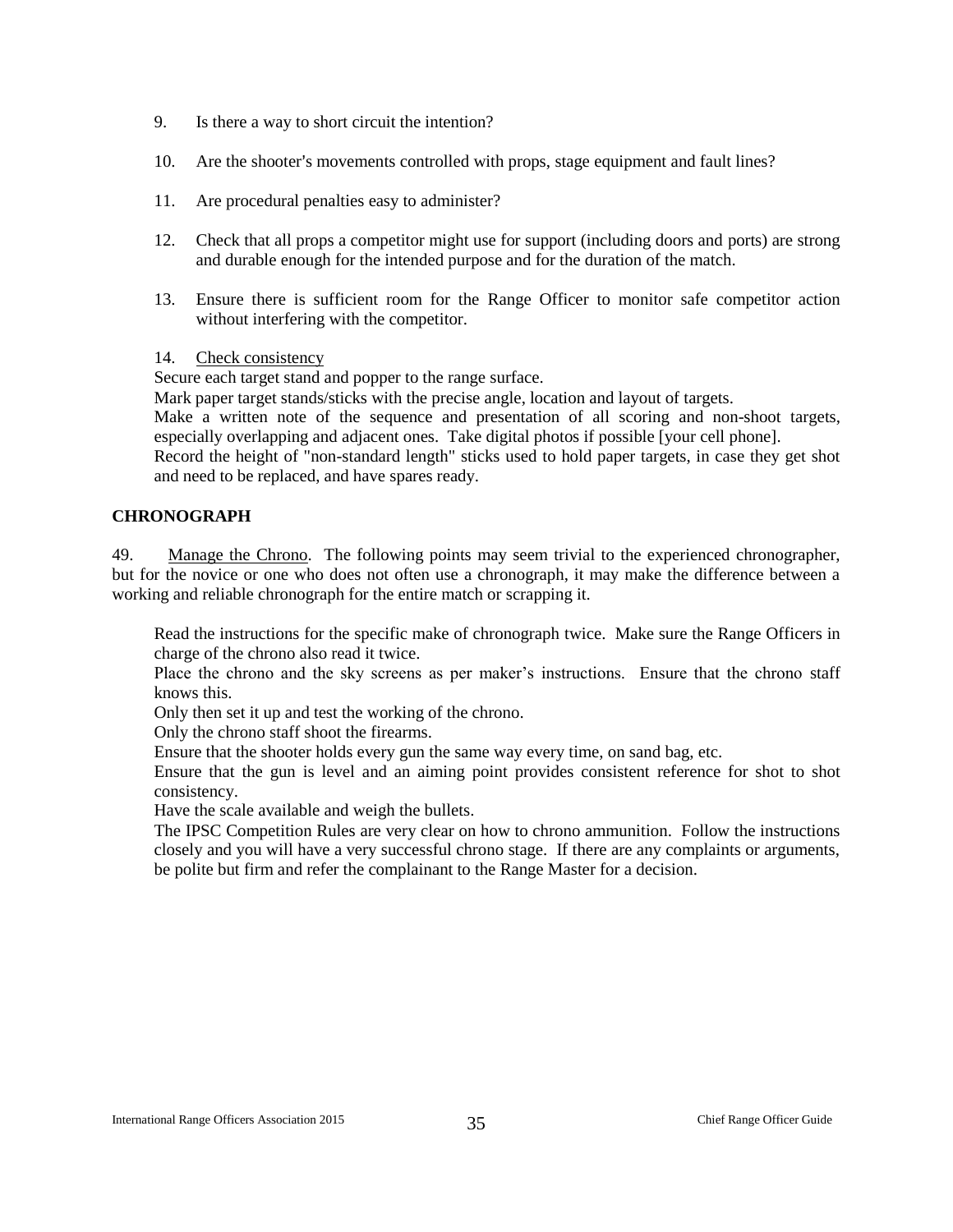## <span id="page-36-0"></span>**CHAPTER 6: COURSE OF FIRE DESIGN**

1. Introduction. Good course design can make or break any match. The principles set in IPSC Rule '1.1 General Principles' forms the basis of course design. Adhering to these principles in designing and vetting a course of fire will ensure that the course is challenging, interesting and fun. It is essential that a Chief Range Officer has at least a basic knowledge of course design to be able to:

design courses of fire for his club or Region, set up a course of fire that is safe with minimal risk of injury to competitors, set up a course of fire so that it is fun and challenging, vet a course of fire to ensure that it is safe, conforms to IPSC Rules, and can be easily administered, build in alternatives to cater for the beginner and expert, safely and easily "range" it.

See the "IPSC Course Design and Construction Guide" for more detail.

2. Course Designer's Mission. To create a course of fire that is safe, exciting and fairly tests the competitors' skills and equipment.

3. Principal Courses of Fire. Note that any course of fire shall not allow the opportunity for more than the specified number of scoring hits from any single position of view or shoot all targets in the CoF from any single location or view. If a competitor is not required to move their feet or shooting stance, it is the same view. The approved ratio in a match is 3 short courses/2 medium courses/1 long course.

The following broad differences between short, medium and long courses **for all five disciplines** are presented for background information:

| <b>Short Course</b>  | Little or no movement with a maximum of $5/8/12$ rounds and no more than 2 shooting<br>locations.                                                   |
|----------------------|-----------------------------------------------------------------------------------------------------------------------------------------------------|
| <b>Medium Course</b> | No more than 24/18/20 rounds and no more than 3 locations. No more than 8/9 scoring<br>hits 5/8 shootable targets from any single location or view. |
| <b>Long Course</b>   | No more than 32/40 rounds. No more than 8/9 scoring hits 5/8 shootable targets from<br>any single location or view, or 28 targets in total.         |

The recommended balance for an IPSC Rifle match with regards to target distance is 30% of all targets to be less than 60 metres, 50% to be between 60 and 150 metres and 20% to be between 150 and 300 metres.

#### 4. Supplementary Courses of Fire

| <b>Shoot-Off</b> | Separate from the main match (see Rule 1.2.3).                                          |
|------------------|-----------------------------------------------------------------------------------------|
|                  | Process of elimination.                                                                 |
|                  | Does not affect overall match results.                                                  |
|                  | Spectator appeal.                                                                       |
|                  | A specified maximum number rounds and may include a reload, depending on the            |
|                  | International Range Officers Association 2015<br><b>Chief Range Officer Guide</b><br>36 |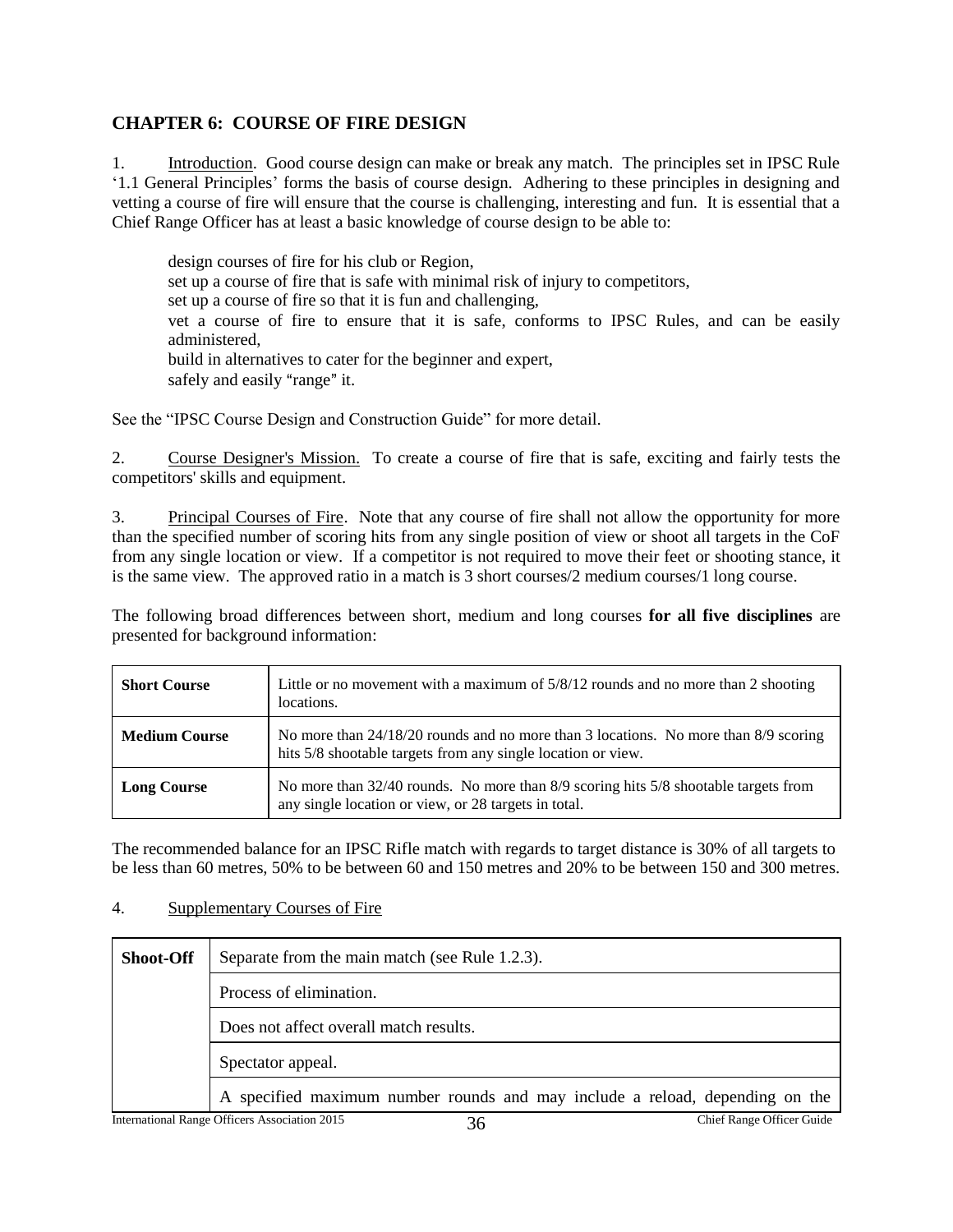|                   | discipline.                                                                                                                                                |
|-------------------|------------------------------------------------------------------------------------------------------------------------------------------------------------|
| <b>Classifier</b> | Courses of fire authorised by a Regional Director and/or IPSC that are available to<br>competitors seeking a regional and/or international classification. |
|                   | Classifiers must be set up in accordance with IPSC Rules and be conducted strictly in<br>accordance with the notes and diagrams accompanying them.         |
|                   | Results must be submitted to the authorising entity in the format required (with the<br>applicable fees, if any), in order for them to be recognised.      |

5. Scoring Method. Comstock is the only scoring method permitted in IPSC matches.

| <b>Comstock</b>          | Freestyle approach to measure individual performance. |  |  |  |
|--------------------------|-------------------------------------------------------|--|--|--|
|                          | Total score (minus penalties) divided by time.        |  |  |  |
|                          | No maximum on the number of rounds fired.             |  |  |  |
|                          | Stipulated number of shots to score.                  |  |  |  |
| Time stops on last shot. |                                                       |  |  |  |

#### <span id="page-37-0"></span>**PLANNING A COURSE OF FIRE**

6. The essence of planning a course of fire is Safety - Relevance - Clarity - Variety. Each aspect is discussed further below.

7. Safety. Each stage must be viewed with complete safety as the primary objective. Watch for safe angles of fire, potential ricochets, splatter problems, as well potential 90 degree muzzle problems and traps.

Safe direction, down range, side berms, and backstop (check what's behind the backstop).

Try to eliminate the possibility of ricochets. Also remember that splatter goes in all directions. Use splatter guards on steel where possible. Do not ever use steel targets that can turn or rotate when hit. They must only fall over. Do not use steel that has been cratered or holed. This will result in ricochets at unexpected angles.

The course of fire must not trick or trap a competitor into a safety infraction such as moving the muzzle past 90 degrees. Targets should "disappear" before the angle reaches 90 degrees. Check to make sure that the officials have room to do their job and that they do not have to back out of a "trap" area.

**Range Safety Survey**. A safe range must allow four things:

-it must STOP all directed rounds,

-the design must permit spectator control,

-the range must be clearly marked.

**Effective Height of Targets**. Use interim backstops [sandbags, tyres filled with sand, etc] to absorb bullets that pass through low midrange targets and in every case where the bullet does not strike the backstop or side berms directly.

International Range Officers Association 2015 37 Chief Range Officer Guide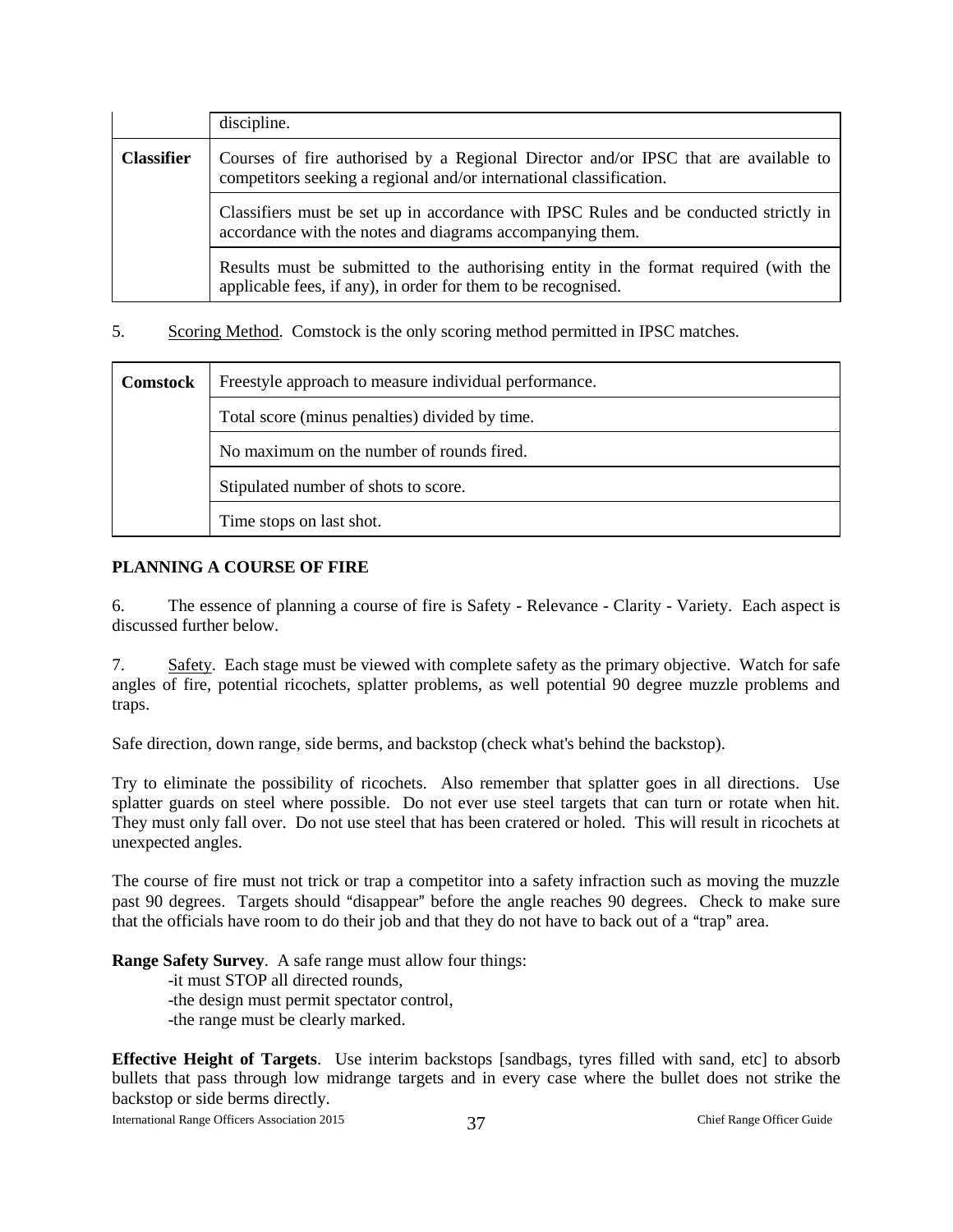8. Relevance. Course design sets IPSC apart from all other types of shooting sports. Our courses of fire must have a relevant purpose. First set the scenario, and then place the targets to give life to the scenario.

Do not provide the written scenarios as part of the stage briefing; rather give the course designer's intention for the stage Chief Range Officer.

Exercises vs. stages: El Presidente is a good exercise, but IPSC matches should consist of appropriate challenges and not simple exercises that can be repeated and practised to perfection.

9. Clarity. Keep it simple. There is no need for gimmicks or tricks to make a stage interesting.

10. Variety. Free style approach. The principle is if you can see it, you can shoot it.

Matches should test a variety of gun handling skills, eg strong hand and weak hand.

Starting positions should be natural and clearly defined. Ask "why are we starting like this?"

Do not be overly restrictive but try to create an easily understood and easily repeatable position.

11. Fault lines**.** Fault lines restrict impractical competitor movement towards or away from targets. They are commonly used where barriers are not available and are particularly useful where you must keep a competitor away from steel targets. In this case they are set at least 8 meters from the steel targets.

Fault lines also force competitors to shoot from behind barriers. These lines will define the limits of lateral movement by the competitor.

Fault lines used in this context may be positioned at any angle deemed relevant to the position of targets in the competitive situation. It is strongly recommended that they be of wooden planking or other suitable material fixed in a continuous line and should be at least 2 cm. high. This provides a physical reference to the competitors and helps to prevent inadvertent foot faults. These lines should be at least 1 meter in length and are deemed to extend in the direction they are laid to infinity.

Typically the requirement with regard to what constitutes a fault is defined as "no part of the competitor's body can touch the ground beyond the limits of the outside edge of the line". ON but not OVER.

12. Cooper Tunnels. Cooper tunnels will be constructed to any size using braced uprights supporting loose wooden slats overhead which may be dislodged by the competitor moving through the tunnel. Overhead material of any type shall not be heavy enough to present a safety hazard if dislodged.

13. Range Officer "Traps and Problems". The Range Officer must watch the competitor's general safety, firearm, trigger finger and muzzle direction. The score keeper is responsible for spotting foot faults and other procedurals.

14. "Ask yourself". Use the following questions to test your CoF.

*-Is it SAFE?*

*-Is the stage freestyle?*

International Range Officers Association 2015 38 Chief Range Officer Guide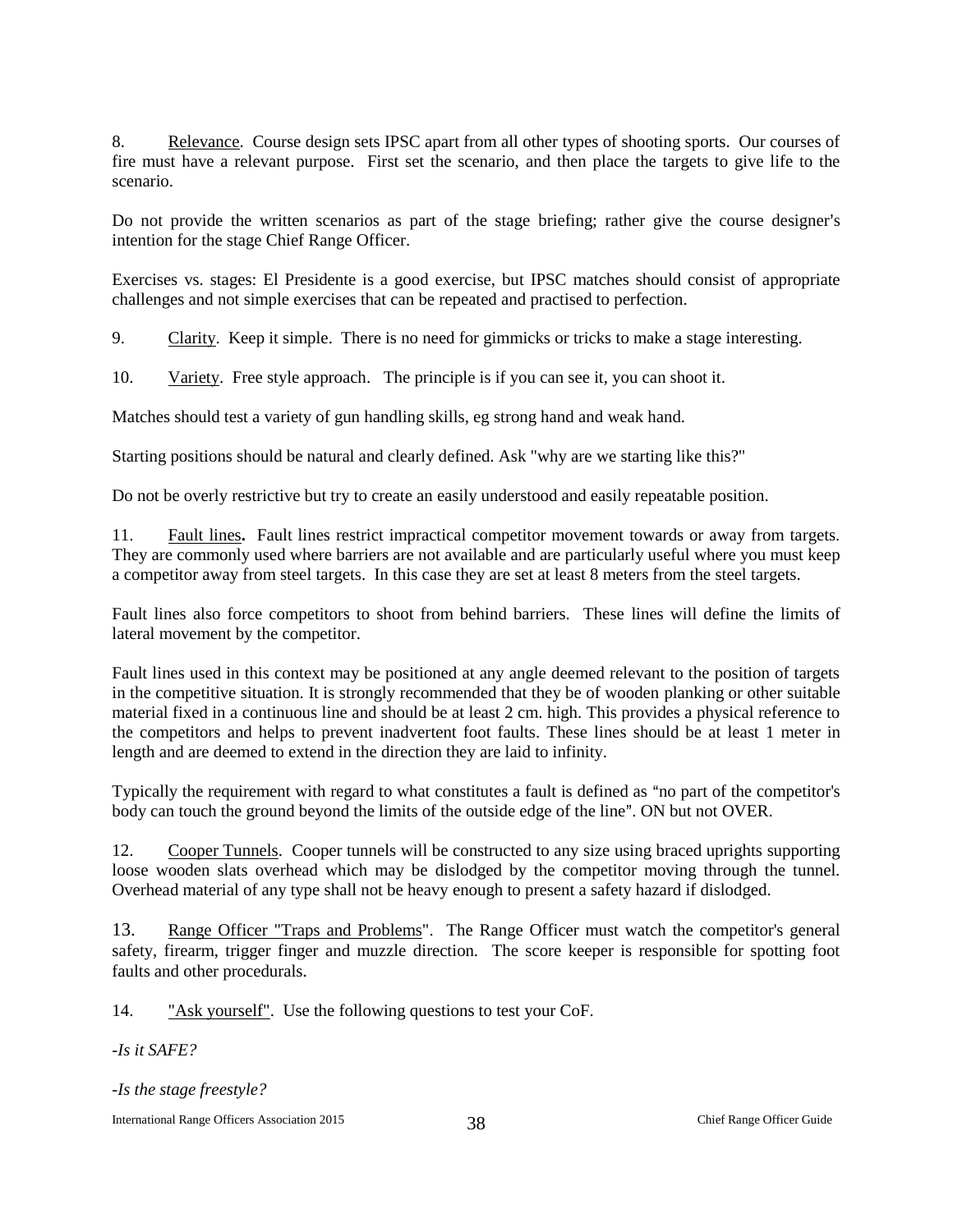*-Can you see only the targets to be shot at from each firing position?* 

*-Can it be set up and run by someone else?*

*-Can all competitors shoot the course safely?*

*- Is it suitable for right and left handed shooters?*

*-Is it SIMPLE?*

*-Is it understandable to the Range Officer?*

*-Could the non shooting public or the media be upset by the scenario?*

*-Is there a way to short circuit the stage? Can the course designer's original intent be maintained or will a competitor find a loophole.*

*-Are the shooter*=*s movements controlled with props, stage equipment, and fault lines?*

*-Will any possible procedural penalties be easy to administer?*

*-What is the most likely protest? Can it be avoided?*

Again, look for: -safety, -relevance, -clarity, -variety, -freestyle,

-good props, furniture, good staging, -reasonable scenario and starting position, -runs efficiently (no waiting), -fair to all levels of shooter skill, -not a 'memory course', -presents a realistic problem with multiple solutions, -balance of shooting and athletic skill, -watch for proper use of fault lines, -remember: if you can see the targets, you can shoot the targets, -no possible shoot-throughs.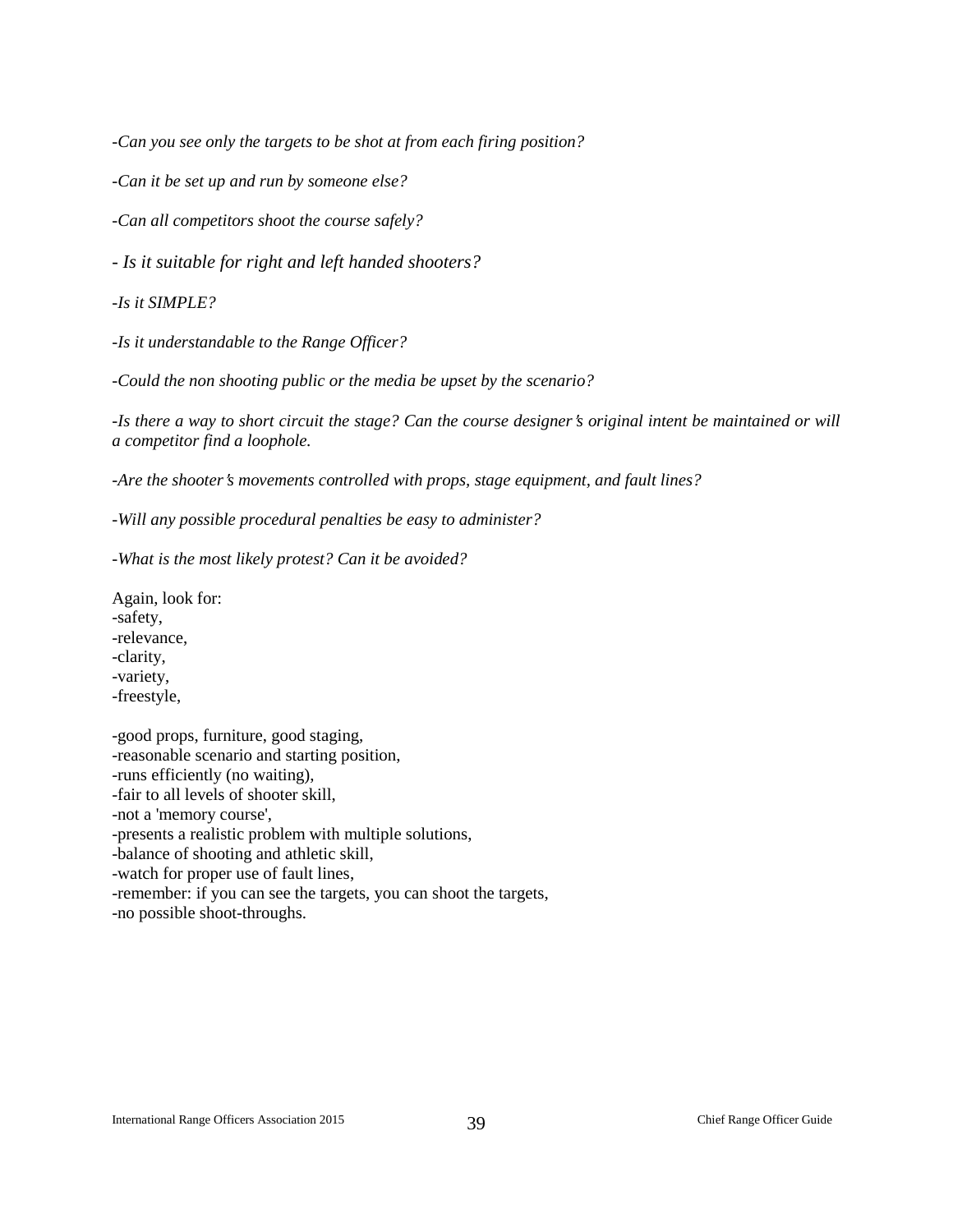## <span id="page-40-0"></span>**CHAPTER 7: ARBITRATION/PROTEST PROCEEDINGS**

1. Introduction. Arbitration is a process that provides the competitor the opportunity for redress. This is not common at matches but allows the competitor to have his complaint heard and investigated. It is part of the good management of competitions to allow the competitor access to redress, have it investigated by a committee of his peers and so clear the air of any misconceptions, grievances, etc. It can also lead to improvement in the management of matches and IPSC Competition Rules.

2. Arbitration Rules. The IPSC Competition Rules for arbitration are quoted below as part of the explanation of arbitration. They are not quoted in numerical order but in the order in which they fit into the arbitration process. All the Arbitration Rules have been included.

#### <span id="page-40-1"></span>**ARBITRATION PROCESS**

3. Appeal. Arbitration requires that there be an arbitration request or appeal. See the Protest and Arbitration Request Form at the end of this Chapter. The standard procedure for this is explained below. However, the Rules allow you to use your Chief Range Officers, Range Master, or Match Director to settle disputes before they escalate to a formal request. This is much more preferable than having to convene an arbitration committee.

Rule 11.1.1 Administration – Occasional disputes are inevitable in any competitive activity governed by rules. It is recognised that at the more significant match levels the outcome is much more important to the individual competitor. However, effective match administration and planning will prevent most if not all disputes.

11.1.2 Access – Appeals may be submitted to arbitration in accordance with the following rules for any matter except where specifically denied by another rule. Appeals arising from a disqualification for a safety infraction will only be accepted to determine whether exceptional circumstances warrant reconsideration of the match disqualification. However, the commission of the infraction as described by the Range Official is not subject to challenge or appeal.

 $11.1.3$  Appeals – the Range Officer makes decisions initially. If the appellant disagrees with a decision, the Chief Range Officer for the stage or area in question should be asked to rule. If a disagreement still exists, the Range Master must be asked to rule.

4. Re-Instatement and Proceeding. In this escalation of appeal it is entirely possible for the Chief Range Officer or Range Master to re-instate a competitor. In the case of the competitor still wishing to appeal ...

Rule  $11.1.4$  Appeal to Committee  $-$  Should the appellant continue to disagree with the decision he may appeal to the Arbitration Committee by submitting a first party appeal.

11.7.1 Appeals may also be submitted by other persons on a "third party appeal" basis. In such cases, all provisions of this Chapter will otherwise remain in force.

11.1.5 Retain Evidence – An appellant is required to inform the Range Master of his wish to present his appeal to the Arbitration Committee and may request that the officials retain any and all relevant documentary or other evidence pending the hearing. Audio and/or video recordings will not be accepted as evidence.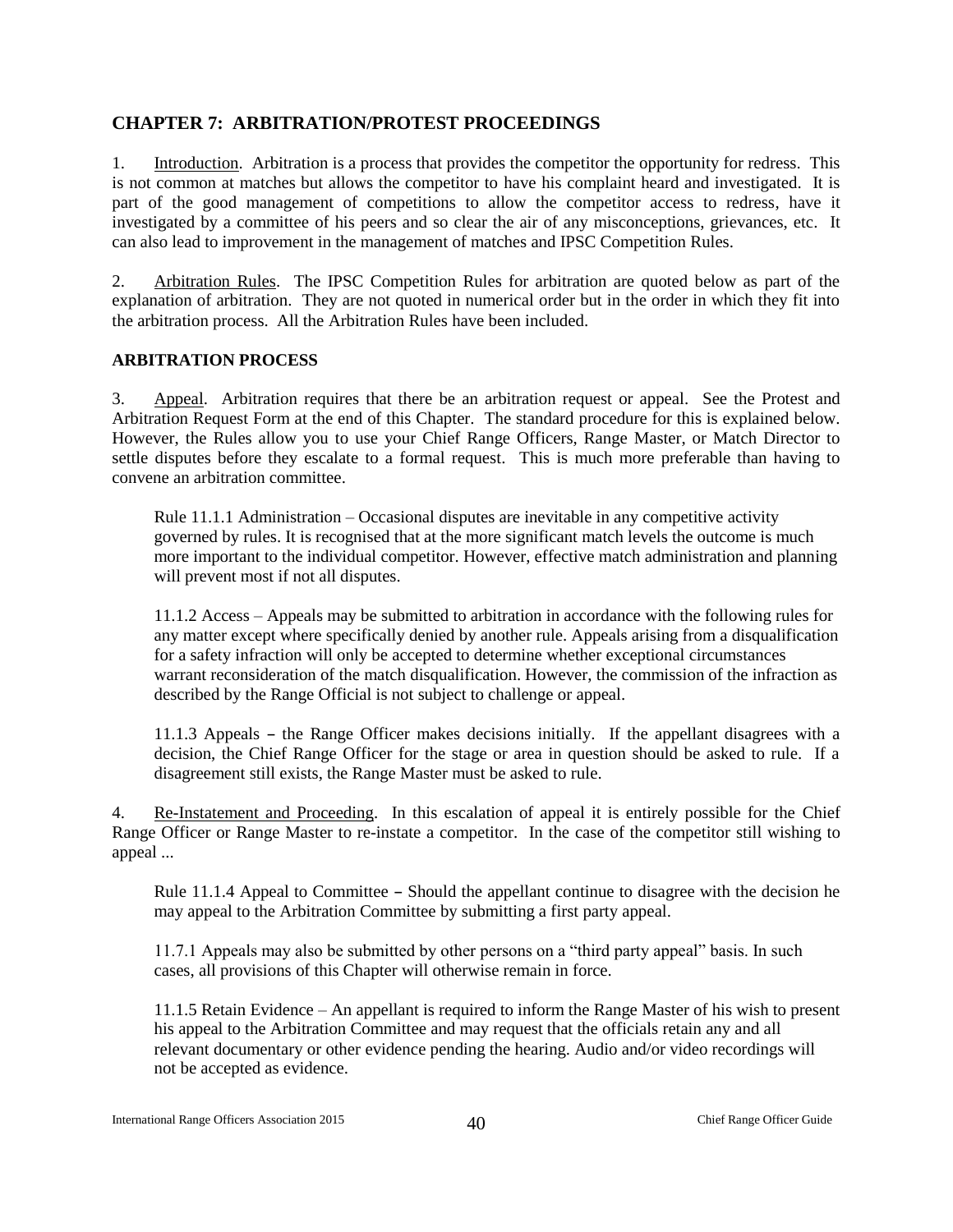11.1.6 Preparing the Appeal – The appellant is responsible for the preparation and delivery of the written submission, together with the appropriate fee. Both must be submitted to the Range Master within the specified period of time.

11.3.1 Time Limit for Arbitration Request – Written requests for arbitration must be submitted to the Range Master within one hour of the disputed incident or occurrence. Failure to present the required documentation within the time specified will render the request invalid and no further action will be taken.

11.1.7 Match Official's Duty – Any Match Official in receipt of a request for arbitration must, without delay, inform the Range Master and must note the identities of all witnesses and officials involved and pass this information on to the Range Master.

11.1.8 Match Director's Duty – Upon receiving the appeal from the Range Master, the Match Director must convene the Arbitration Committee in a place of privacy as soon as possible.

5. Composition of Committee. The Arbitration Committee consists of three voting members plus a non-voting chairman. The committee's composition is usually determined before the start of the match. Try not to use any primary match officials as this may disrupt the smooth management of the match.

Rule 11.2.1 Arbitration Committee  $-$  At Level III or higher matches the composition of the Arbitration Committee will be subject to the following rules:

11.2.1.1 The IPSC President, or his delegate [*ie the Regional Director*], or a certified Range Official appointed by the Match Director, (in that order) will serve as Chairman of the committee with no vote. [*This usually the Regional Director*]

11.2.1.2 Three arbitrators will be appointed by the IPSC President, or his delegate, or by the Match Director, (in that order), with one vote each.

11.2.1.3 When possible arbitrators should be competitors in the match and should be certified Match Officials.

11.2.1.4 Under no circumstances must the Chairman or any member of an Arbitration Committee be a party to the original decision or subsequent appeals, which led to the arbitration.

Rule 11.2.2 Arbitration Committee  $-$  For Level I and II matches the Match Director can appoint an Arbitration Committee of three experienced shooters who are not parties to the appeal and who do not have a direct conflict of interest in the outcome of the case. The arbitrators should be certified Match Officials if possible. All committee members will vote. The senior Range Official, or the senior shooter if there are no Match Officials, will be the chairman.

6. Effect of Committee Decision. The committee's decisions are final and affect only the complainant and any subsequent similar incident. Decisions are not retroactive.

7. Precedent. Decisions may set a precedent for the future and could result in Rule changes.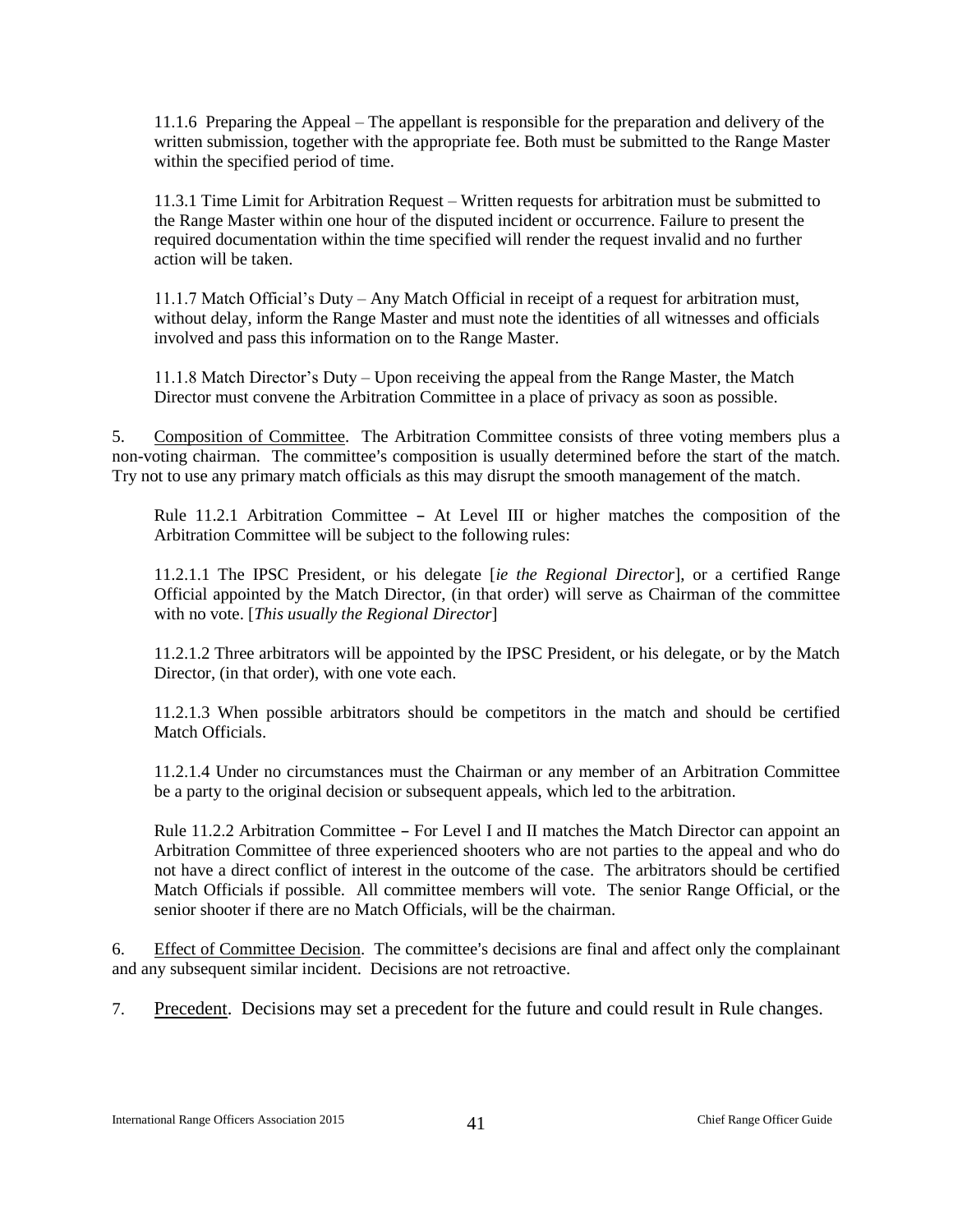8. Committee Guidance. The only guidance required is the newest versions of the IPSC Rules, the IPSC Principles, the stage briefing, and *Common Sense*. That is why selecting the right people for the Arbitration Committee is so important. Over and above all this the members need to be well balanced, experienced, have integrity, be honest, dependable, etc. They have to be to be able to take the correct decisions.

Rule 11.1.9 Arbitration Committee's Duty – The Arbitration Committee is bound to observe and apply the current IPSC Rules and to deliver a decision consistent with those rules. Where rules require interpretation or where an incident is not specifically covered by the rules, the Arbitration Committee will use their best judgment in the spirit of the rules.

#### <span id="page-42-0"></span>**COMMITTEE PROCEDURES**

- 9. Validity. The Arbitration Committee must first verify the validity of the protest as follows:
	- a. Check the time. Was it submitted within the required time frame? Rule 11.3.1.
	- b. Fees. Was the required fee attached?

Rule 11.4.1 Amount – For Level III or higher matches, the appeal fee to enable an appellant to appeal to arbitration will be US\$100.00 or the equivalent of the maximum individual match entry fee (whichever is lower), in local currency. The appeal fee for other matches may be set by the Match Organisers, but must not exceed US\$100 or equivalent in local currency. An appeal brought by the Range Master in respect of a match issue will not incur a fee.

- c. Is the protest an issue that can be arbitrated? Does it fall within the IPSC Competition Rules and definitions?
- d. Is there a solution? Is there a remedy if the arbitration is upheld?

If the answer to any of these points is no, do not proceed with the arbitration.

- 10. Procedure. If the protest is valid, the arbitration proceeds as follows:
	- a. The committee will convene for the arbitration proceedings in an appropriate place that provides complete privacy and adequate seating and tables for the Committee's use. The chairman will insure that necessary items such as pens and paper as well as IPSC Competition Rule books are available.
	- b. The chairman oversees the proceedings without a vote.
	- c. Each member then reads the protest without comment or discussion.
	- d. The committee's goal is to work without limitation to reach an **Unanimous Decision.**
	- e. The committee will interview any witnesses and view the site or location of the protest if necessary.
	- f. The order for the witnesses: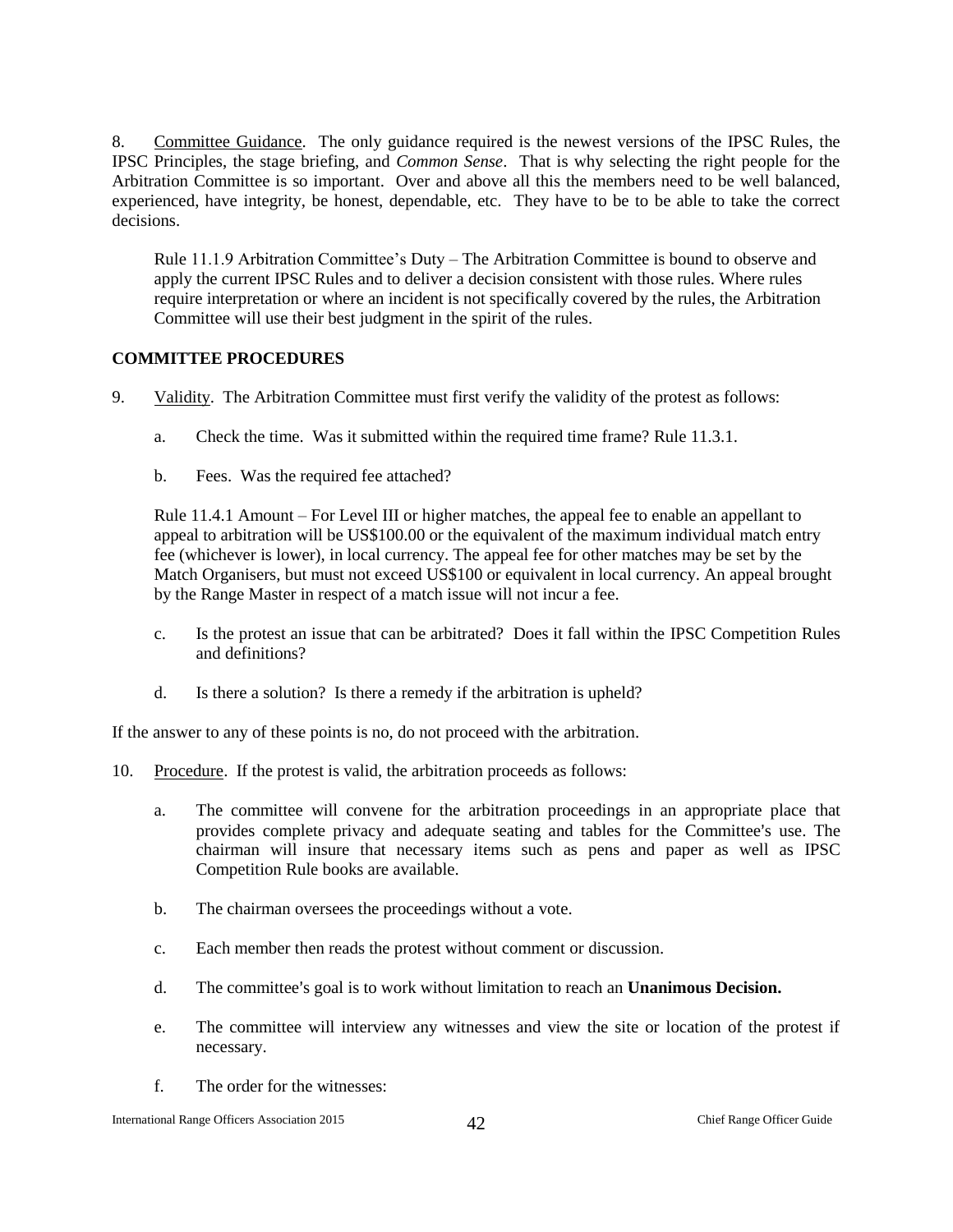- Complainant.

- Range Officer or officials involved.
- Any other relevant witnesses.
- g. There will be no discussion until all the evidence has been given.
- h. Each witness must be allowed to present their evidence in their own words, following which each member in turn will be allowed to ask questions. After each member is finished, the chairman will call for any follow-up questions.
- i. A member will take the minutes of the proceedings and to summarise the decision for posting.

#### Rule **11.5 Rules of Procedure**

11.5.1 Committee's Duty and Procedure – The Committee will study the written submission and retain on behalf of the organisers the monies paid by the appellant until a decision has been reached.

11.5.2 Submissions – The Committee may require the appellant to personally give further details of the submission and may question him on any point relevant to the appeal.

11.5.3 Hearing – The appellant may be asked to withdraw while the Committee hears further evidence.

11.5.4 Witnesses – The Committee may hear Match Officials as well as any other witnesses involved in the appeal. The Committee will examine all evidence submitted.

11.5.5 Questions – The Committee may question witnesses and officials on any point relevant to the appeal.

11.5.6 Opinions – Committee members will refrain from expressing any opinion or verdict while an appeal is in progress.

11.5.7 Inspect Area – The Committee may inspect any range or area related to the appeal and require any person or official they regard as useful to the process to accompany them.

11.5.8 Undue Influence – Any person attempting to influence the members of the Committee in any way other than evidence may be subject to disciplinary action at the discretion of the Arbitration Committee.

11.5.9 Deliberation – When the Committee is satisfied that they are in possession of all information and evidence relevant to the appeal, they will deliberate privately and will reach their decision by majority vote.

#### 11. Witness Procedure

- a. Proceed to call the witnesses in order as above.
- b. The chairman will welcome the witness and formally introduce each of the committee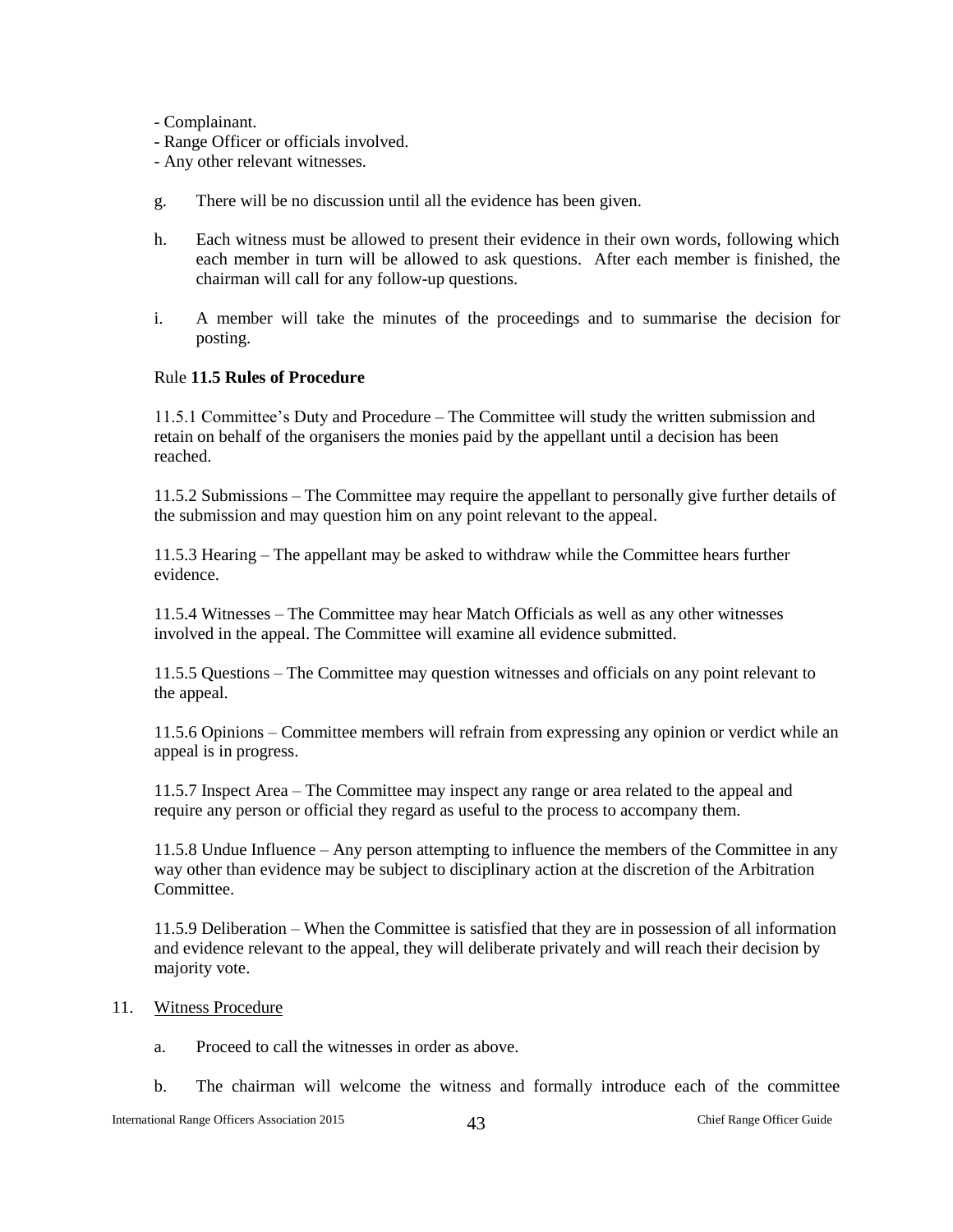members.

- c. The chairman will then define the protest under consideration and confirm that the witness is involved in the issue in question.
- d. The chairman will ask the witness to describe what happened in his own words and without any committee interruptions.
- e. The chairman then calls for questions from the members, one at a time and in order as well as any follow-up questions. The chairman will ask each member in order if they are finished and move to next.
- f. When all the members have had a chance to question the witness, the chairman will thank the witness, excuse him and advise him that he may be recalled for further questions or to be advised of the committee's decision if appropriate.

#### 12. Decision Procedure

a. When all witnesses have been processed, the chairman will assist and direct the committee through the process of deliberation. Once an unanimous decision has been reached, the chairman will recall the complainant and the Range Master and possibly the official involved and advise them of the decision before it is posted. This takes the form of a brief description of the decision. Committee members should be silent during this process and discussion will be limited.

Rule 11.3.2 Decision Time Limit – The Committee must reach a decision within 24 hours of the request for arbitration or before the results have been declared final by the Match Director, which ever comes first. If the Committee fails to render a decision within the prescribed period, both a first and third party appellant (see Section 11.7) will automatically succeed in their appeal, and the fee will be returned.

11.4.2 Disbursement – If the Committee's decision is to uphold the appeal, the fee paid will be returned. If the Committee's decision is to deny the appeal, the appeal fee and the decision must be forwarded to the Regional or National Range Officers Institute (RROI or NROI) in respect of Level I and II matches, and to the International Range Officers Association (IROA) in respect of Level III and higher matches.

#### **11.6 Verdict and Subsequent Action**

11.6.1 Committee Decision – When a decision is reached by the Committee, they will summon the appellant, the official and the Range Master to present their judgment.

11.6.2 Implement Decision – It will be the responsibility of the Range Master to implement the Committee's decision. The Range Master will advise the appropriate match personnel who will post the decision in a place available to all competitors. The decision is not retroactive and will not affect any incidents prior to the decision.

11.6.4 Minutes – Decisions of the Arbitration Committee will be recorded and will provide precedent for any similar and subsequent incident during that match.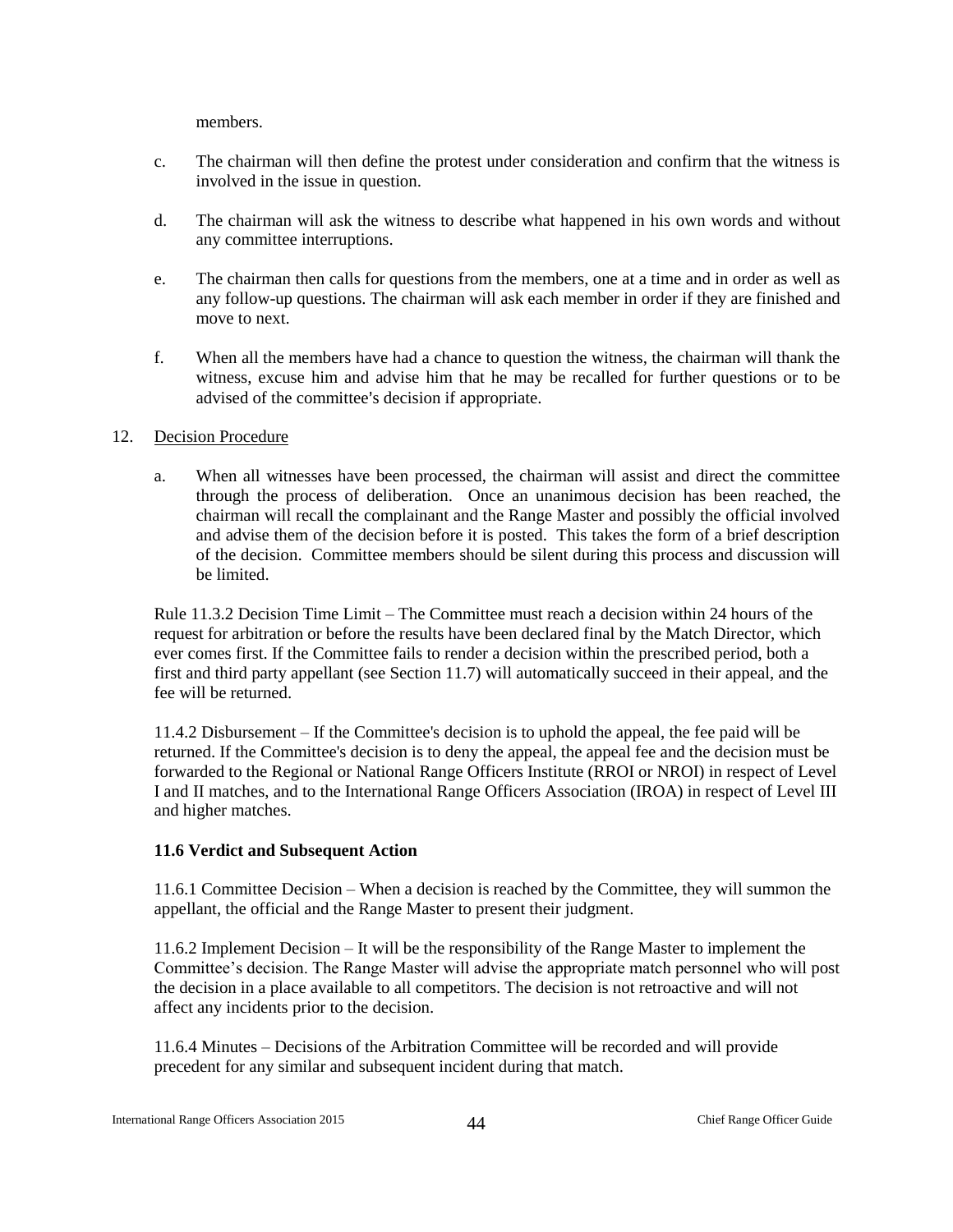b. The Range Master will then ensure that the decision is posted in a place available to the competitors and implement any action resulting from the decision.

13. Conduct of the Proceedings. The Arbitration process must be conducted in a formal but a friendly manner. When the decision is reached, it is final. Further discussion should be discouraged.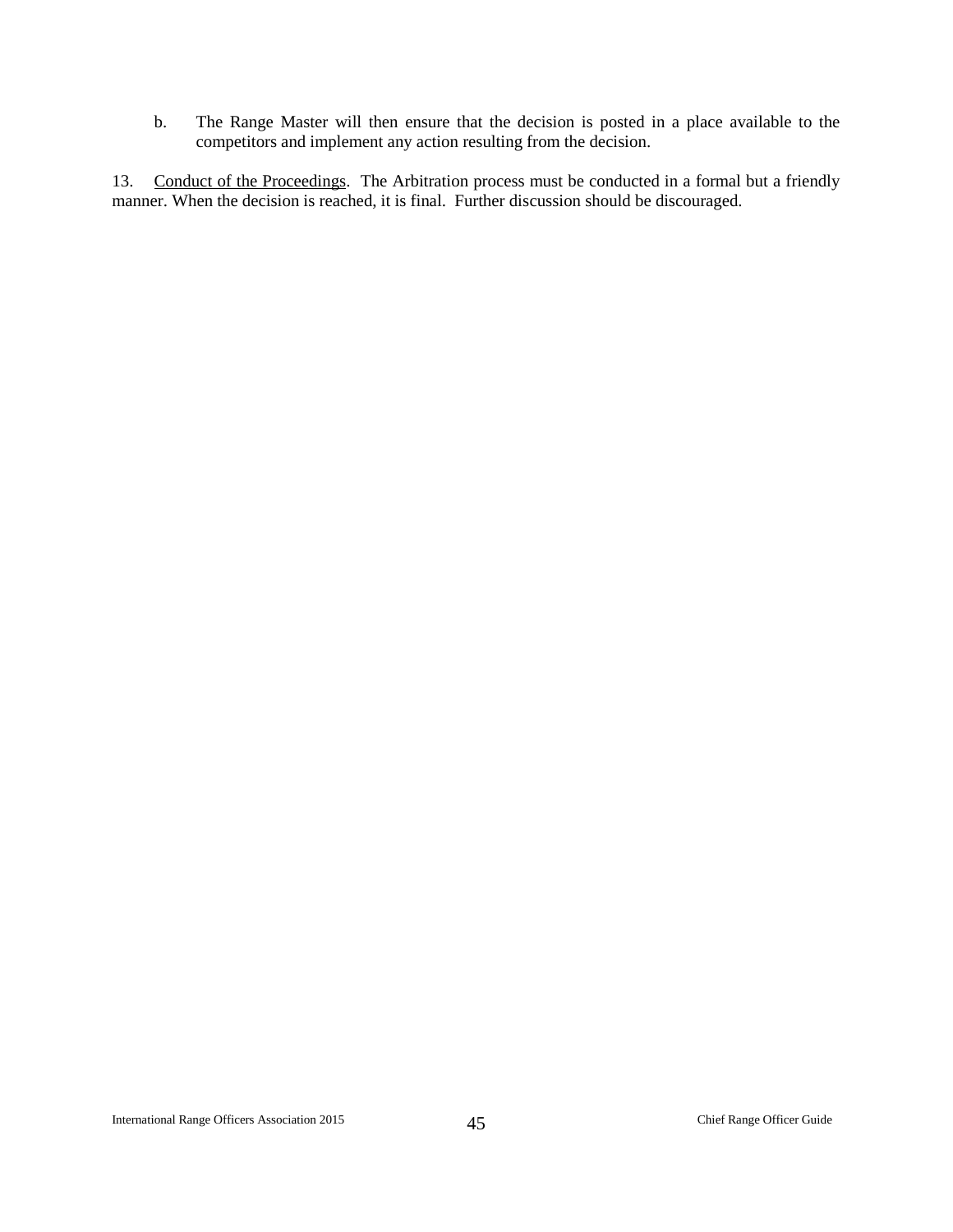## **PROTEST AND ARBITRATION REQUEST FORM**

I hereby submit the following for Arbitration in accordance with the current IPSC Competition Rules**.**

| Name:                                                    |           |           | Competitor No:            |  |
|----------------------------------------------------------|-----------|-----------|---------------------------|--|
| Incident Time:                                           | (24hr)    | Stage No: | Location:                 |  |
| If not at a stage, describe other location:              |           |           |                           |  |
| Date:<br>[day/month/year]                                | Division: |           | Category:                 |  |
| Protest is $1st$ Party/3 <sup>rd</sup> Party             |           |           | Arbitration fee attached: |  |
| Names of Range Officer and Chief Range Officer of stage: |           |           |                           |  |
| Names of witnesses:                                      |           |           |                           |  |

Describe completely and concisely the issue being submitted. Include any reference by section and number to any portions of the current IPSC Competition Rule book that may apply to this issue.

| <b>OFFICIAL USE ONLY</b><br>Receipt of this form and fee confirmed by<br>[day/month/year]. | $(24hr)$ on<br>at |
|--------------------------------------------------------------------------------------------|-------------------|
| Signature                                                                                  | Position          |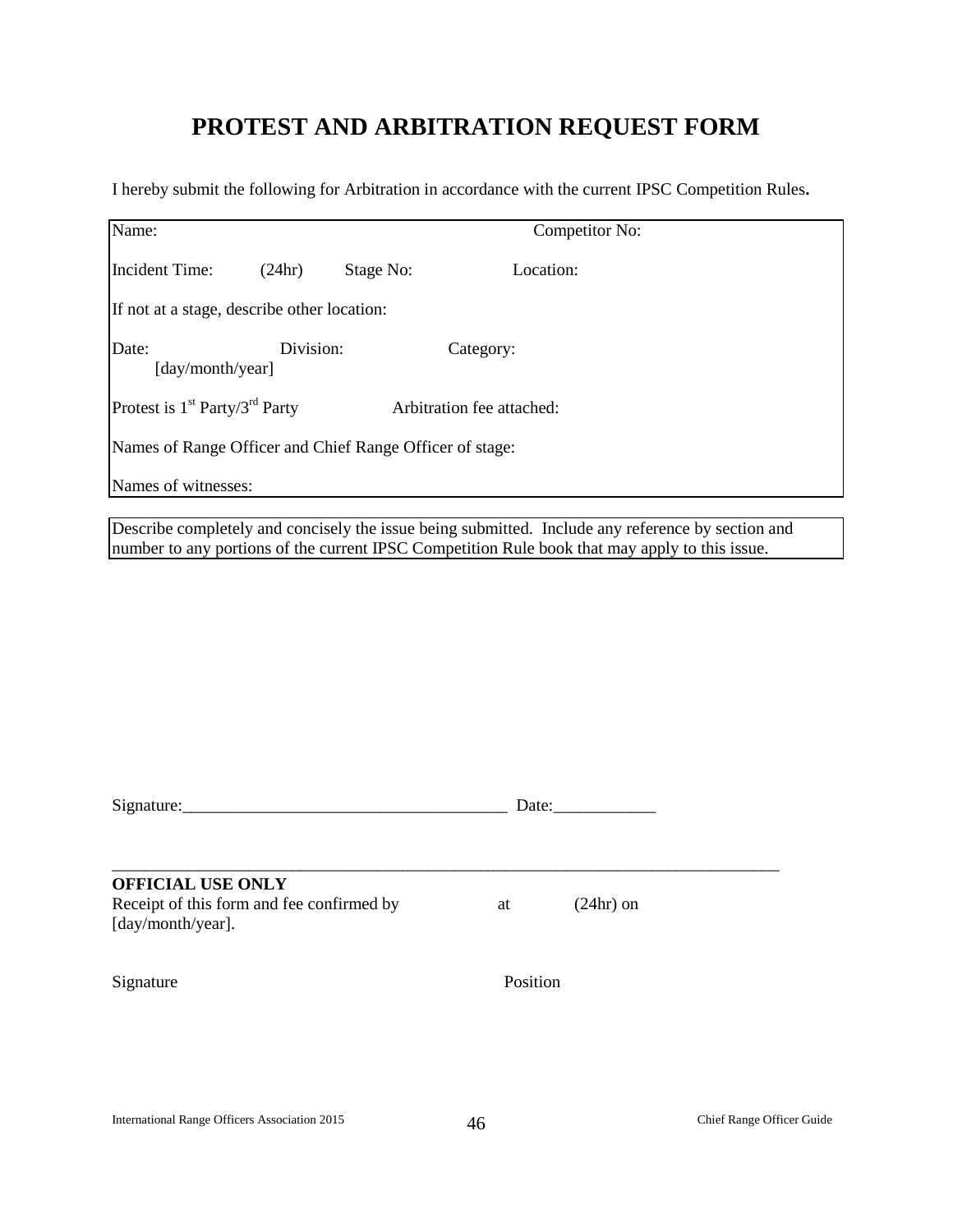## **MINUTES OF ARBITRATION**

The request was upheld or denied based on the following conditions or reasons:

| CONCLUSION: Protest/Appeal upheld/denied | Time: | hrs on | [day/month/year] |
|------------------------------------------|-------|--------|------------------|
|                                          |       |        |                  |

ACTION REQUIRED:

### **Arbitration Committee**

| <b>Name</b> | <b>Signature</b> |
|-------------|------------------|
|             |                  |
|             |                  |
| Chairman    |                  |
|             |                  |
|             |                  |
| Member      |                  |
|             |                  |
| Member      |                  |
|             |                  |
|             |                  |
| Member      |                  |

A copy of these minutes is to be posted at a conspicuous place at the shooting range, with copies submitted to the IPSC Rules Committee [rules@ipsc.org] and IROA [iroa@ipsc.org].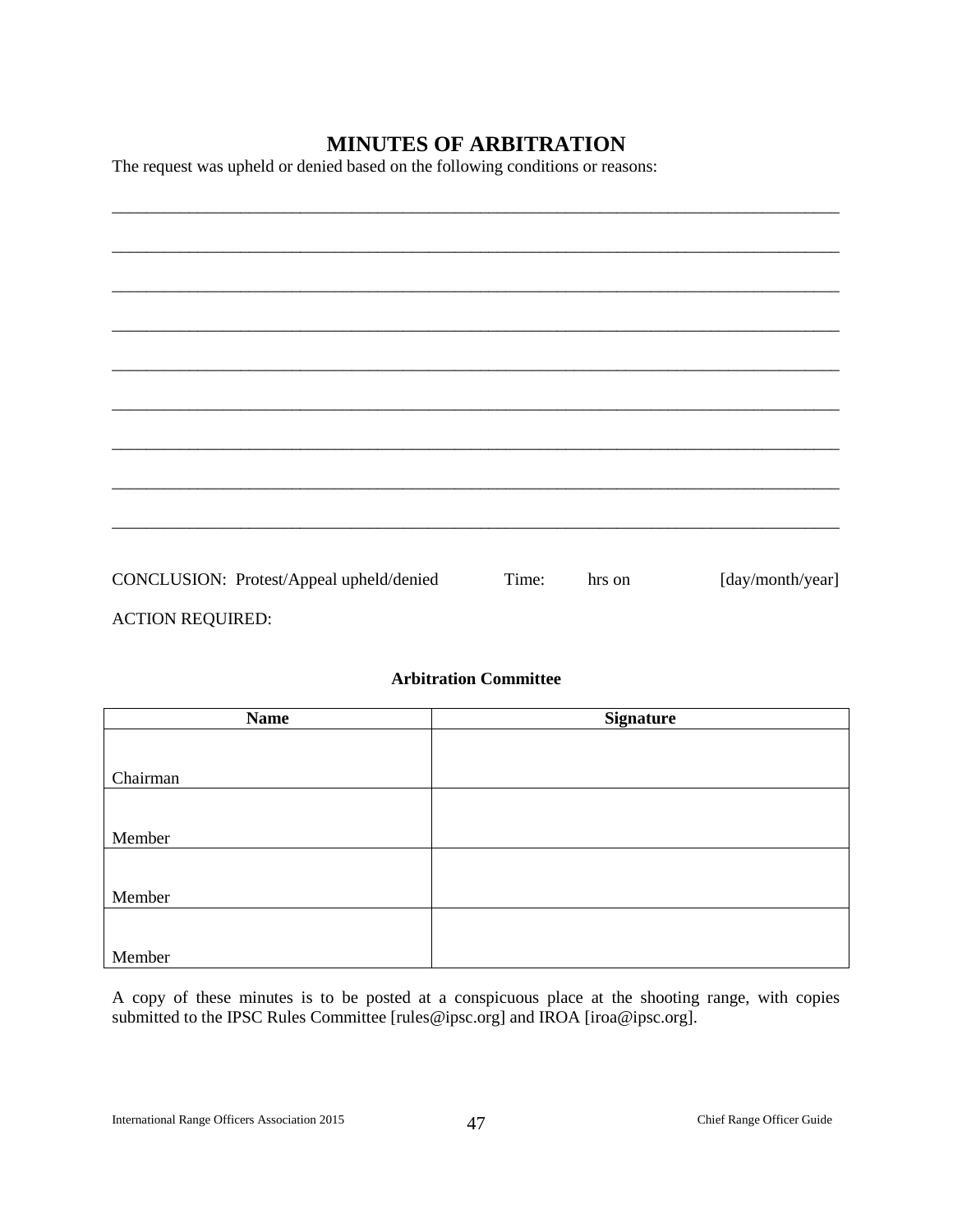## <span id="page-48-1"></span><span id="page-48-0"></span>**CHEPIT'S TIPS FOR STAGE PLANNING AND CONSTRUCTION**

1. Cover your stage briefing with clear plastic and tape behind one of the clipboards. They'll normally last till next year's match, and if you're lucky enough, just change the stage title and you can use it again (hmmmm...). You don't want to keep unfolding and folding them in your pocket per squad as if you're running a daily-double number racket in your stage.

2. To the Range Masters, don't be satisfied with 2 extra tackers just to find out only 8 tackers are working for a 14 stage match. Also, give ample tacker staples not just enough for 6 targets to tack on. Likewise, don't give out unreliable or non-working timers. Also, please give each stage, `The Box'. And hey, don't forget to smile always, everyone needs it.

3. Use wire cables only as activator lines. Never use nylon or guy wires. Nylon stretches and delays `reaction time' especially during in the early afternoon. Guy wires get bent and get you easily agitated. Always have the cable lines run in a straight line as much as possible from the activator to the releasing device.

4. Grease up all the line area in the wire cable that will pass through a pulley or corner, make sure the pulley is on a proper angle. Putting connections on the ground is better having them on top of the activating door but make sure you cover the lines with PVC pipes and don't tangle the shooter.

5. Don't put a low stiff barrier like a piece of wood lower than the hip as a fault line behind a door where the shooter would still have forward momentum while opening it. This causes shooters to fall forward because of the forward momentum yet they can't brake themselves because of the barrier. Just put a big prop behind the door to visually remind them. Fault lines on doors are not needed unless for safety reasons.

6. Doors are better off and safer being opened towards the shooter rather than being pushed thru. I have seen a shooter that smashed to the door because it didn't open and subsequently broke 180.

7. Only have a maximum of 2 activator lines attached to an activator be it a popper, door, window, etc. More than 2 creates big problems and unwanted delays, not to mention irritation.

8. If you want a shooter to shoot through a window make sure it is wide enough for widies to take a peep, tall enough so that a 2 m shooter won't have a backache, and low enough for Chepit to hang his arm over it. This also avoids brushed elbows and shoulders.

9. Never put targets close enough where a shooter can almost kick them. This creates powder and wax blast that can sometimes blast the entire A zone away not to mention all the patches. The minimum distance a close target can get is 5 metres, anything closer you might as well give the shooter a sharp knife.

10. Avoid putting targets immediately behind and below a window wherein you can even spit at them. At that point, if he was a real person, he could have bitten your arm already.

11. If you have a prop partially covering a target make sure you have a hardcover mark on the area of the target that is covered by the prop. This clearly delineates the scoring against the non-scoring specific portion.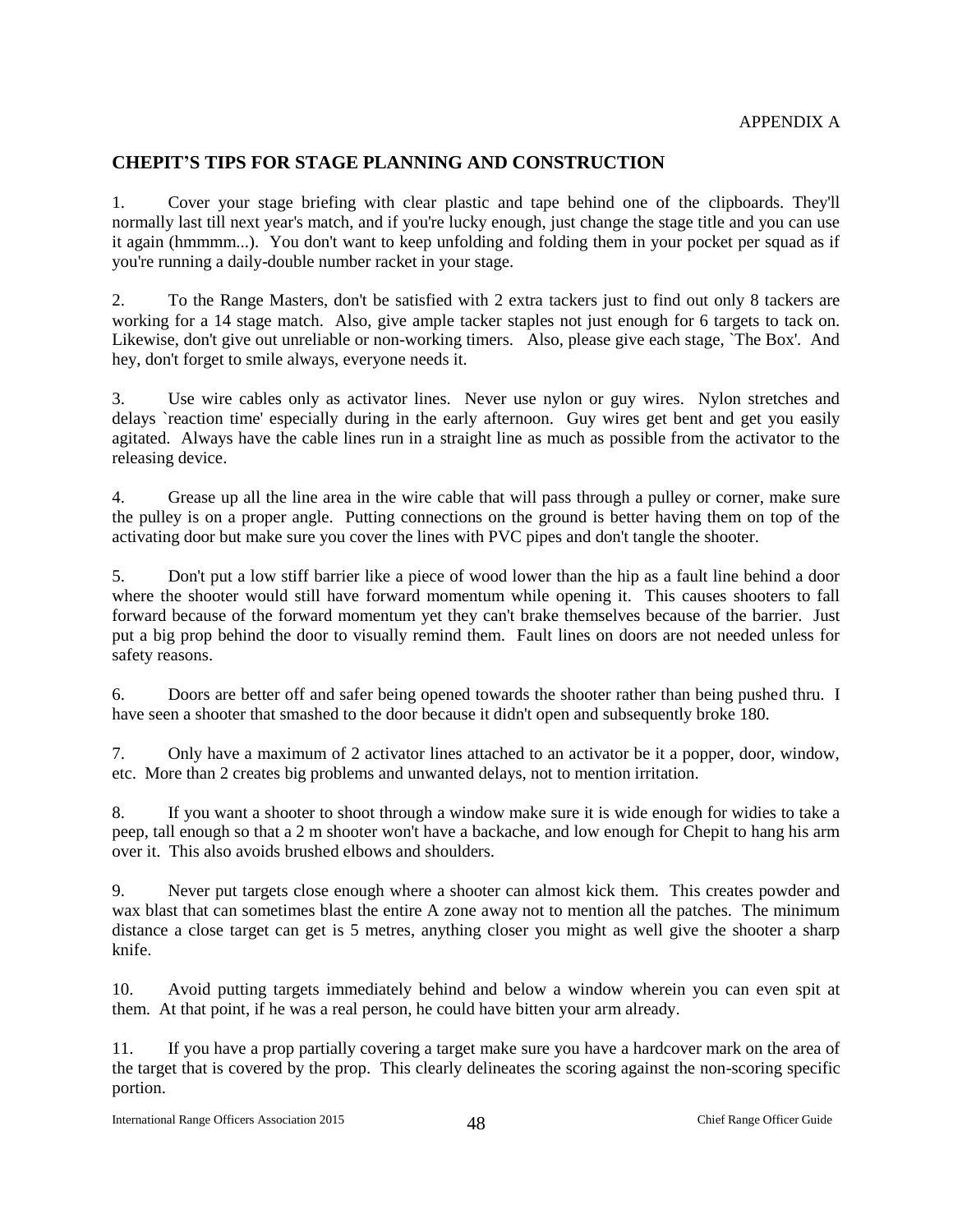12. If you do have low targets make sure you put sandbags immediately behind it. No matter how soft the ground is, the bullet will still find its way to a kitchen window, rooftop, or car windshield.

13. Steps and ladders must be covered so that the foot can never go through the steps thus breaking his leg. Likewise, the steps must also be wide enough to allow some traction.

14. Don't use see through materials such as screens as hard cover when you have a swinging target behind it. A hit on the wall in front of the swinging target must be very visible so that it may not be counted as a hit.

15. Put metal plates behind a wall or prop that intends to cover a swinging target. This way there won't be any shoot-through.

16. Wooden platforms and planks must have very rough surfaces so that even if it rains it doesn't get slippery. You can either put upside down nailed bottle caps for ultra traction, nailed down small pieces of wood, serrate the surface, etc.

17. Have wide doors for wide people, don't skimp on its width just to save wood. Have at least another 10 inches of space between shoulders. Remember these shooters are running 127 kph while opening it. Some 180s have been caused by narrow doorways.

18. Avoid having vertical or horizontal slots to close to each another as it already hampers the shooting performance of a good shooter, if he can shoot it at least 2 feet away from the prop. You don't want a stuck front sight in your prop nor having to change slots per shooter because the slide can't even pass through.

19. Make sure the boundaries of the safety area are very defined and small in parameter. Have festive crowd control lines, not the yellow ones with the 'police' marking on it, unless it's for real. Make sure you put fault lines where you don't want shooters to pass through a `wall' as its intended design.

20. Make sure you have the big clear plastic wrappers for the targets in case of rain. Once you have the targets placed ready for the first shooter, cover all targets including no-shoots so that the next day you'll be more relaxed and have more time to make last minute debugging if needed.

21. Whenever possible, have moving targets rather than disappearing. Modify disappearing targets in such way that at least the head part still appears when it settles down or stops moving. You eliminate big problems with it.

22. Always have 2 more targets that can be shot at while the activator is still activating the swinging target. This will cater to the better shooters that do not have to wait.

23. On swinging and running targets, attached plywood shaped into an IPSC target behind the target. This will make it more stable with less breakage and not folding the target board.

24. Don't put boxes on windows, doors, or on ports. They are going to shoot through there anyway. Boxes are only to be seen in a starting position or if not at all.

25. Angle targets with a hardcover/prop where if the shooter did break 180 while engaging the target, the prop will be hit, then you have a stronger evidence on your call. Position the prop and target so that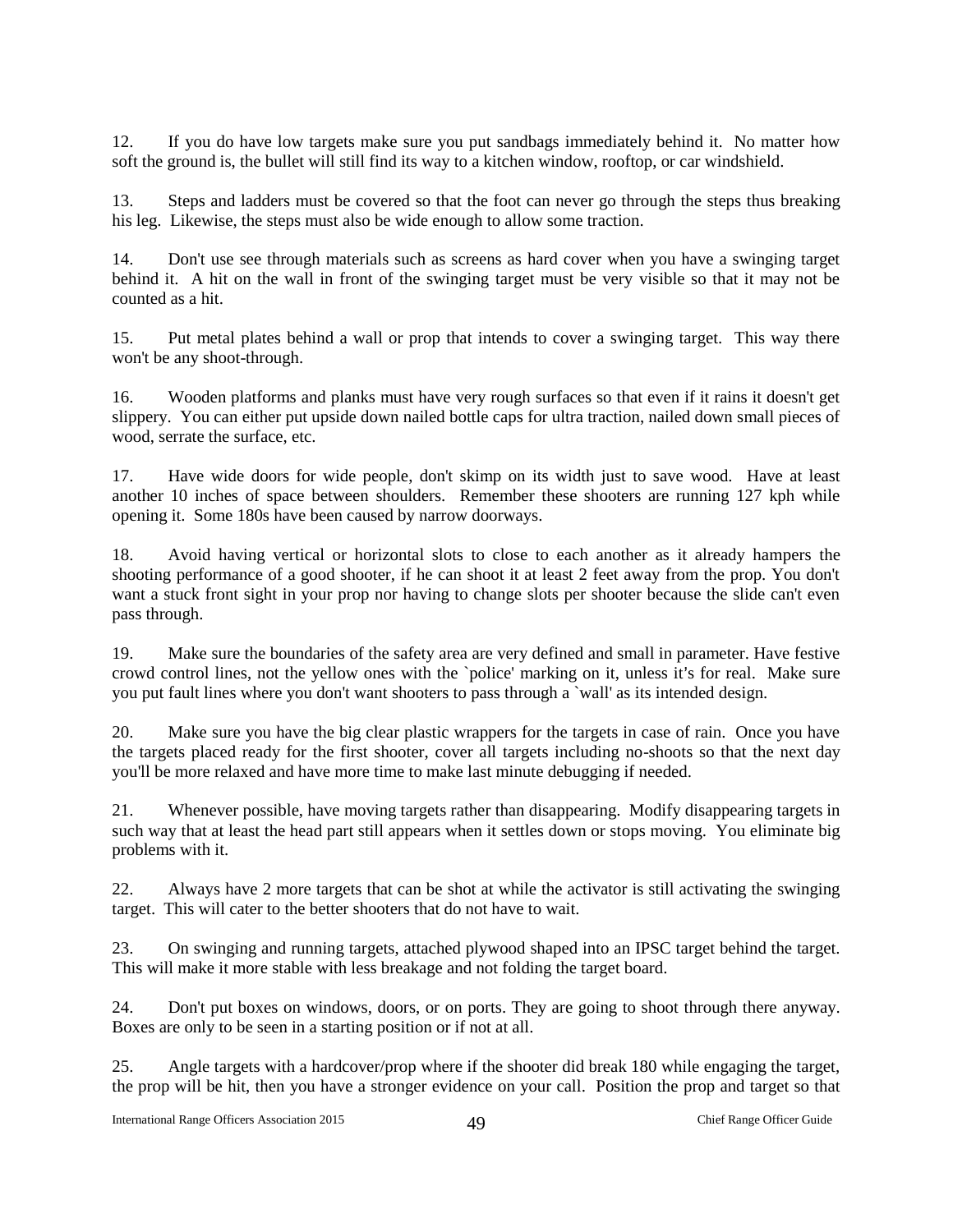the shooter will not be able to see the target while breaking 180. The lip of tyre rims and drum have been notoriously reported to have spun a bullet back up range. Try to deform it halfway so that it will break the centrifugal action.

26. Put a popper in front and ahead of an IPSC target if they are to be placed close to one another. This will eliminate splatters piercing the target board. Space them at least 8 feet apart.

27. Use a lot of sponsor streamers, banners, billboards, etc. They make the range festive in ambiance and your sponsors happy. Drink sponsors usually have a bunch of them readily available if you ask.

28. Always have 2 carpenters ready in case there is anything to be done like a broken door, window, detached wire connections, etc. You don't want any unnecessary delays in your match.

29. Make sure that all the cut targets, hard covers, and no shoots have already been done with enough supply at least 3 days before the Range Officer match. A reasonably large portion of the A in each target must at least be exposed to the shooter if it covered by a prop, hardcover, or no shoot. The shooter must be given that opportunity to score the maximum stage points.

30. To the Range Masters, when you give the stage supplies to the Chief Range Officer, make sure you give him everything he needs so that you don't want to see his face for supplies till he closes his stage in the afternoon. You'd like to see and ask him if he needs anything or making sure the stage is running fine. That way you keep everybody smiling and happy.

Range Master Chepit Dulay of the Philippines, as posted on the Global Village.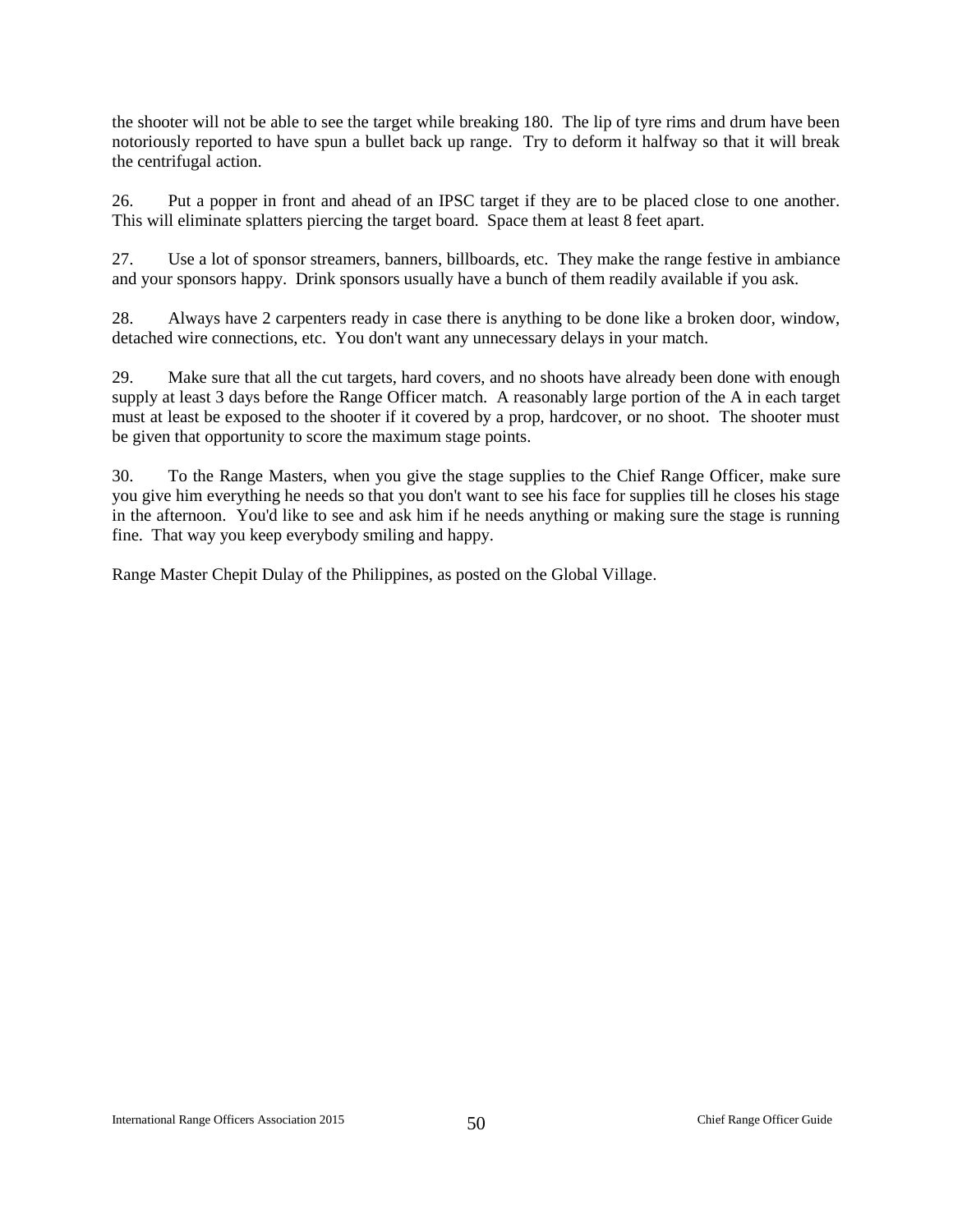#### <span id="page-51-1"></span><span id="page-51-0"></span>**RESHOOTS**

There seems to be many incorrect reasons given in order to justify appeals for reshoots. The following list, as authorised by the rule book, might be useful:

1. Modified Course of Fire. Depends on Range Master decision under Rule 2.3.3.1. and Rule 2.3.3.2.

2. Range Equipment Failure. Depends on Range Officer decision under Rule 4.3.3.2, mandatory under Rule 4.6.2, Rule 9.1.5.2 and Rule 9.1.6.2

- 3. Loss of Eye or Ear Protection. Mandatory if Rule 5.4.3 applies
- 4. Suspected Squib. Mandatory if Rule 5.7.6.2 applies.
- 5. Interference. Depends on Range Officer decision under Rule 8.6.3.
- 6. Target Issues. Depends on Range Officer decision under Rule 9.1.3 and Rule 9.1.4.
- 7. Scoresheet Issues. Depends on Range Master decision under Rule 9.7.5 (also see Rule 9.7.6).
- 8. Faulty Timer. Depends on Range Officer decision under Rule 9.10.1 or Arbitration decision under Rule 9.10.2.
- 9. Arbitration Decision. Mandatory if so ordered under Rule 11.6.1.
- 10. Calibration Issues. See Appendix C1, Points 6c, 7b and 7c.

Range Master Vince Pinto of Hong Kong, as posted on the Global Village.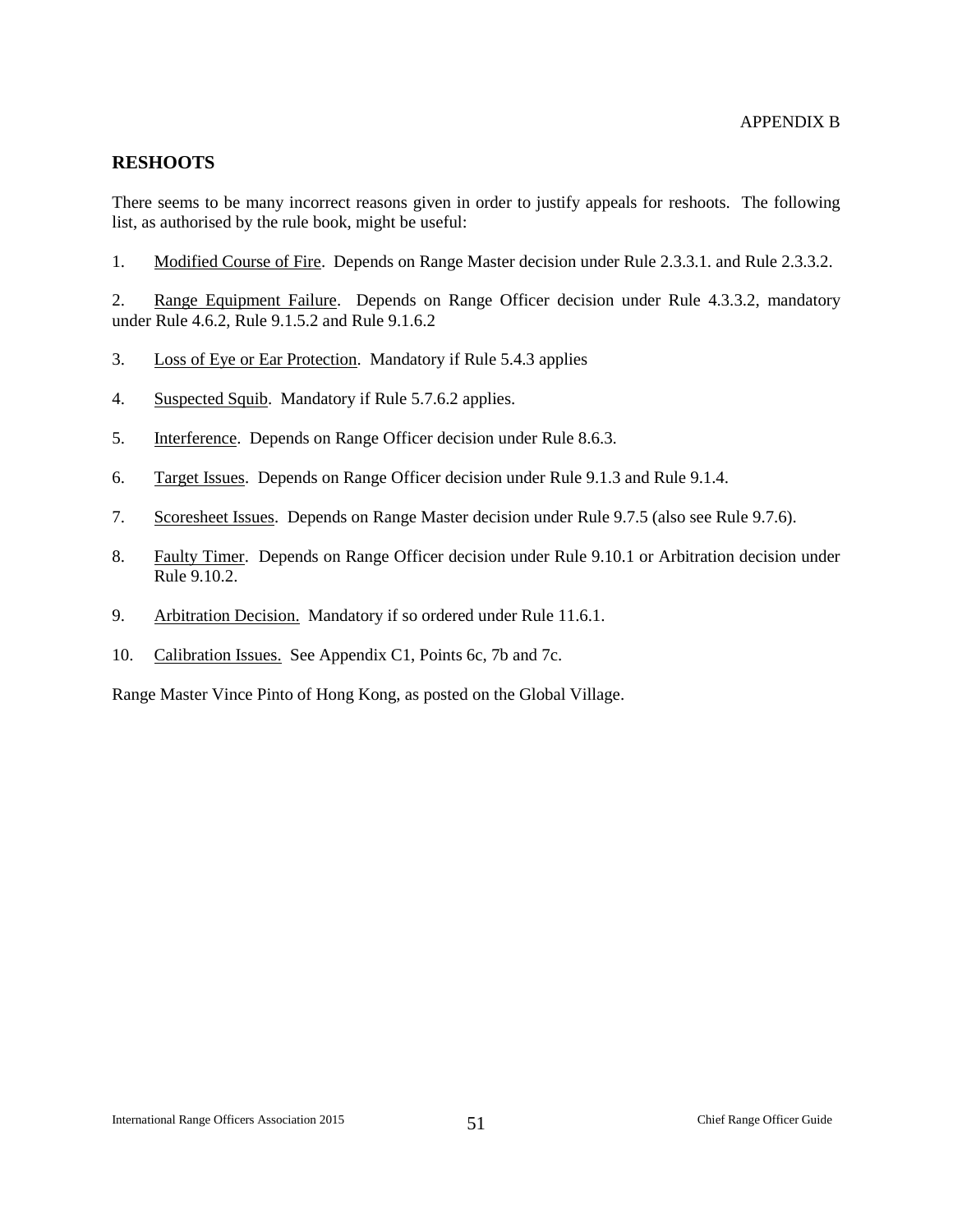## **EQUIPMENT CHECK SHEET**

<span id="page-52-1"></span><span id="page-52-0"></span>

| <b>Competitor Name:</b> |                                           |                                                                                                      |  |
|-------------------------|-------------------------------------------|------------------------------------------------------------------------------------------------------|--|
|                         | Competitor number: _______ Squad: _______ |                                                                                                      |  |
|                         |                                           | Division: Open / Standard / Classic / Production / Revolver Category: L / J / S / SS                 |  |
|                         |                                           | Gun Make: ______________________ Model: ____________________Serial #: ______________________________ |  |
|                         | Declared PF: Major / Minor                |                                                                                                      |  |
|                         |                                           |                                                                                                      |  |

**Front of Belt** (Legend: **H**=Holster, **P**=Pouch, **M**=Magnet)

| <b>Stage</b>   | <b>Verified</b> | <b>Stage</b> | <b>Verified</b> | <b>Stage</b> | <b>Verified</b> |
|----------------|-----------------|--------------|-----------------|--------------|-----------------|
| 1              |                 | 11           |                 | 21           |                 |
| $\overline{2}$ |                 | 12           |                 | 22           |                 |
| 3              |                 | 13           |                 | 23           |                 |
| $\overline{4}$ |                 | 14           |                 | 24           |                 |
| $\mathfrak{S}$ |                 | 15           |                 | 25           |                 |
| 6              |                 | 16           |                 | 26           |                 |
| $\tau$         |                 | 17           |                 | 27           |                 |
| $8\,$          |                 | 18           |                 | 28           |                 |
| 9              |                 | 19           |                 | 29           |                 |
| 10             |                 | 20           |                 | 30           |                 |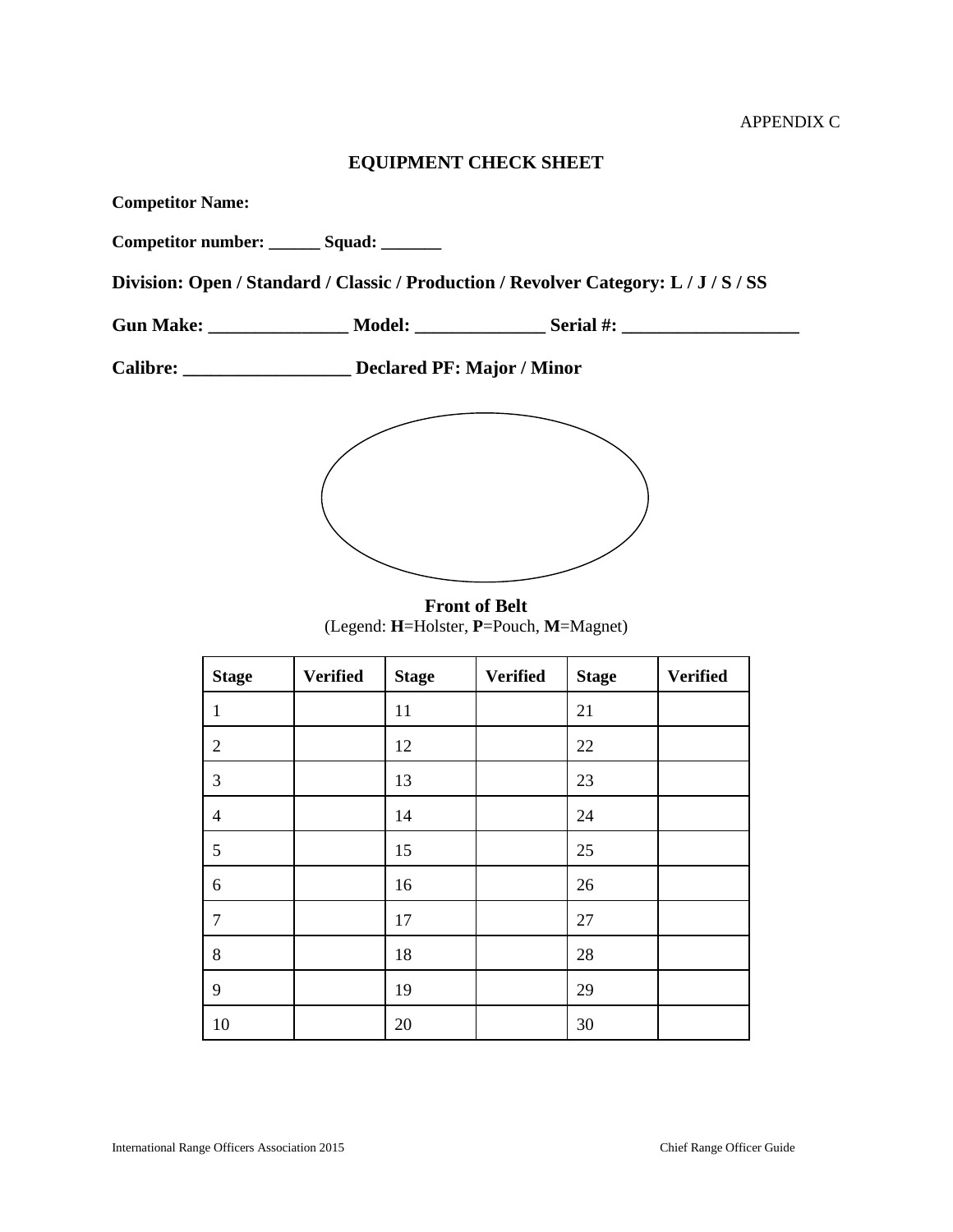## CHRONOGRAPH RESULTS

<span id="page-53-0"></span>

| <b>Competitor number</b> | <b>Name</b> |             |  |
|--------------------------|-------------|-------------|--|
|                          |             |             |  |
| <b>Date</b>              |             | <b>Time</b> |  |

In accordance with the current rules, the competitor's ammunition has been tested as follows:

| Initial bullet weight |  |
|-----------------------|--|
|-----------------------|--|

|                             | <b>Velocity</b> |                                   | <b>Velocity</b> |
|-----------------------------|-----------------|-----------------------------------|-----------------|
| Shot 1                      |                 | Shot 4                            |                 |
| Shot 2                      |                 | Shot 5                            |                 |
| Shot 3                      |                 | Shot 6                            |                 |
| <b>Average velocity 3</b>   |                 | Average velocity of the 3         |                 |
| first shot                  |                 | best of 6 first shot              |                 |
| <b>Factor after 3 first</b> |                 | <b>Factor after the 3 best of</b> |                 |
| shot                        |                 | 6 first shot                      |                 |

| New bullet weight            | <b>Velocity shot 7</b>     |  |
|------------------------------|----------------------------|--|
| Factor after the 3 best of 6 | Factor after the 3 best of |  |
| first shot with new weight   | 7 first shot               |  |

| <b>Final Factor</b> |  |
|---------------------|--|
|                     |  |

Competitor Range Officer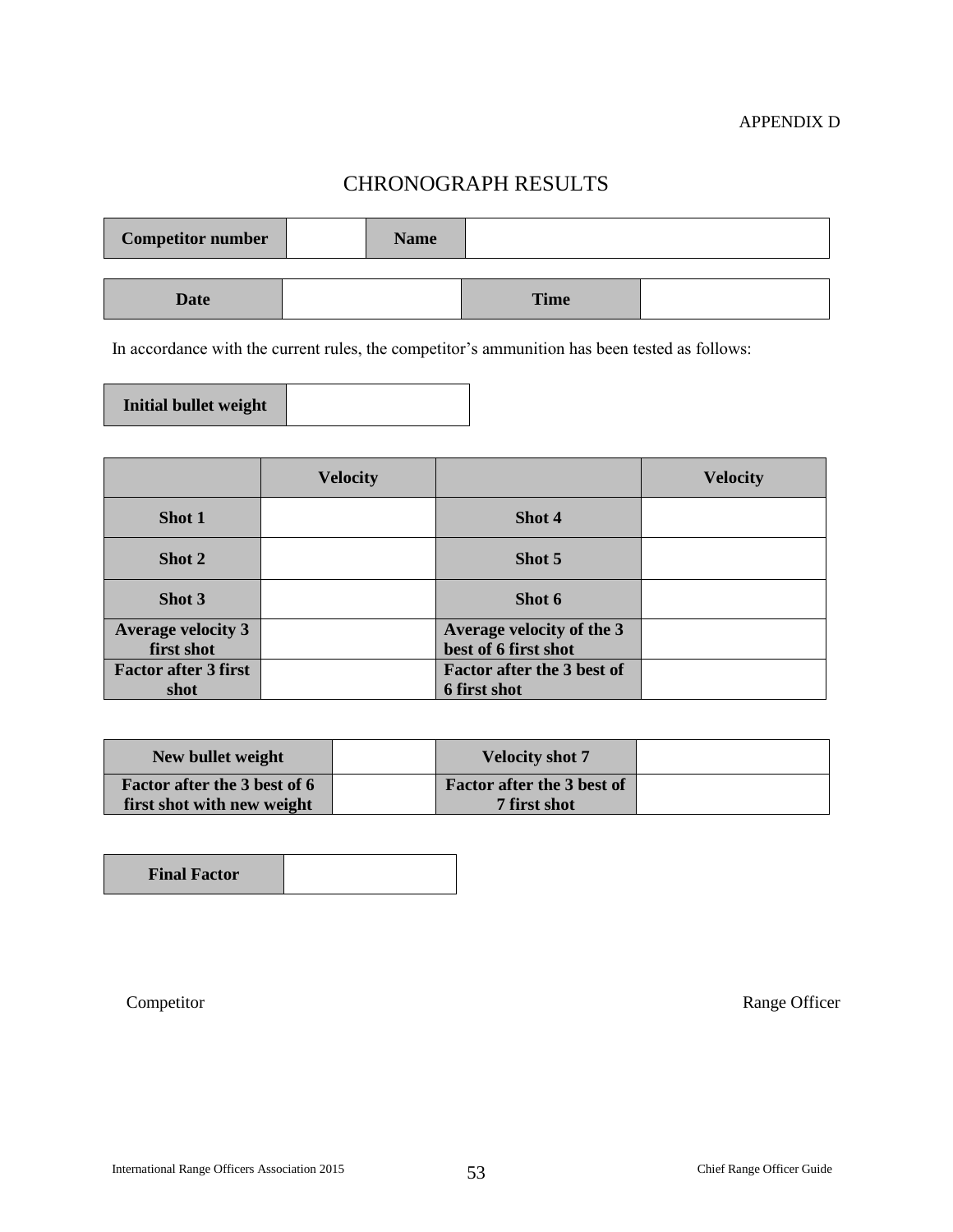#### APPENDIX E

#### <span id="page-54-1"></span><span id="page-54-0"></span>**WALK THROUGH TEMPLATE**

#### **Stage XXX**

#### **Running fast**

Good day my name is ………………….. and I am from ..……….…………

(Region/Club).

I am working Stage xxx with …….……………………… who is from ………………………

(Region/Club).

This is a *"short/medium/long"* course consisting of *xx* IPSC/IPSC Mini paper targets, *x*x Poppers, *xx* plates and *xx* non-shoot targets. The course will require a minimum of *xx* rounds.

The competitor will start the course of fire "*standing/kneeling/lying on bed …"* , with both *"heels/toes/knees …"* touching *xx / in A …" "hands relaxed/in the surrender position/holding …"*. The competitor's gun will be *"loaded*/*chamber empty, hammer down/chamber empty, hammer down with a magazine inserted …"* and *"holstered/placed flat on table in demarcated area …"*.

On the audible start signal, the competitor will *"draw/retrieve the gun" "load"* and engage the *"paper targets/poppers/plates"* all in any order as seen *"from behind the barricade/through the apertures …"*, while remaining within "Area A/the demarcated area/seated ...". Paper targets require a minimum of two scoring shots each and the *"Poppers/plates"* must be down to score.

……………………. will now demonstrate the start position; no variation to this position will be acceptable.

Do you have any questions about this course of fire?

You have 5 minutes to examine the stage.